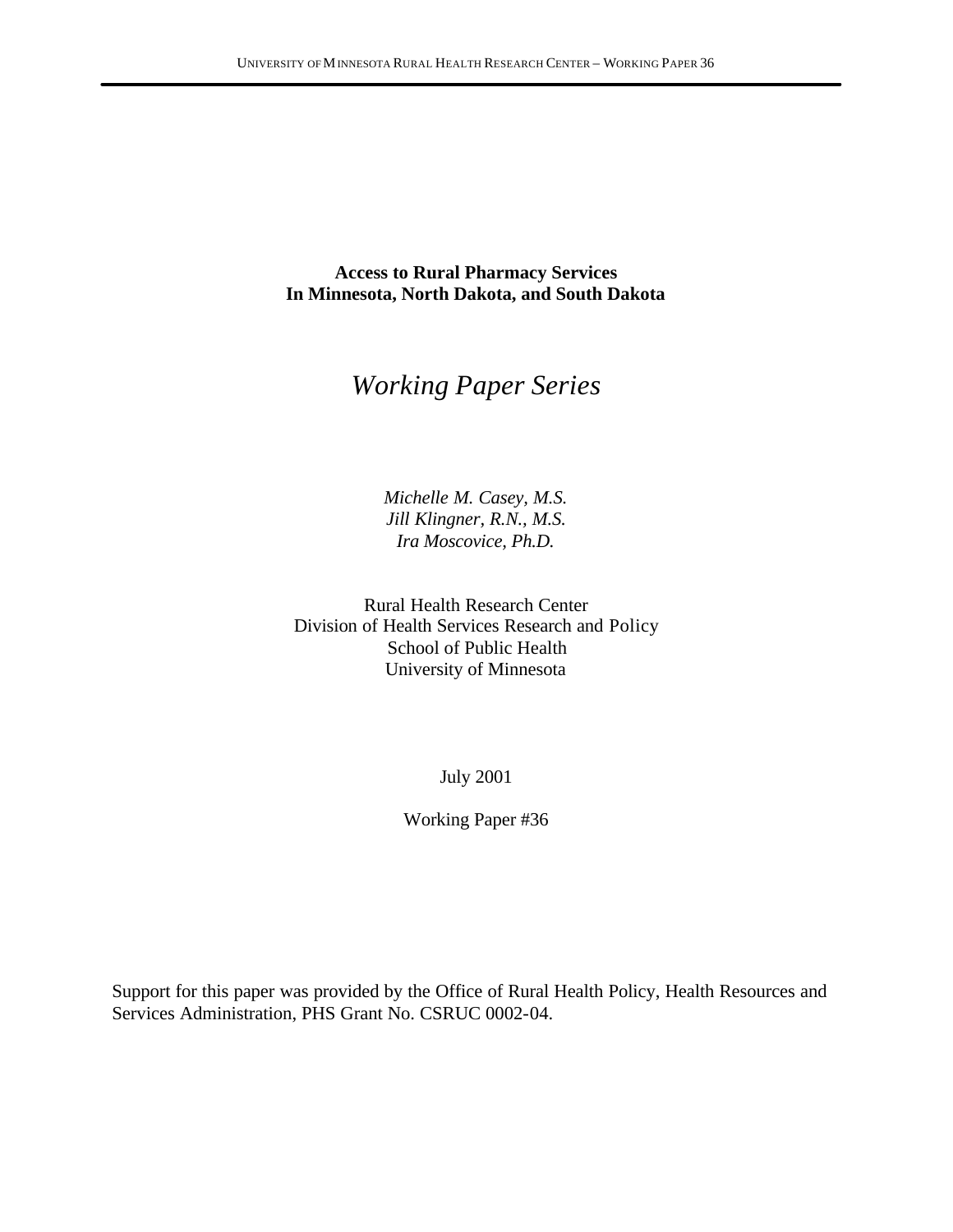#### **Acknowledgements**

Many individuals and organizations provided valuable input to this study. The members of the Rural Pharmacy Advisory Committee: Ray Christensen, M.D., Moose Lake, Minnesota; Mary Klimp, MHA, International Falls, Minnesota; Mark Malzar, RPh, Turtle Lake, North Dakota; Ann Nopens, RPh, Lake Preston, South Dakota, and Marv Thelen, RPh, Mahnomen, Minnesota, were very helpful identifying rural pharmacy practice issues. The study could not have been conducted without the cooperation of the many rural pharmacists who respond to the pharmacy survey, and the clinic nurses, public health nurses, and social services providers who participated in interviews about access to pharmacy services. Jeffrey Stensland, University of Minnesota Rural Health Research Center, provided computer programming assistance. David Holmstrom, Executive Director, Minnesota Board of Pharmacy; Howard Anderson, Jr., Executive Director, North Dakota Board of Pharmacy; Dennis Jones, Executive Secretary, South Dakota Board of Pharmacy; James Bregel, President, South Dakota Pharmacists Association; Galen Jordan, Executive Vice President, North Dakota Pharmaceutical Association; and Ron Hadsall, Tom Larson and Don Uden, faculty from the University of Minnesota School of Pharmacy, provided information regarding rural pharmacy regulatory and policy issues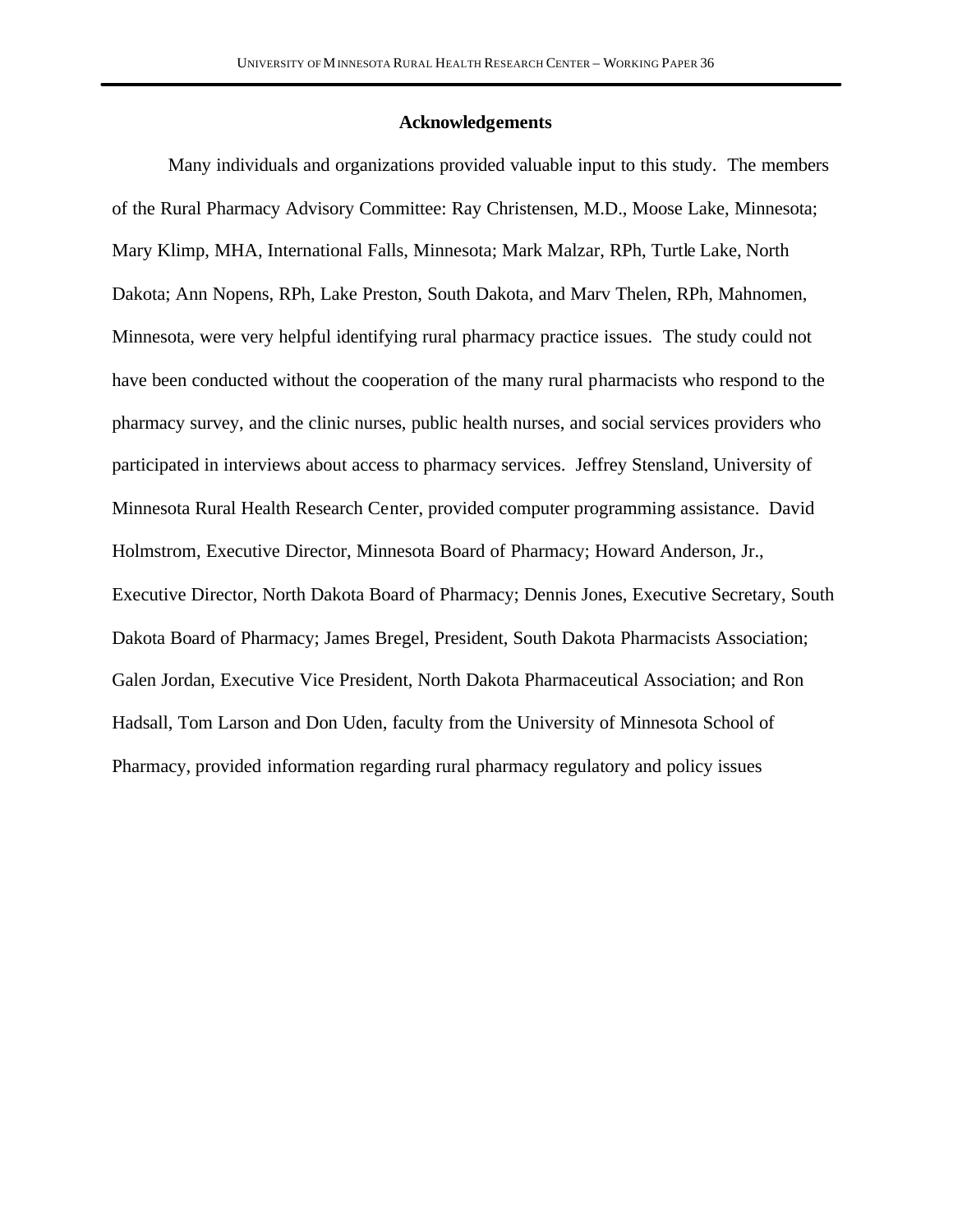# **TABLE OF CONTENTS**

| THE STATUS OF RURAL PHARMACIES IN MINNESOTA, NORTH DAKOTA, AND               |  |
|------------------------------------------------------------------------------|--|
|                                                                              |  |
|                                                                              |  |
|                                                                              |  |
|                                                                              |  |
|                                                                              |  |
|                                                                              |  |
|                                                                              |  |
|                                                                              |  |
|                                                                              |  |
|                                                                              |  |
|                                                                              |  |
|                                                                              |  |
|                                                                              |  |
|                                                                              |  |
|                                                                              |  |
| DISTANCES BETWEEN RURAL PHARMACIES AND PHARMACY CLOSURES 39                  |  |
| Standard Used to Measure Geographic Access to Pharmacy Services40            |  |
| Distances Between Pharmacies in Minnesota, North Dakota, and South Dakota 41 |  |
|                                                                              |  |
| Pharmacy Closures in Minnesota, North Dakota, and South Dakota 1996-9947     |  |
| FOLLOW-UP INTERVIEWS IN RURAL COMMUNITIES WITH POTENTIAL                     |  |
|                                                                              |  |
|                                                                              |  |
|                                                                              |  |
|                                                                              |  |
|                                                                              |  |
|                                                                              |  |
|                                                                              |  |
|                                                                              |  |
|                                                                              |  |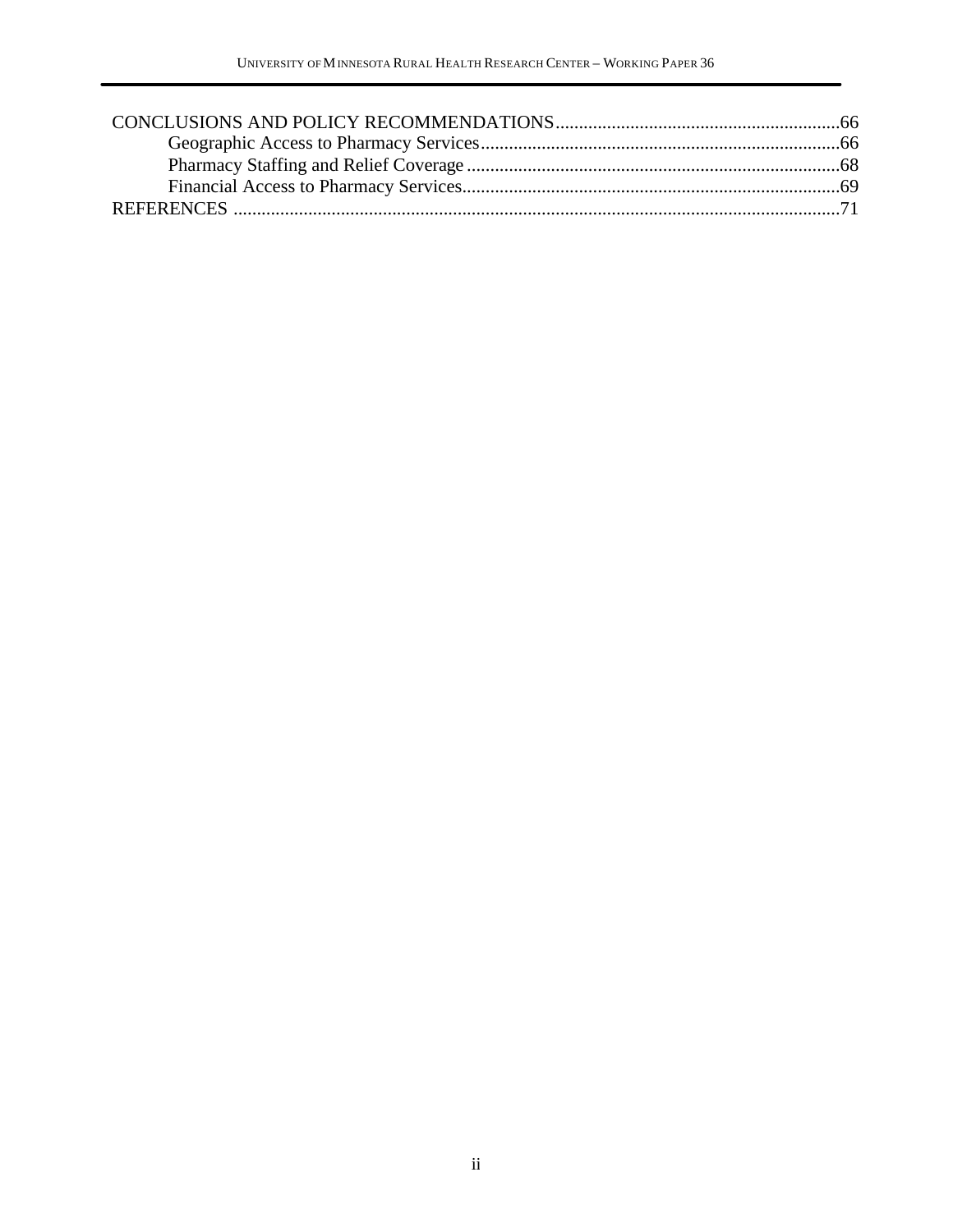#### **EXECUTIVE SUMMARY**

This paper describes the current status of rural retail pharmacies in Minnesota, North Dakota, and South Dakota, including their organizational characteristics, staffing, services provided, financial status, and planned future changes; examines the availability of pharmacy services in rural areas of these three states, including changes over the past three years in the distribution of pharmacies; and briefly analyzes regulatory and policy issues that affect the delivery of pharmacy services in rural areas. Data for the study came from a phone survey of 537 rural pharmacies in the three states, an analysis of pharmacy licensure data, and follow-up phone interviews with clinic, public health, and social services staff in rural communities with potential pharmacy access problems.

Most rural residents of Minnesota, North Dakota, and South Dakota live within a 20 mile radius of a retail pharmacy, and three-fourths of rural pharmacists do not perceive that geographic barriers make it difficult for residents of their area to access pharmacy services. However, geographic access to pharmacy services is a problem in some rural areas of northern Minnesota, central and western North Dakota, and western South Dakota, where pharmacies are more than 20 miles apart. Many of these areas are sparsely populated, and underserved by primary medical care and other health care providers, as well as by pharmacies. In addition, these counties have significantly higher rates of poverty than other counties in the three states; therefore, the people in these areas have multiple problems with access to pharmacy services. The pharmacy access problems that exist in these three states are not primarily due to closure of rural pharmacies in recent years.

### **Recommendation #1**

State policy initiatives to address problems with geographic access to pharmacy services should be targeted to rural pharmacies that are critical for access, using criteria that take into account the distance from each pharmacy to the next nearest pharmacy, and the capacity of the next nearest pharmacy to provide pharmacy services to the population at risk.

To evaluate the need for subsidies or reimbursement enhancement for pharmacie s that are critical for access, states will need to obtain financial data from pharmacies. This study requested financial information from pharmacies, but was unable to obtain sufficient data to assess their financial status.

State Boards of Pharmacy should continue exploring ways to allow or encourage alternative methods of providing pharmacy services in underserved rural areas, such as telepharmacy.

Rural areas are likely to experience a significant demand for rural pharmacists and pharmacy technic ians in the near future, due to retirements, increases in the volume of prescriptions, and expansion of services offered by pharmacies. The national movement toward the Pharm.D. degree means that rural pharmacies seeking to replace retiring pharmacists or add new pharmacists will increasingly need to recruit pharmacists with Pharm.D. degrees. Colleges of Pharmacy and rural communities will need to work together to prepare pharmacists for rural practice and enable them to make use of their skills in rural settings.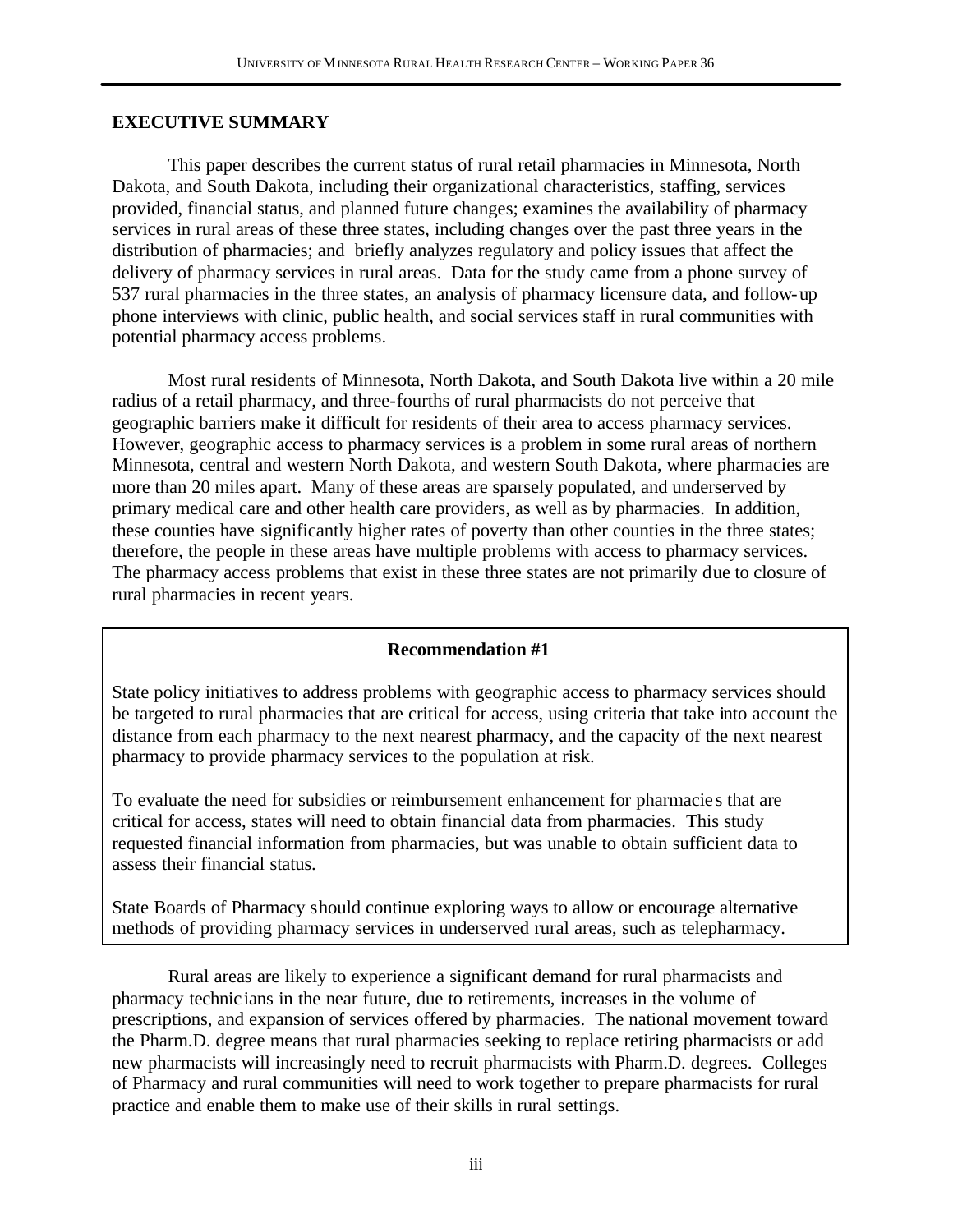### **Recommendation #2**

All states should evaluate the capacity of their Colleges of Pharmacy to produce an adequate supply of rural pharmacists over the next decade, taking into account demographic trends and the impact of recent initiatives to promote rural practice.

Relief coverage emerged as a major concern for many rural pharmacies. Rural pharmacists work long hours to provide access to pharmacy services, and 30 percent of rural pharmacies are staffed by a single pharmacist. More than half of all rural pharmacies report it is difficult or very difficult to obtain relief coverage for pharmacists for scheduled time off, and two-thirds report that it is difficult or very difficult to obtain relief coverage on short notice, for example if the pharmacist is ill. Forty-one pharmacies had to close at least one day during the past year because of lack of pharmacist coverage.

### **Recommendation #3**

State Pharmacy Associations, Colleges of Pharmacy, and Boards of Pharmacy should explore additional options to provide affordable relief coverage for rural pharmacists, for example, regional or state level locum tenens programs. These organizations should evaluate the need for state funding to develop programs that would encourage cooperative coverage relationships within geographic areas, both among retail pharmacies in neighboring communities, and among hospital and retail pharmacies.

Financial access to pharmacy services is a major concern in rural areas of Minnesota, North Dakota, and South Dakota, especially for the rural elderly who lack prescription drug coverage. Three-fourths of rural pharmacist respondents agree or strongly agree that financial barriers such as lack of insurance make it difficult for some residents of their area to access pharmacy services. Clinic, public health, and social services staff in rural communities at risk for pharmacy access problems also rate financial access to pharmacy services for the elderly as a major problem.

Existing programs to assist the elderly in obtaining medication only meet a portion of the need, and are not a good long term solution to the problem of financial access to prescription drugs for the elderly and uninsured. The complex application process and the lengthy processing time for pharmaceutical companies' free medication programs often leave individuals without an adequate supply of medication for a period of time. These programs require additional clinic administrative time, and urgent and acutely needed medications such as antibiotics are not available.

### **Recommendation #4**

More comprehensive approaches should be implemented to ensure financial access to prescription drug coverage for the elderly and other vulnerable populations, including the addition of a prescription drug benefit to the Medicare program.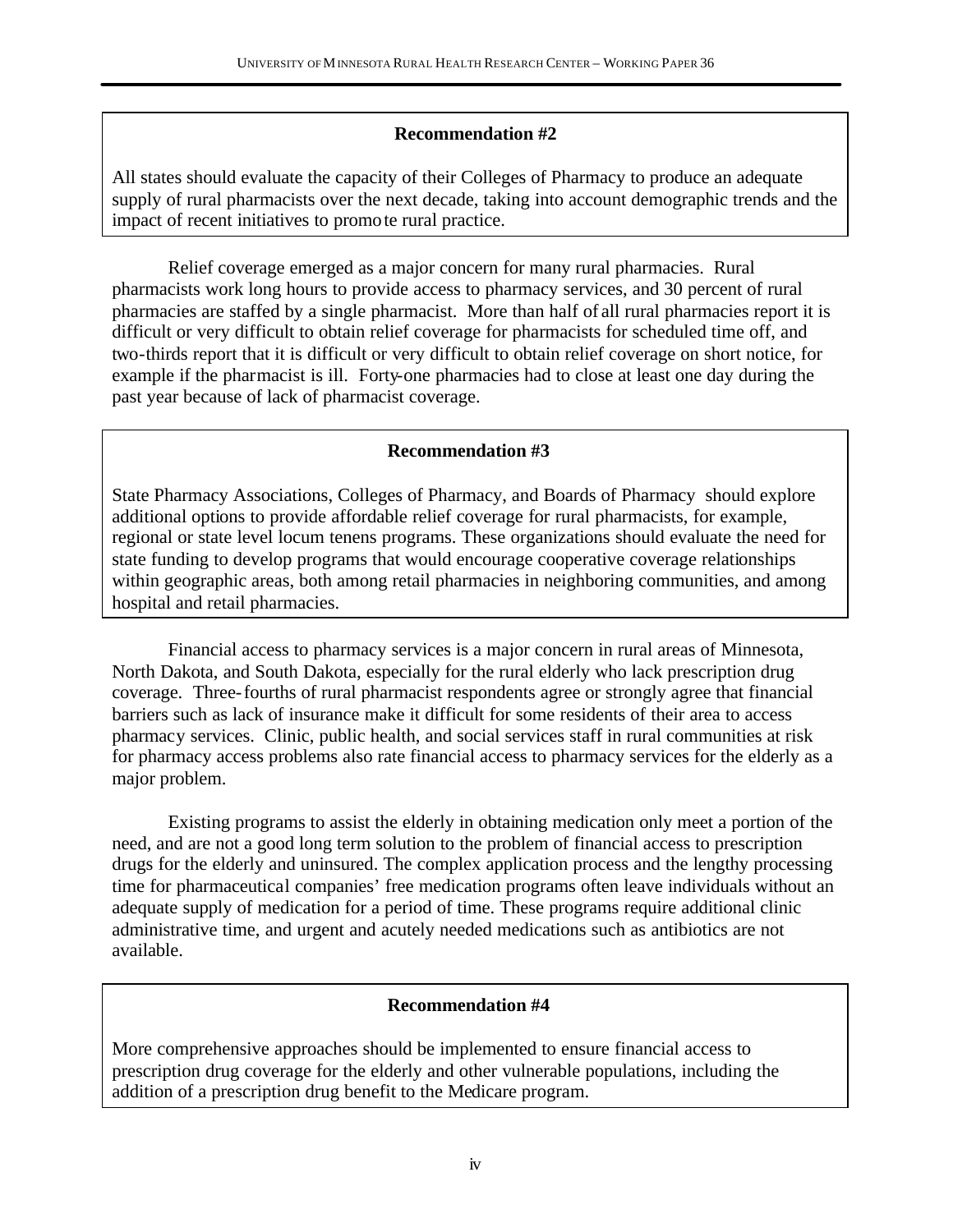Several sources, including the pharmacy literature, the Rural Pharmacy Advisory Committee, the pharmacist survey, and state board and association interviews, identified the financial viability of rural pharmacies as a key policy issue. The negative impact of increased competition from large chain pharmacies and mail-order companies, reductions in third-party reimbursement levels, and discriminatory pricing on the part of drug manufacturers were cited as major causes of the financial difficulties currently being experienced by independent and small chain pharmacies in rural areas.

Medicare beneficiaries without prescription benefits comprise a large portion of patient pay consumers in rural pharmacies, and the profit margin on prescriptions paid by Medicare is likely to be lower than the margin currently paid by private pay customers. While a prescription benefit will increase demand among low income beneficiaries who have not been able to afford needed prescriptions, the increase in demand may not offset the reduced margin for rural pharmacies. If Medicare reimbursement rates are significantly lower than the private pay rates pharmacies currently charge to private pay customers, and the benefit is administered by pharmacy benefit management companies that rely on mail-order and large chains to reduce costs, the addition of a Medicare prescription benefit may have a substantial negative impact on the financial status of rural pharmacies. This in turn may reduce geographic access to pharmacy services for rural Medicare beneficiaries and other rural residents.

### **Recommendation #5**

In designing a Medicare prescription benefit, Congress should consider the potential financial impact on rural pharmacies.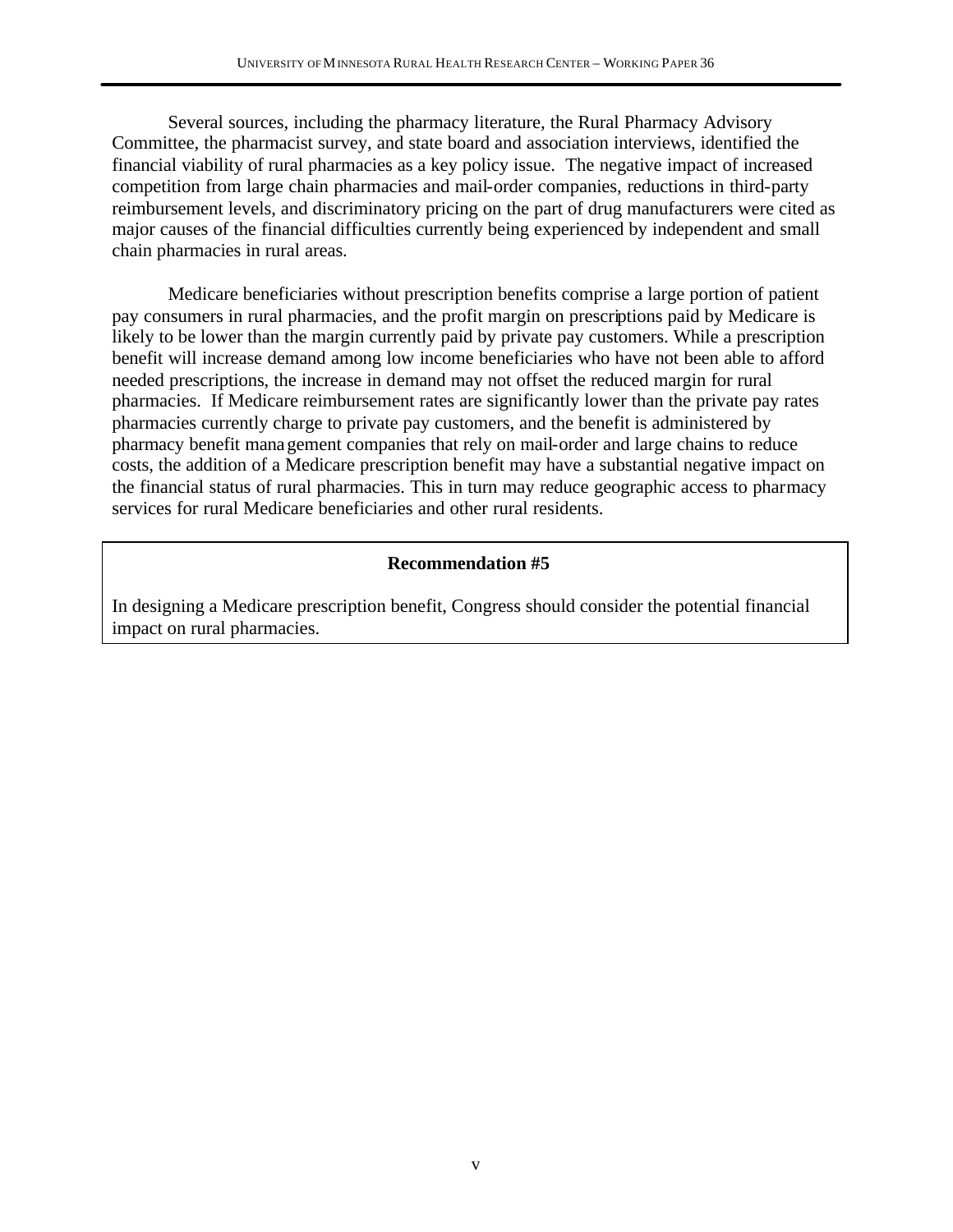#### **INTRODUCTION**

Studies of access to health care services in rural areas have traditionally focused on primary and specialty medical care, and on hospital services. Recently, however, access to pharmacy services in rural areas has begun to receive more attention, as a result of increased utilization of prescription medications, the rising costs of drugs, and pharmacy closures and pharmacist shortages in some rural areas.

Problems with access to pharmacy services may cause rural consumers to delay or forego essential treatment with prescription medications. The rural elderly are at particularly high risk, because of their high rates of prescription medication use relative to other age groups, their greater likelihood of experiencing transportation problems, and often limited financial resources. In addition, many elderly persons take multiple prescription medications, making them vulnerable to drug interactions. Given the high rate of prescription medication use among the elderly, and the number of elderly persons taking multiple medications, the patient education and counseling component of pharmacy services is especially important for this population.

The recent policy debate about adding a prescription drug benefit to the Medicare program has generated considerable interest in beneficiaries' prescription drug coverage, utilization, and out-of-pocket expenditures for drugs (Davis et al., 1999; Gibson et al., 1999; Stuart et al., 2000; Poisal and Chulis, 2000; U.S. Department of Health and Human Services (USDHHS), 2000). The debate over a potential Medicare prescription drug benefit has particular salience for rural beneficiaries, who are much less likely than urban beneficiaries to have any type of drug coverage (Poisal and Chulis, 2000; USDHHS, 2000; Coburn and Ziller, 2000). Depending on how it is designed and implemented, a Medicare prescription drug benefit may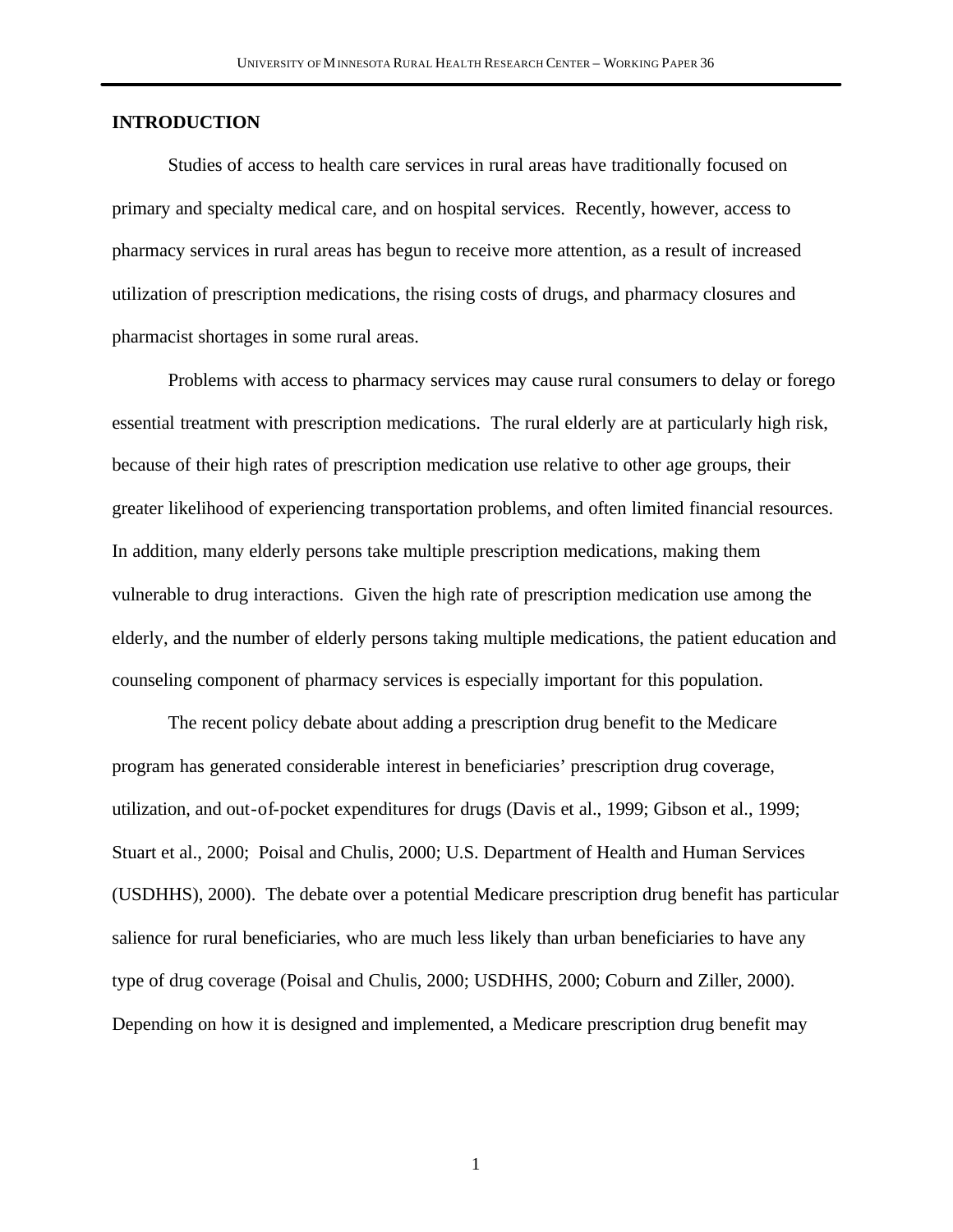also have a significant financial impact on rural pharmacies if, for example, the pharmacy network for the benefit is limited.

The purpose of this project is to analyze the extent to which problems with access to pharmacy services exist in rural areas of three states, Minnesota, North Dakota, and South Dakota, especially for the rural elderly. The project describes the current status of rural retail pharmacies in the three states, including their organizational characteristics, staffing, services provided, financial status, and planned future changes; examines the availability of pharmacy services in rural areas of these three states, including changes over the past three years in the distribution of pharmacies; and briefly analyzes regulatory and policy issues that affect the delivery of pharmacy services in rural areas.

#### **PREVIOUS RESEARCH ON ACCESS TO RURAL PHARMACY SERVICES**

Much of the existing literature on pharmacy services in rural areas consists of articles based on anecdotes or opinions. One national study and five state or county level studies were reviewed that involved empirical research on access to pharmacy care in rural areas.

Doucette et al. (1999) examined the relationship between market factors and the availability of a community pharmacy nationally. The study used 1994 licensure data from the National Council of Prescription Drug Programs. The number of pharmacies per 10,000 population in a county ranged from 0 to 12.59, with a mean of 2.68 pharmacies per county. Location, the percentage of elderly, HMO penetration rates, and the percentage of the population below poverty level affected the pharmacy to population ratio and the ratio of independent pharmacies to all pharmacies in a county.

Ranelli and Coward (1996) conducted a telephone survey of 400 elderly urban and rural residents in one metropolitan and six non-metropolitan Florida counties, achieving an 83 percent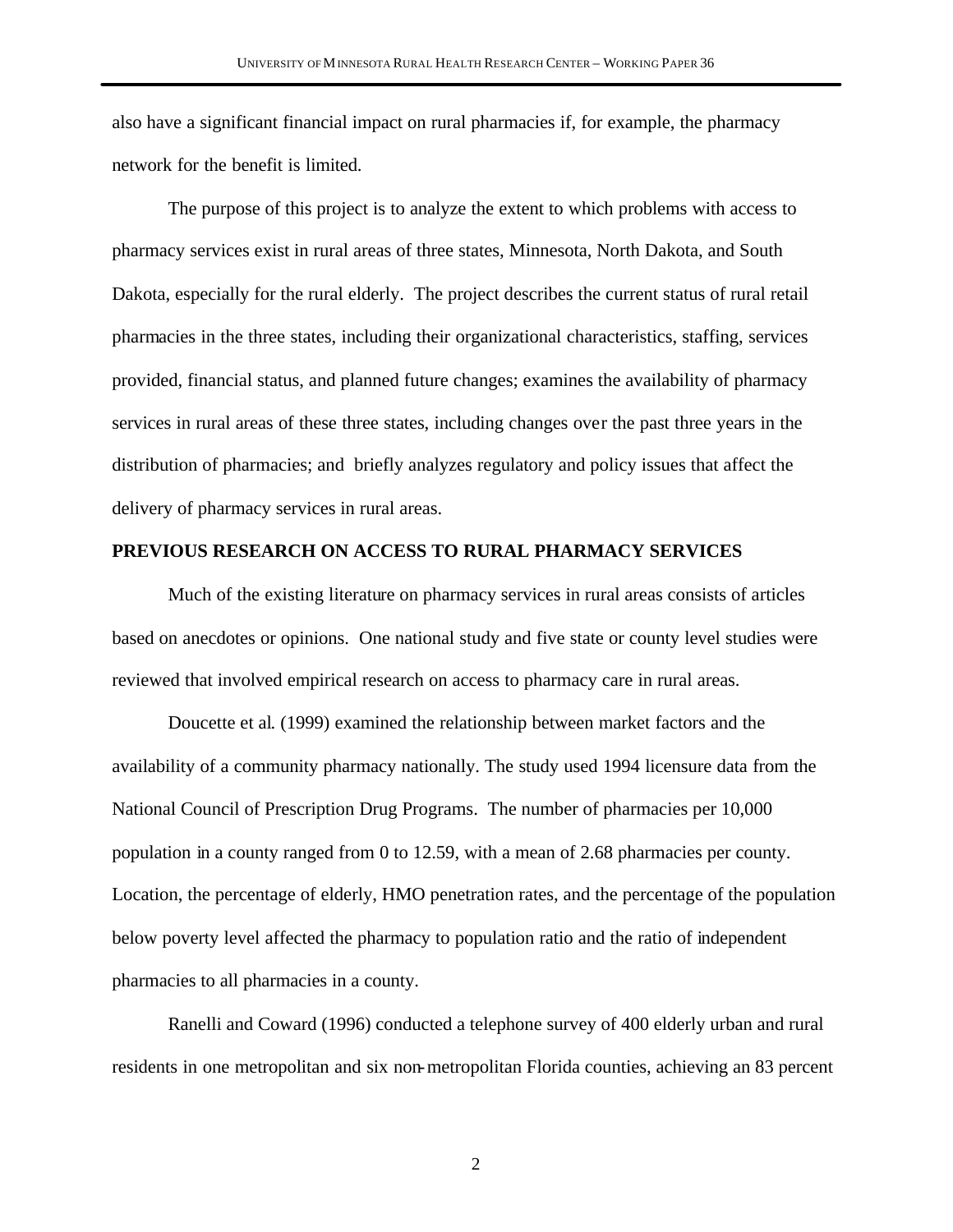response rate. Most rural and urban respondents used a single pharmacy source. Rural respondents were more likely than urban respondents to use independent pharmacies, mail-order services, and pharmacies in another town. Watts, Dinger et al. (1999) surveyed 5,474 residents in a rural Illinois county by mail, obtaining a 51 percent response rate. Households with less than \$25,000 annual income valued access to pharmacy services more than households with more than \$75,000 annual income. Straub and Straub (1999) analyzed data regarding satisfaction with pharmacy services from the 1996 Illinois Rural Life Panel survey. Over threequarters of rural respondents had a pharmacy in their community, and 64 percent reported using it, for reasons of cost, quality, and convenience. The authors concluded that local access to a pharmacy remains good for rural Illinois residents, despite a decline in the number of rural pharmacies.

Xiao, Sorofman, et al. (2000) examined the effect of pharmacy closures in 1994 on Medicaid beneficiaries' drug use in 16 communities in Iowa. Pre-closure and post-closure prescription claims were compared. Controlling for demographic characteristics and health status, patients whose main pharmacy closed had significantly fewer prescriptions in the six month period after closure, while patients whose main pharmacy did not close had significantly more prescriptions in the same six month period.

Scott, Neary et al. (1992) surveyed urban and rural pharmacists in Nebraska by mail, obtaining a 62 percent response rate. Individuals reared in rural areas were more likely to practice in rural areas. Rural pharmacists were more likely to have lower salaries and to be the owner or part owner of the pharmacy. One third of rural pharmacists and one fourth of urban pharmacists worked more than 50 hours per week. Straub and Straub (1999) surveyed pharmacists in 74 rural counties in Illinois by mail, achieving a 46 percent response rate. The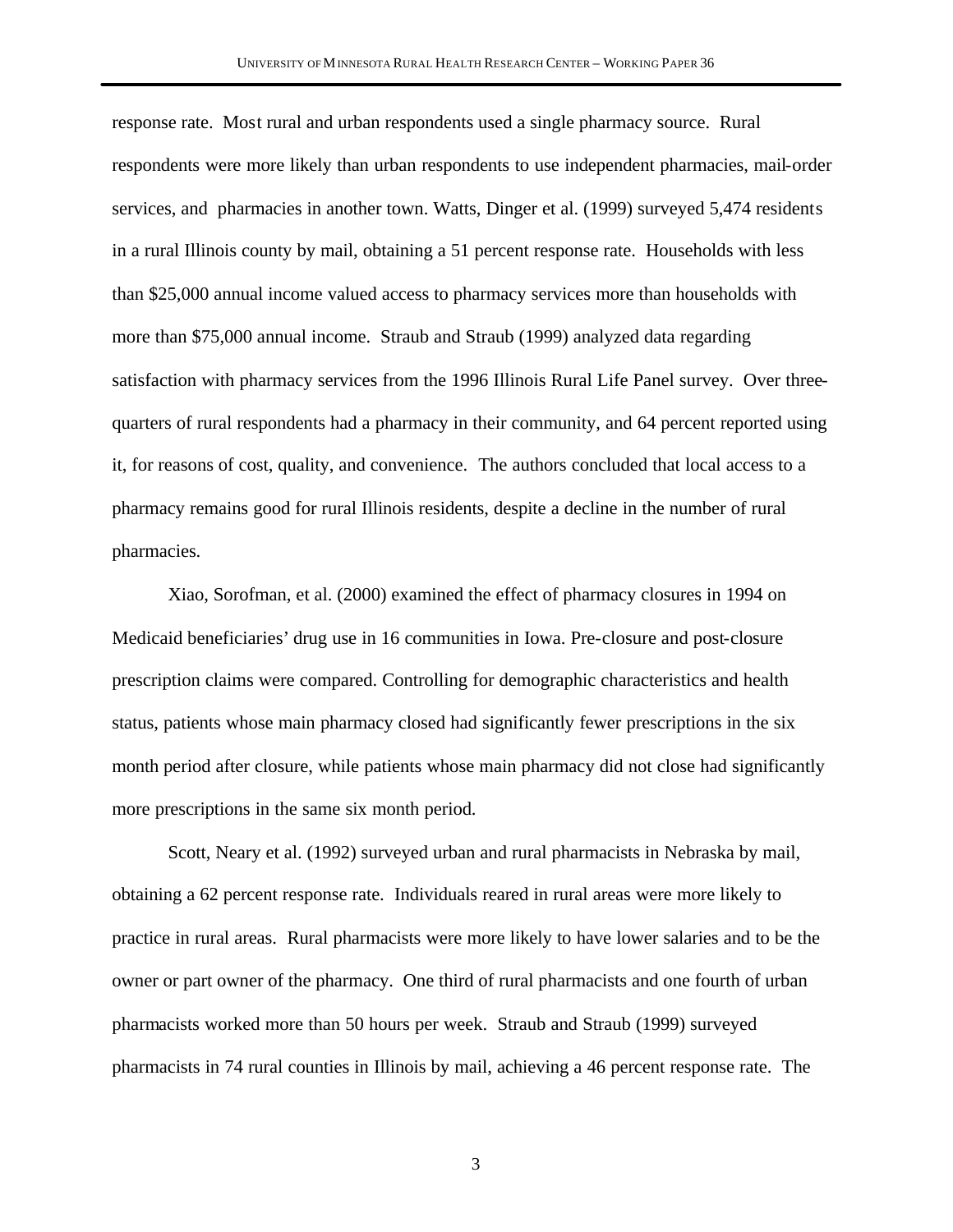survey questions covered prescription sales, profitability, payment sources, and factors affecting rural pharmacies. Respondents reported a shift in revenues by payment source over the past decade, with the largest changes being a reduction in private pay revenues and an increase in managed care revenues.

In summary, the review of literature indicated a definite need for empirical research on the status of rural pharmacies and access to pharmacy services in rural areas. This study was designed to help fill that need, by collecting and analyzing primary and secondary data on rural pharmacies in a three state area.

#### **STUDY DESIGN**

 $\overline{a}$ 

This study consisted of three interrelated parts: 1) a phone survey of all rural pharmacies in these three states; 2) an analysis of pharmacy licensure data from Minnesota, North Dakota, and South Dakota, and follow-up phone interviews with clinic and public health staff in rural communities with potential pharmacy access problems; and 3) a brief analysis of regulatory and policy issues that affect the delivery of pharmacy services in rural areas.

The first part of the project consisted of a phone survey of all licensed rural pharmacies in the three states. Rural areas were defined as counties located outside of metropolitan statistical areas  $(MSAs)$ .<sup>1</sup> The unit of analysis was the pharmacy, and the survey respondents were the pharmacist in charge at each rural pharmacy. The survey questions addressed the organizational characteristics of the pharmacy; staffing and relief coverage; volume of prescriptions; financial measures; the type of services provided; planned changes in staffing and services; and the pharmacists' assessments of access problems in the area. The survey interviews were conducted by the University of Minnesota Survey Research Center, from January to March 2000.

<sup>&</sup>lt;sup>1</sup>The federal Office of Management and Budget defines an area as an MSA if it includes at least one city with 50,000 inhabitants or an urbanized area of at least 50,000 inhabitants and a total metropolitan population of at least 100,000.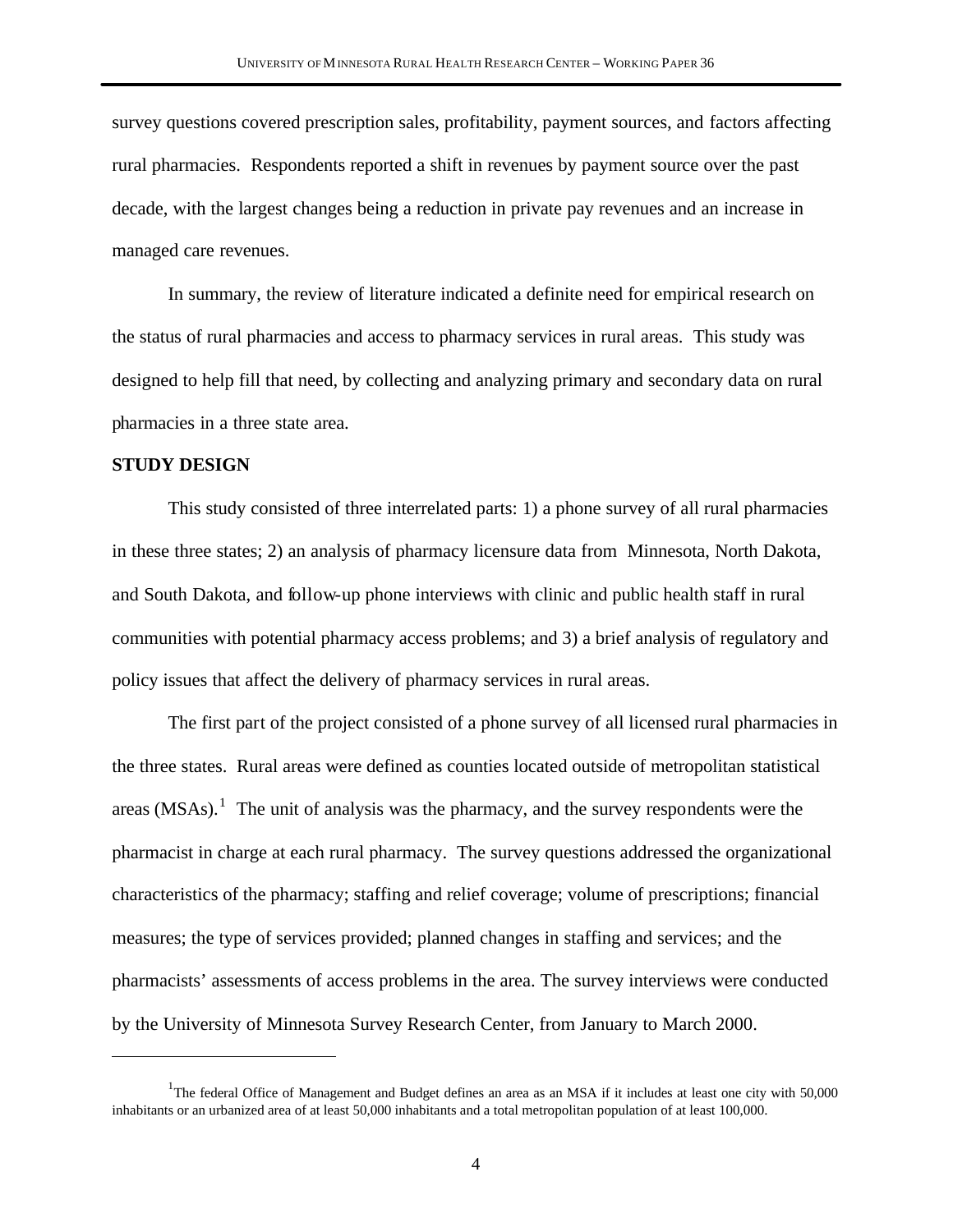The survey instrument was developed by University of Minnesota Rural Health Research Center (UMRHRC) staff, with input from a Rural Pharmacy Advisory Committee formed for the project. The Committee consisted of three pharmacists, one from each of the states in the project, who were selected with the assistance of the state pharmacy associations; and a rural physician and a rural hospital administrator from Minnesota. At the start of the project, Committee members met in an all-day session to provide input to the overall study design and development of the survey protocols.

The second part of the project involved an analysis of secondary data on currently licensed pharmacies and pharmacies that closed within the last three years in Minnesota, North Dakota and South Dakota. The data were obtained from the Minnesota, North Dakota and South Dakota Boards of Pharmacy, and consisted of the names and addresses of all licensed pharmacies in the three states as of 1999, and lists of pharmacies that closed during the previous three years (1996-1998). The data were matched to a Census Bureau database consisting of latitude and longitude points for each zip code in the United States, which was used to determine the location of each rural pharmacy. Maps were then created with the locations of all pharmacies in the three states to determine which rural communities are more than 30 minutes travel time from a pharmacy, the standard used in designating federal primary care health professional shortage areas.

The pharmacy data was then used to identify rural communities where potential problems exist with geographic access to pharmacy services. These communities included: 1) communities where the sole pharmacy had closed during 1996-99, and 2) communities located more than 20 miles away from another pharmacy. In these rural communities, follow-up phone interviews were conducted with nurses in physicians offices/clinics, social services providers,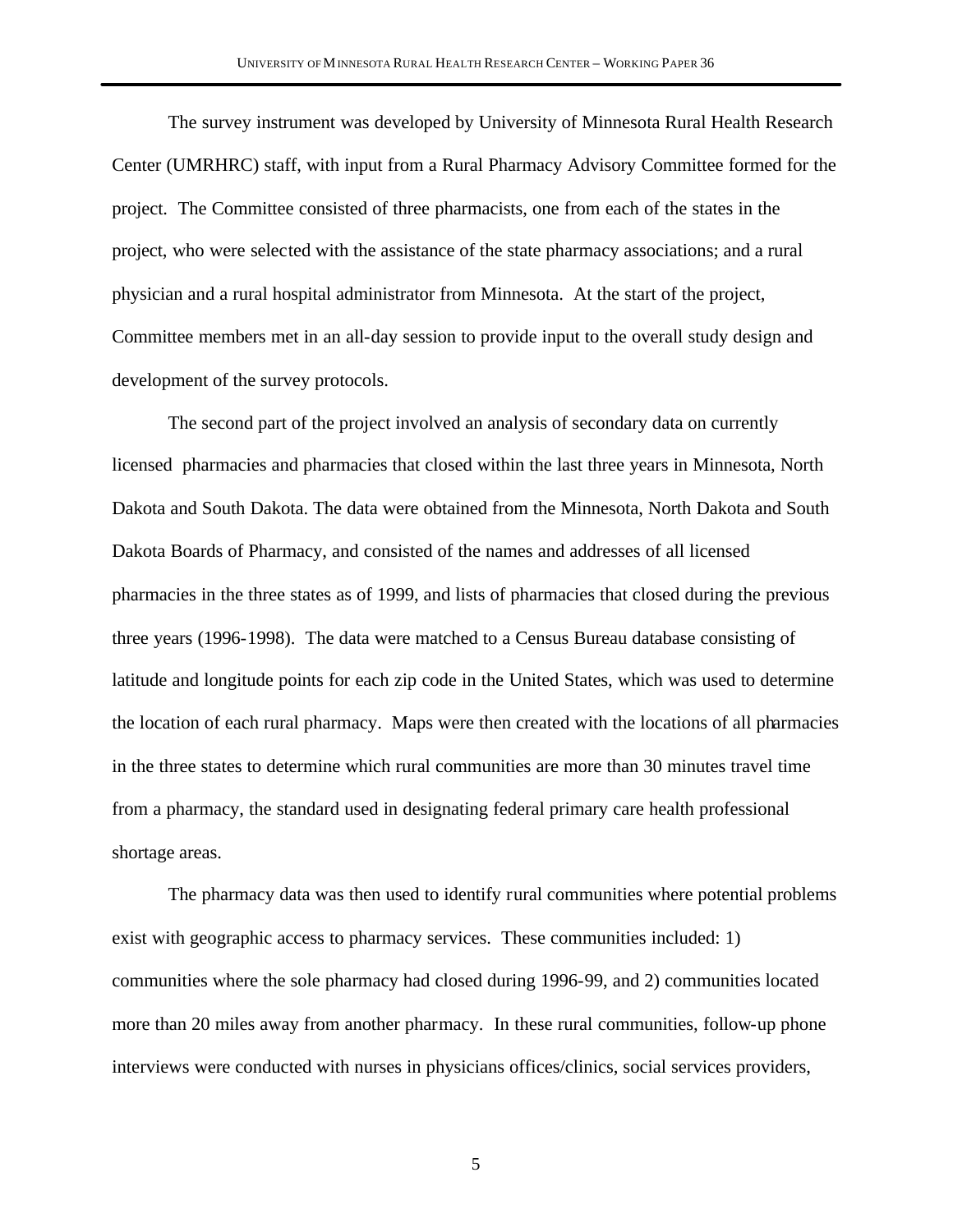and public health nurses to determine how elderly community members obtain pharmaceuticals, and to document specific problems with access to pharmacy services and innovative approaches that have been implemented to increase access to pharmacy services.

The project also included a brief analysis of regulatory and policy issues that affect the delivery of pharmacy services in rural areas. A comprehensive assessment of all state regulations regarding pharmacy was beyond the scope of the project. However, phone interviews with State Boards of Pharmacy in the three states and the Pharmacy Associations in North Dakota and South Dakota; input from the Rural Pharmacy Advisory Committee; and a review of state pharmacy laws and regulations from Minnesota, North Dakota, and South Dakota were used to identify regulatory and policy issues related to rural pharmacy access.

The study focused on access to pharmacy services in retail pharmacies located in rural areas of three Midwestern states. Therefore, the results may not be generalizable nationally or to pharmacies in other settings, for example, in rural hospital pharmacies. The study did not address the supply of rural pharmacists, including pharmacy education and recruitment and retention issues. These issues are clearly very important to rural pharmacy practice, but are being addressed by several other organizations on the state and national level (Larson, Uden, Hadsall, and Holmstrom, 1999; Minnesota Center for Rural Health, 1999; Knapp, Paavola, Maine, Sorofman, and Politzer, 1999; Midwest Pharmacy Workforce Research Consortium, 2000; USDHHS, 2000).

### **THE STATUS OF RURAL PHARMACIES IN MINNESOTA, NORTH DAKOTA, AND SOUTH DAKOTA**

This section describes the results of the first part of the project, the phone survey of all licensed rural retail pharmacies in the three states. The initial sample for the survey consisted of 728 pharmacies (Table 1). The pharmacy lists obtained from the states consisted of all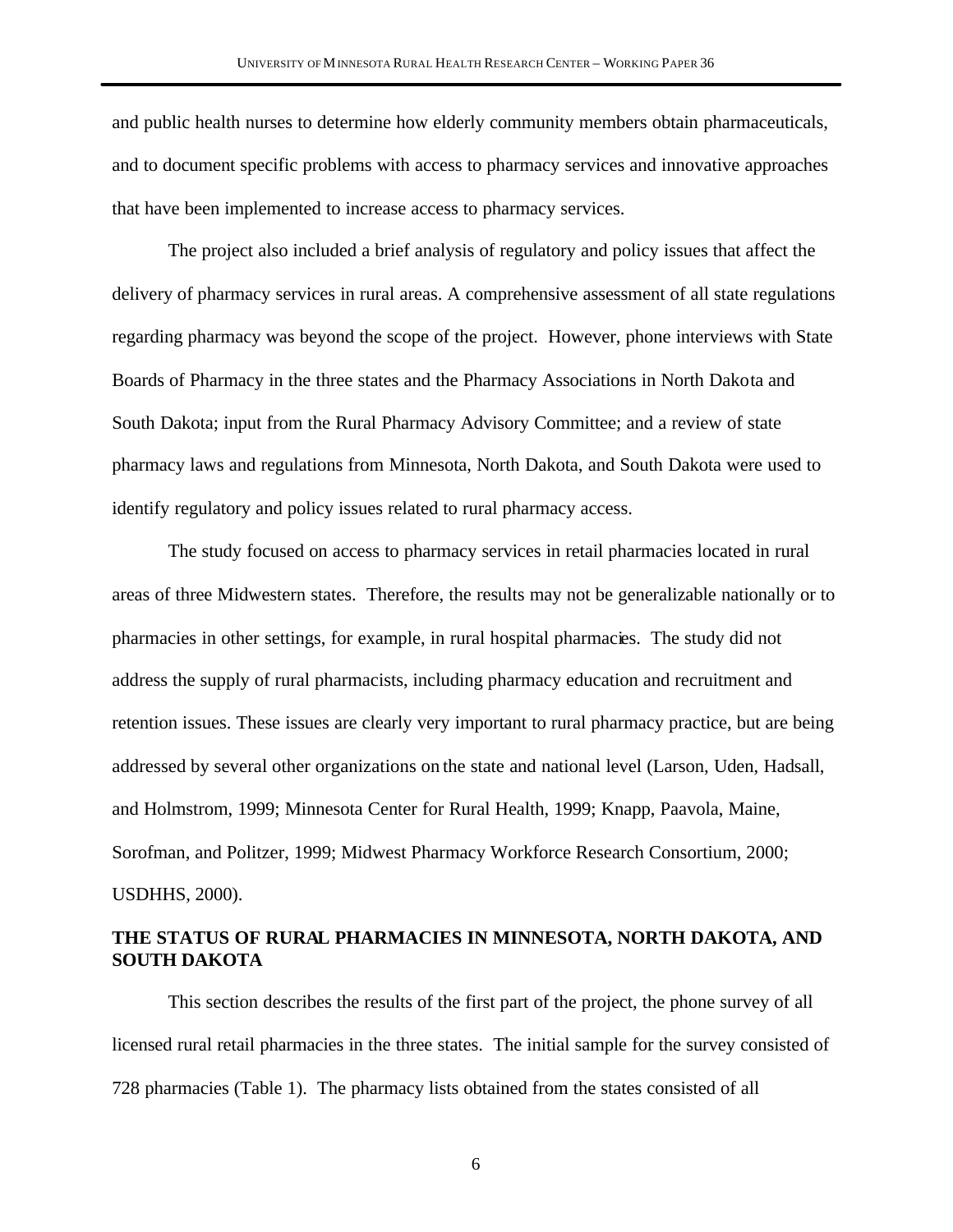# **Sample and Response Rate for Pharmacy Survey**

|                                                  | <b>MN</b>     | ND       | <b>SD</b>            | <b>Total</b>    |
|--------------------------------------------------|---------------|----------|----------------------|-----------------|
| <b>Total Sample</b>                              | 425           | 155      | 148                  | 728             |
| Out of Sample<br>Closed<br>Not a retail pharmacy | 92<br>3<br>89 | 43<br>42 | 21<br>$\theta$<br>21 | 156<br>4<br>152 |
| Refusals                                         | 22            | <u>5</u> | <u>8</u>             | $\frac{35}{5}$  |
| <b>Completed Surveys</b>                         | 311           | 107      | 119                  | 537             |

Response rate = 93.9 percent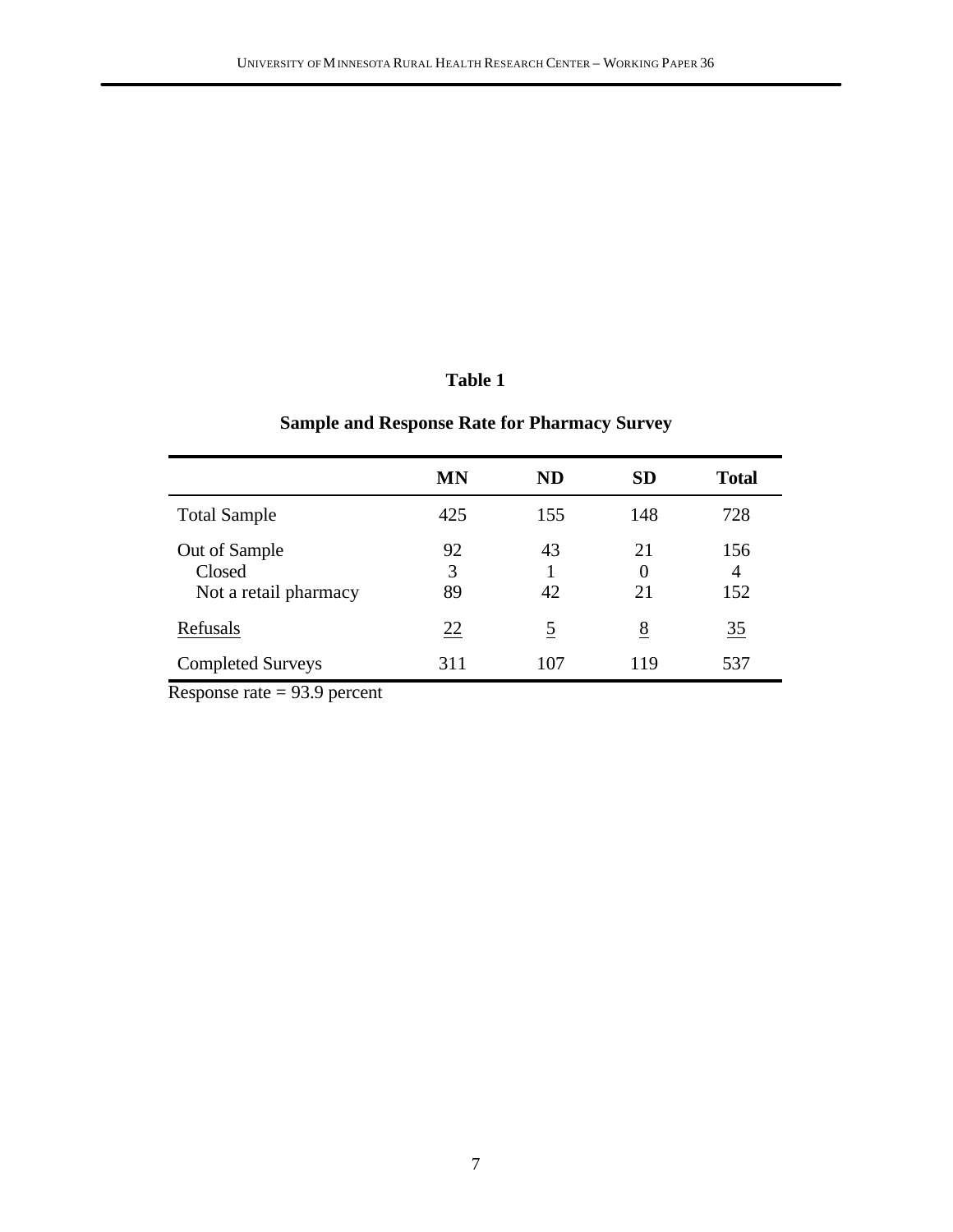pharmacies licensed in the state, including hospital pharmacies that served only inpatients and specialty pharmacies. Each pharmacy was called to determine eligibility for the survey. A total of 156 pharmacies were removed from the sample because they had closed ( $n = 4$ ) or were not retail pharmacies ( $n = 152$ ), leaving 572 pharmacies eligible for the survey. Thirty-five pharmacies refused to participate in the survey, for a response rate of 93.9 percent. The refusals were distributed across the three states in similar proportions to the completed surveys. Nine refusals (25.7%) were regional or national chains, which was similar to the proportion of chain pharmacies among the respondents (28.8%).

#### **Pharmacy Organizational Characteristics**

Table 2 displays the organizational characteristics of the responding rural pharmacies in Minnesota, North Dakota, and South Dakota ( $n = 537$ ). Over two-thirds are independent pharmacies, either in one location (55%) or more than one location (13%). National or regional chains account for 29 percent of rural pharmacies, with three percent of pharmacies owned by hospital or clinics, and less than one percent owned by other entities.

Pharmacy ownership patterns vary across the three states. The vast majority of pharmacies in North Dakota (92%) and three-fourths of the pharmacies in South Dakota are independently owned, reflecting those states' policies to limit the growth of chain pharmacies. Just over half (56%) of Minnesota pharmacies are independently owned.

Overall, a third of the pharmacies have been in operation for more than 50 years, and almost half (45%) have been in operation for 10 to 49 years. Of the three states, North Dakota has the highest proportion of pharmacies in the over 50 years of operation group (45%). Thirtynine of Minnesota's rural pharmacies (13%) began operation less than five years ago, compared to only four pharmacies in North Dakota and five in South Dakota.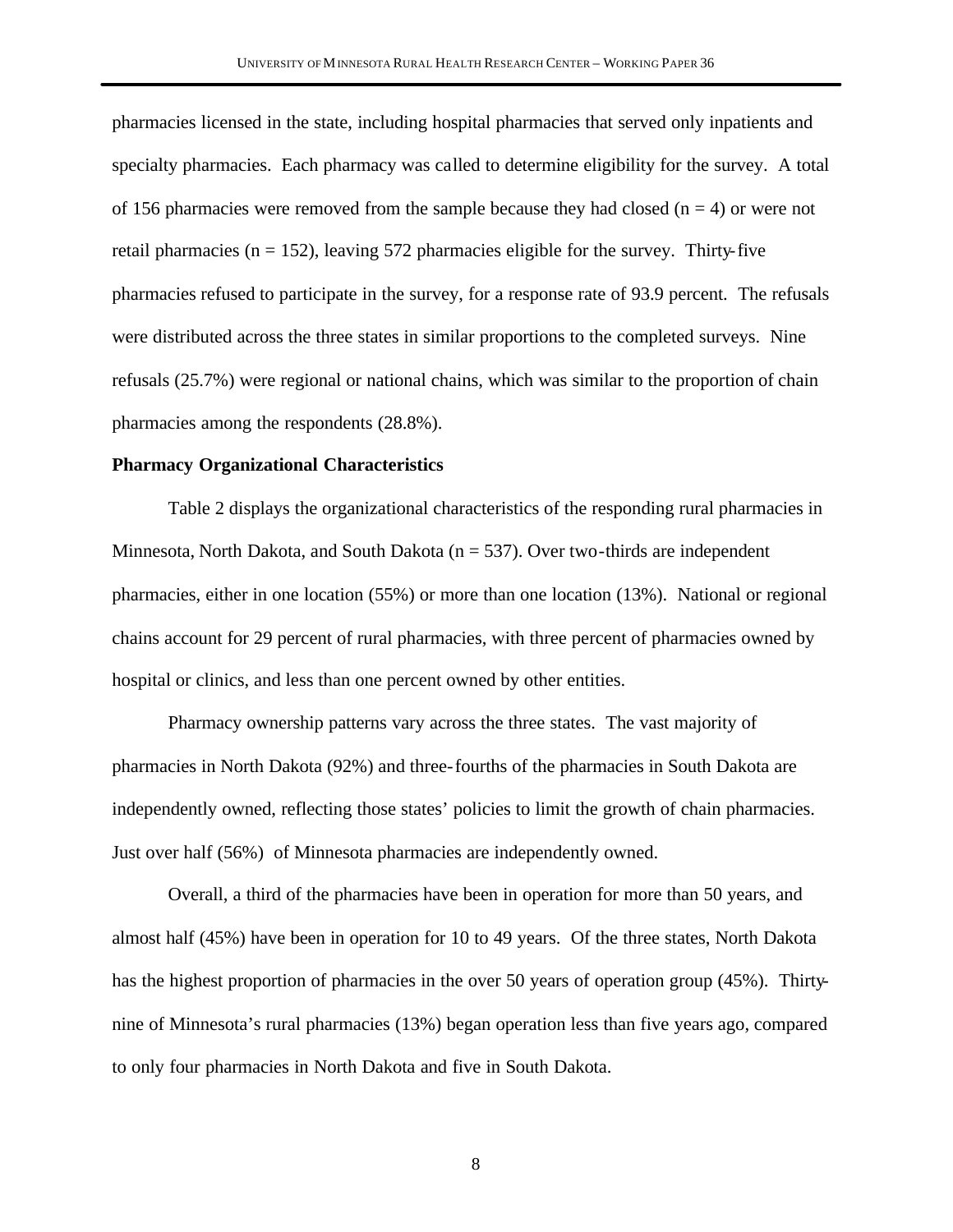| <b>Organizational Characteristics of Rural Pharmacies</b> |
|-----------------------------------------------------------|
| in Minnesota, North Dakota, and South Dakota              |

|                                                                                                                                                                                    | <b>Percent of Pharmacies</b>               |                                          |                                            |                                           |  |  |
|------------------------------------------------------------------------------------------------------------------------------------------------------------------------------------|--------------------------------------------|------------------------------------------|--------------------------------------------|-------------------------------------------|--|--|
|                                                                                                                                                                                    | <b>MN</b><br>$(n=311)$                     | <b>ND</b><br>$(n=107)$                   | <b>SD</b><br>$(n=119)$                     | <b>Total</b><br>$(n=537)$                 |  |  |
| <b>Type of pharmacy</b><br>Independent in one location<br>Regional or national chain<br>Independent in more than one location<br>Owned by hospital or clinic <sup>1</sup><br>Other | 43.7<br>37.9<br>12.5<br>5.5<br>0.3         | 84.1<br>7.5<br>8.4<br>0.0<br>0.0         | 58.0<br>24.4<br>16.8<br>0.0<br>0.8         | 54.9<br>28.9<br>12.7<br>3.2<br>0.4        |  |  |
| <b>Years of operation</b><br>Less than 2 years<br>2.4 years<br>5 to 10 years<br>10 to 49 years <sup>2</sup><br>50 years or more<br>$Mean = 39.1 \text{ years}$                     | 7.4<br>5.1<br>14.5<br>43.1<br>29.9         | 1.9<br>1.9<br>10.3<br>41.1<br>44.9       | 0.8<br>3.4<br>16.0<br>52.9<br>26.9         | 4.8<br>4.1<br>14.0<br>44.9<br>32.2        |  |  |
| Days of operation per week<br>$<$ 5 days<br>5 days<br>5.5 to 6 days<br>7 days<br>Mean = $6.14$ days                                                                                | 0.3<br>8.0<br>61.4<br>30.2                 | 0.0<br>8.4<br>78.5<br>13.1               | 2.5<br>9.2<br>62.2<br>26.1                 | 0.7<br>8.4<br>65.0<br>25.9                |  |  |
| Hours pharmacy is open per week<br>$<$ 40 hours<br>40-49 hours<br>50-59 hours<br>$60-69$ hours<br>70-79 hours<br>$\geq 80$ hours<br>$Mean = 58.0$                                  | 5.8<br>19.9<br>44.1<br>16.7<br>10.0<br>3.5 | 2.8<br>31.8<br>51.4<br>6.5<br>5.6<br>1.9 | 5.0<br>24.4<br>41.2<br>10.9<br>13.5<br>5.0 | 5.0<br>23.3<br>44.9<br>13.4<br>9.9<br>3.5 |  |  |

<sup>1</sup>These pharmacies were retail pharmacies that served outpatients. Hospital pharmacies that only served inpatients were not included in this survey.

 $2$ This group includes 16 pharmacies for which the respondents did not know the exact age, but stated that it was more than10 years.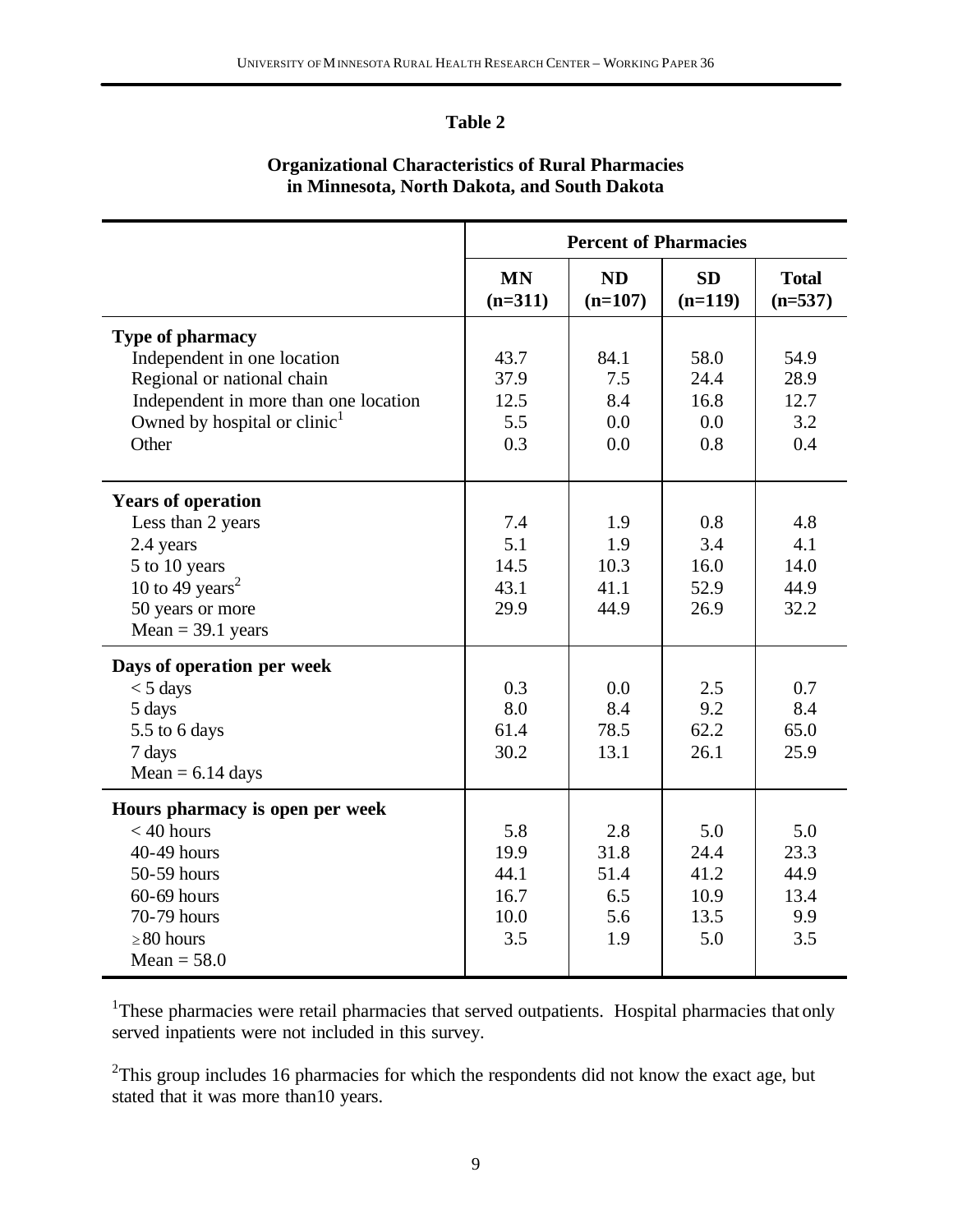Rural pharmacies in the three states are open an average of 6.1 days per week and an average of 57 hours per week. These averages are very similar to the average 6.0 days per week and 58 hours per week of operation reported in a national survey of independent pharmacies in communities of 50,000 population or less (Huffman, 1999). Over 90 percent of the pharmacies in the three states are open more than 5 days per week; 65 percent are open five and a half or six days per week, and an additional 26 percent are open seven days per week. Pharmacies in Minnesota and South Dakota are more likely to be open seven days per week than those in North Dakota.

Independent pharmacies account for over two-thirds of the pharmacies that are open five and a half to six days per week, while pharmacies owned by regional or national chains make up over two-thirds of the pharmacies that are open seven days per week (Table 3).

#### **Pharmacy Staffing**

Almost half of the pharmacies (47%) are staffed by two pharmacists, with 30 percent of pharmacies staffed by a single pharmacist, 18 percent of pharmacies staffed by three pharmacists, and the remaining six percent with four or more pharmacists (Table 4). The proportion of pharmacies staffed by a solo pharmacist is higher in South Dakota (38%) and North Dakota (32%) than in Minnesota (25%).

Eighty-three percent of the pharmacies have at least one pharmacy technician. The most common staffing pattern is two or three pharmacy technicians, accounting for a total of 58 percent of the pharmacies. The employment of pharmacy technicians is more common in Minnesota than in North Dakota or South Dakota, with 92 percent of Minnesota pharmacies reporting at least one pharmacy technician, compared to 68 percent of North Dakota pharmacies and 73 percent of those in South Dakota.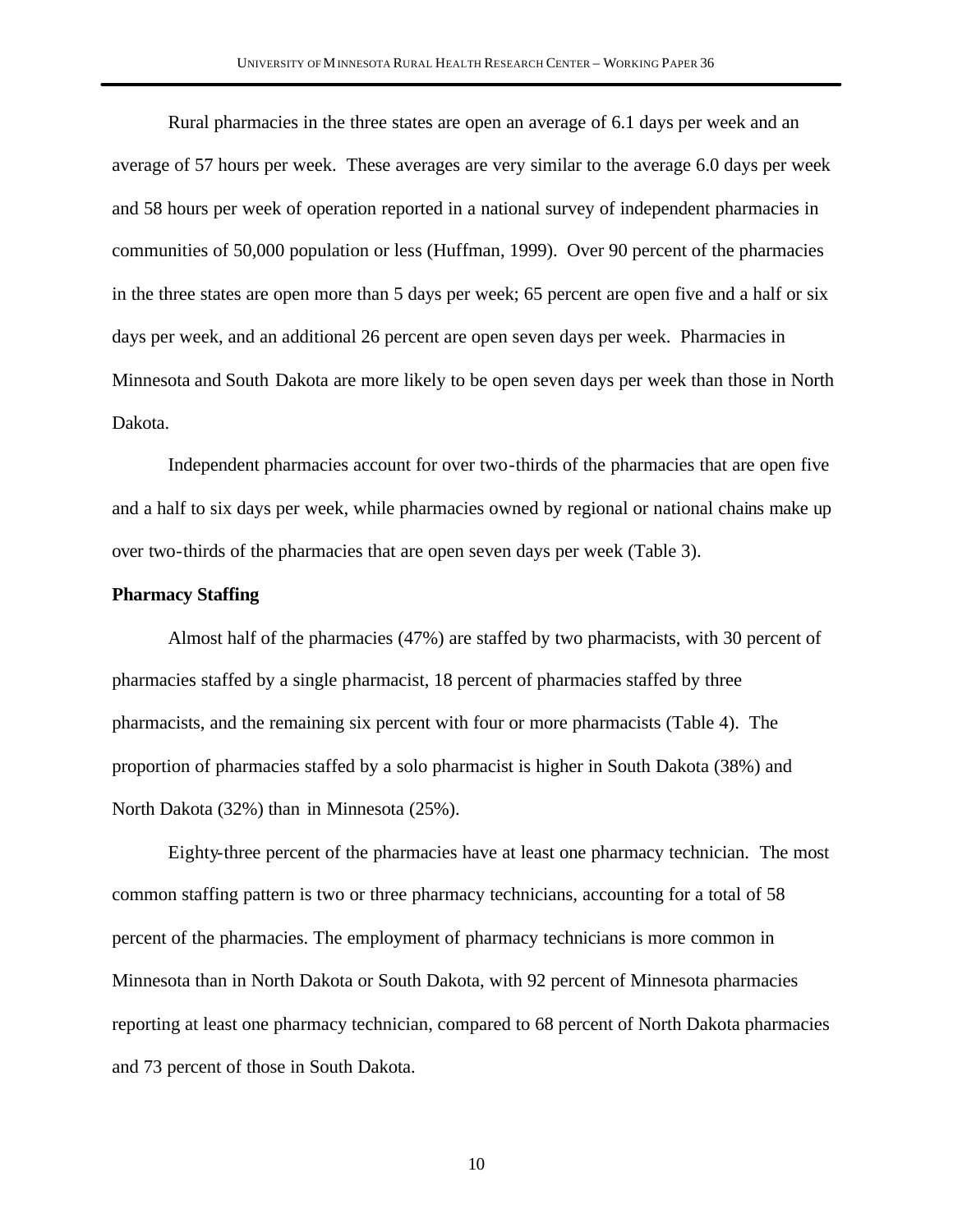**Days of Operation by Ownership Category for Rural Pharmacies in Minnesota, North Dakota, and South Dakota (n=537)**

| <b>Type of Pharmacy</b>               | <b>Percent of Pharmacies</b><br><b>Open 5 Days or Less/Week</b><br>$(n=49)$ | <b>Percent of Pharmacies</b><br>Open $5.5 - 6$ Days/Week<br>$(n=349)$ | <b>Percent of Pharmacies</b><br><b>Open 7 Days/Week</b><br>$(n=139)$ |
|---------------------------------------|-----------------------------------------------------------------------------|-----------------------------------------------------------------------|----------------------------------------------------------------------|
| Independent in one Location           | 44.9                                                                        | 68.1                                                                  | 25.2                                                                 |
| Regional or national change           | 8.2                                                                         | 16.7                                                                  | 67.6                                                                 |
| Independent in more than one location | 32.7                                                                        | 12.9                                                                  | 3.6                                                                  |
| Owned by hospital or clinic           | 10.2                                                                        | 2.1                                                                   | 3.6                                                                  |
| Other                                 | 4.1                                                                         | 0.3                                                                   | 0.0                                                                  |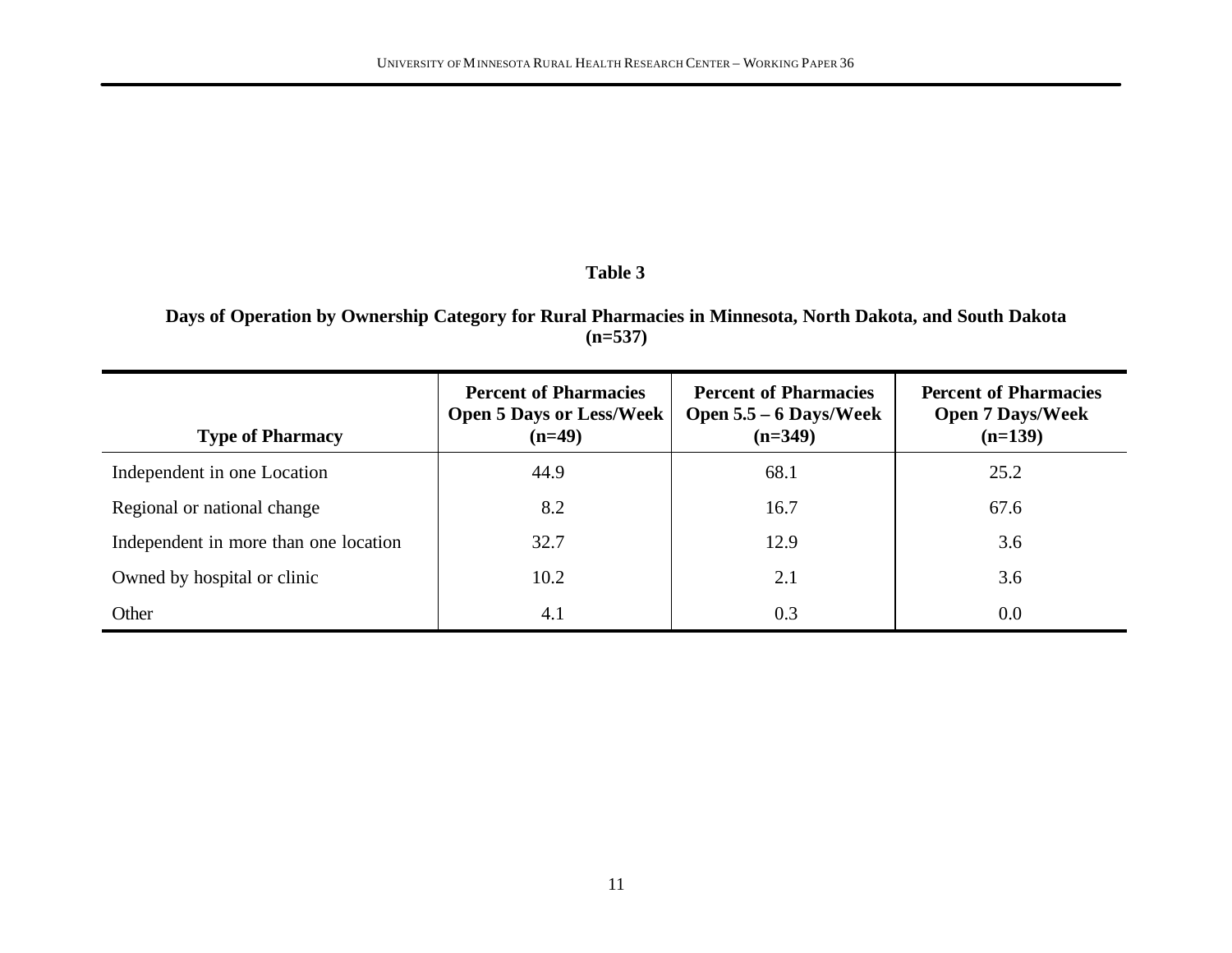**Staffing of Rural Pharmacies in Minnesota, South Dakota, and South Dakota**

|                             |                        | <b>Percent of Pharmacies</b> |                        |                           |
|-----------------------------|------------------------|------------------------------|------------------------|---------------------------|
|                             | <b>MN</b><br>$(n=311)$ | <b>ND</b><br>$(n=107)$       | <b>SD</b><br>$(n=118)$ | <b>Total</b><br>$(n=536)$ |
| <b>Pharmacists</b>          |                        |                              |                        |                           |
| 1                           | 25.4                   | 38.3                         | 32.2                   | 29.5                      |
| $\overline{2}$              | 49.8                   | 40.2                         | 44.1                   | 46.6                      |
| 3                           | 19.0                   | 17.8                         | 15.3                   | 17.9                      |
| $\overline{4}$              | 4.5                    | 1.9                          | 6.8                    | 4.5                       |
| 5                           | 1.0                    | 0.9                          | 0.9                    | 0.9                       |
| 6                           | 0.3                    | 0.9                          | 0.9                    | 0.6                       |
| <b>Pharmacy Technicians</b> |                        |                              |                        |                           |
| 0                           | 8.4                    | 31.8                         | 27.1                   | 17.4                      |
| 1                           | 23.5                   | 39.3                         | 28.0                   | 27.6                      |
| $\overline{2}$              | 37.0                   | 15.9                         | 23.7                   | 29.9                      |
| 3                           | 18.6                   | 9.4                          | 14.4                   | 15.9                      |
| $\overline{4}$              | 8.0                    | 2.8                          | 2.5                    | 5.8                       |
| 5                           | 1.6                    | 0.9                          | 3.4                    | 1.9                       |
| 6                           | 1.9                    | 0.0                          | 0.0                    | 1.1                       |
| $7-9$                       | 1.0                    | 0.0                          | 0.9                    | 0.7                       |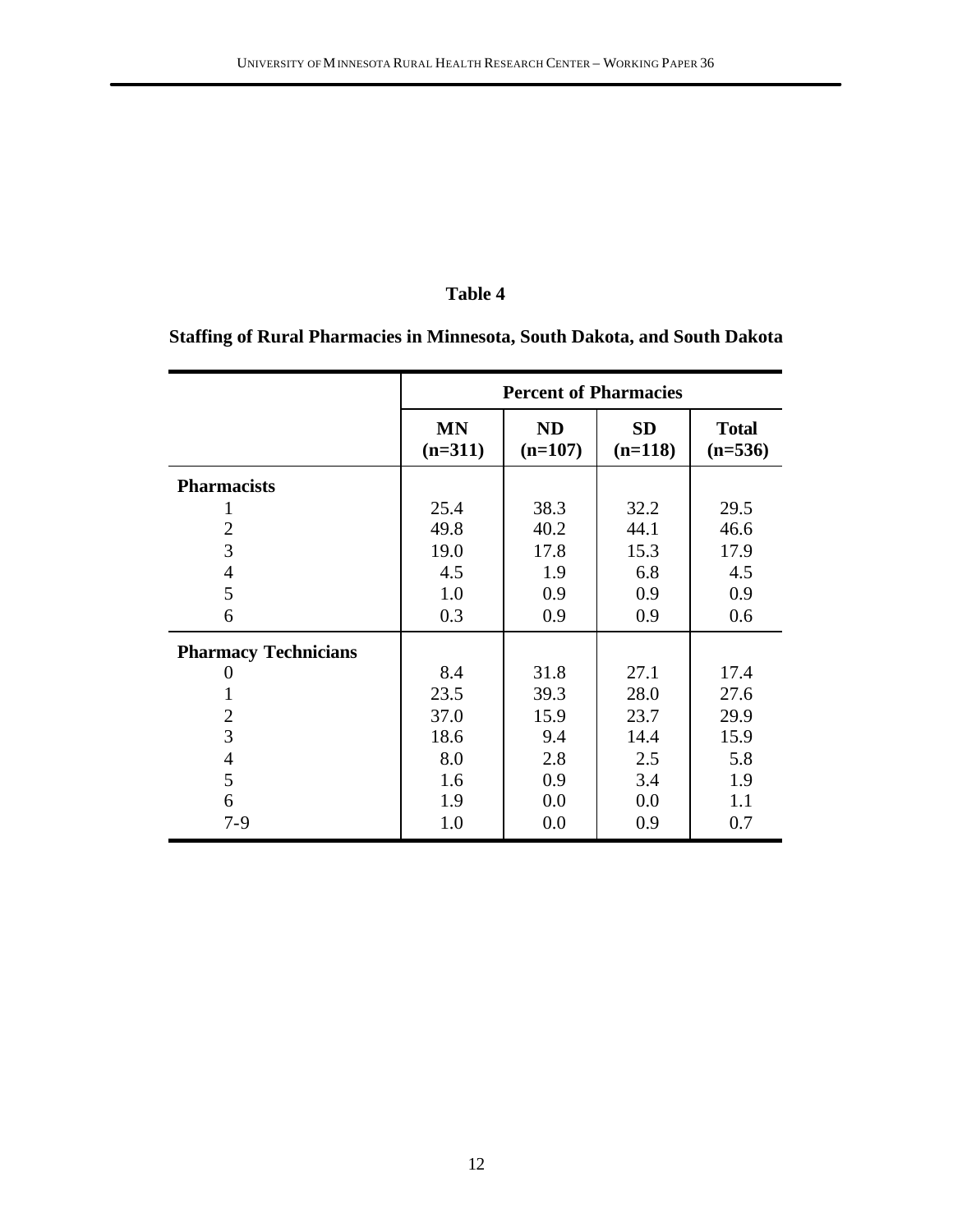Staffing patterns also vary by pharmacy ownership (Table 5). Independent pharmacies account for 87 percent of the pharmacies with a solo pharmacist, and 55 percent of those with three or more pharmacists. In contrast, national/regional chains account for only nine percent of solo pharmacist facilities, but 38 percent of the pharmacies with three or more pharmacists. Chain pharmacies are more likely to employ pharmacy technicians. Only two percent of pharmacies without any technicians are chain pharmacies, while over half of the pharmacies with three or more technicians are chain pharmacies.

Table 6 shows the number of hours worked by pharmacists. First (or only) pharmacists work an average of 44.7 hours per week. One-third of the first or only pharmacists work 40 hours per week, and more than half work more than 40 hours per week. Two-thirds of the first or only pharmacists who work more than 40 hours per week are pharmacy owners. Second pharmacists work an average of 29.5 hours per week, and third pharmacists work an average of 25.6 hours per week. Over half of second pharmacists and two-thirds of third pharmacists work less than 40 hours per week. In pharmacies with more than three pharmacists, the majority of fourth and higher pharmacists work less than 40 hours per week. The average number of hours worked by a fourth pharmacist is 21.7; by a fifth pharmacist is 14.0 hours; and a sixth pharmacist is 14.7 hours.

First pharmacy technicians work an average of 37.1 hours per week (Table 7). The proportion of pharmacy technicians that work full-time decreases for second pharmacy technicians and above. Almost half of second pharmacy technicians, just over one fourth of third technicians, and less than eight percent of fourth technicians work 40 hours per week.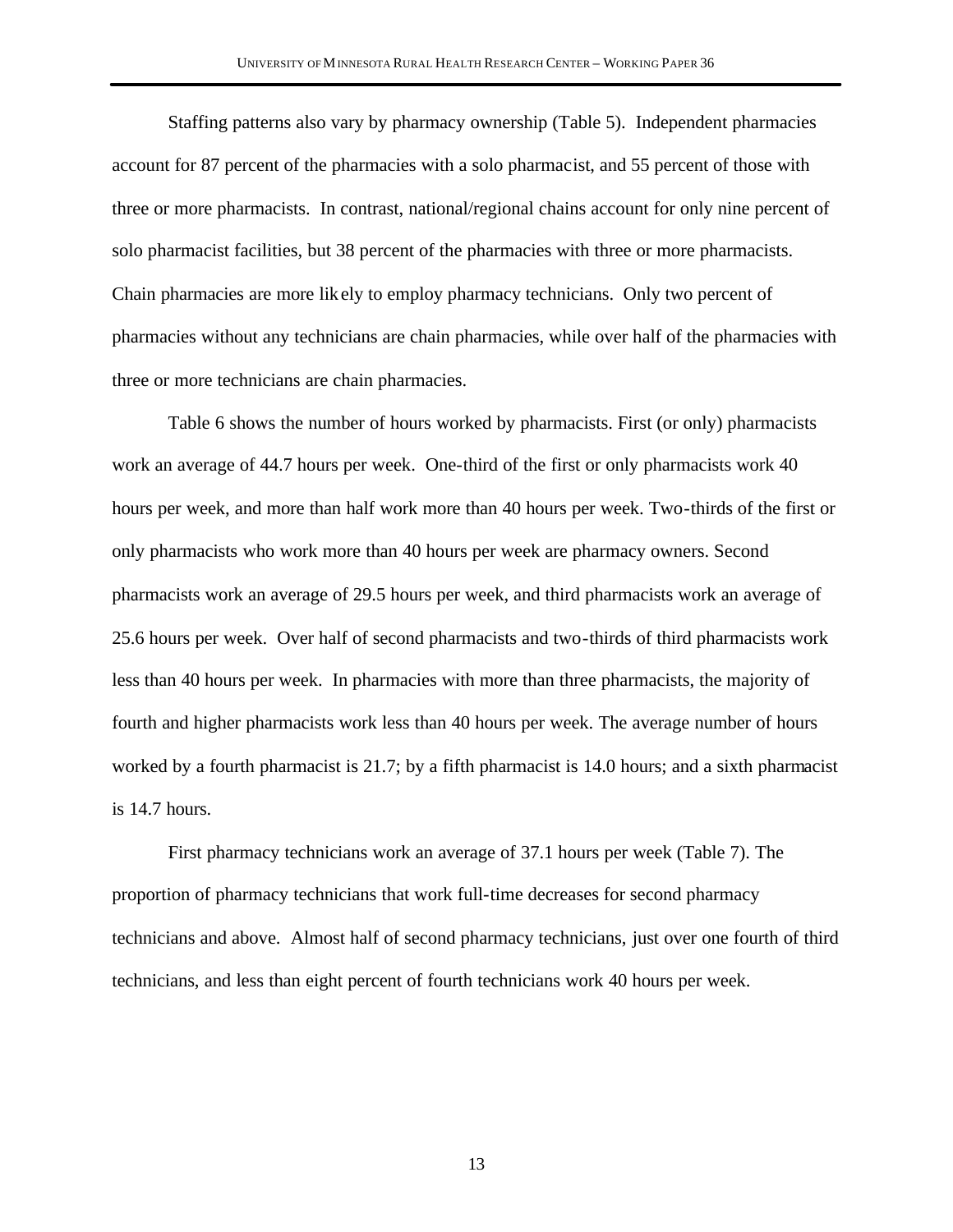### **Staffing by Ownership Category for Rural Pharmacies in Minnesota, North Dakota, and South Dakota (n=536)**

|                                 | <b>Number of Pharmacists</b> |                  |                        | <b>Number of Pharmacy Technicians</b> |                  |                 |                        |  |
|---------------------------------|------------------------------|------------------|------------------------|---------------------------------------|------------------|-----------------|------------------------|--|
| <b>Type of Pharmacy</b>         | <b>One</b><br>$(n=158)$      | Two<br>$(n=250)$ | 3 or More<br>$(n=128)$ | <b>Zero</b><br>$(n=92)$               | One<br>$(n=149)$ | Two<br>$(n=16)$ | 3 or More<br>$(n=136)$ |  |
| Independent in one location     | 75.3%                        | 49.6%            | 40.6%                  | 58.1%                                 | 58.1%            | 53.8%           | 31.6%                  |  |
| Regional or national chain      | 8.9%                         | 36.4%            | 38.3%                  | 2.2%                                  | 16.9%            | 14.4%           | 52.9%                  |  |
| Independent in $>$ one location | 12.0%                        | 12.0%            | 14.8%                  | 8.7%                                  | 22.2%            | 29.4%           | 8.8%                   |  |
| Owned by hospital or clinic     | 3.2%                         | 1.6%             | 6.3%                   | $0.0\%$                               | 2.7%             | 2.5%            | 6.6%                   |  |
| Other                           | 0.6%                         | 0.4%             | $0.0\%$                | 2.2%                                  | 1.3%             | $0.0\%$         | $0.0\%$                |  |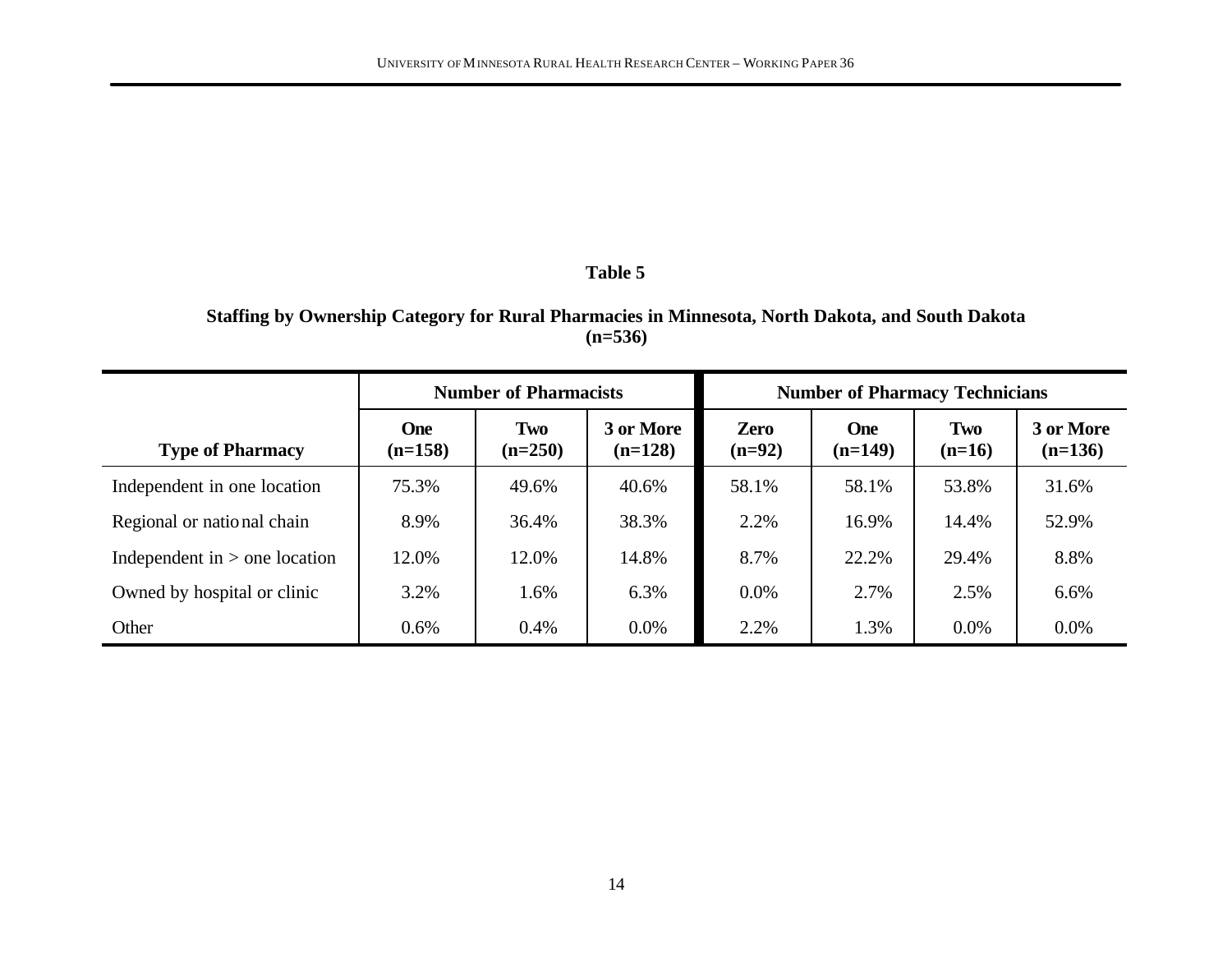# **Hours Worked by Pharmacists in Rural Pharmacies in Minnesota, North Dakota, and South Dakota**

|                                                      | <b>Percent of</b><br><b>Pharmacies</b> |
|------------------------------------------------------|----------------------------------------|
| Number of Hours Worked by First Pharmacist (n=535)   |                                        |
| Less than 40 hours                                   | 10.0                                   |
| 40 hours                                             | 33.6                                   |
| 41 to 45 hours                                       | 19.3                                   |
| 46 to 50 hours                                       | 16.9                                   |
| 51 to 55 hours                                       | 8.2                                    |
| 56 to 60 hours                                       | 9.1                                    |
| More than 60 hours                                   | 2.8                                    |
| Mean $= 44.7$ hours                                  |                                        |
| Number of Hours Worked by Second Pharmacist (n=378)  |                                        |
| Less than 20 hours                                   | 26.7                                   |
| $20$ to 39 hours                                     | 25.1                                   |
| 40 hours                                             | 33.3                                   |
| More than 40 hours                                   | 14.7                                   |
| $Mean = 25.6 hours$                                  |                                        |
| Number of Hours worked by Third Pharmacist $(n=128)$ |                                        |
| Less than 20 hours                                   | 32.0                                   |
| $20$ to 39 hours                                     | 37.5                                   |
| 40 hours                                             | 21.9                                   |
| More than 40 hours                                   | 8.6                                    |
| Mean $= 25.6$ hours                                  |                                        |

Fourth Pharmacist ( $n = 31$ ) 21.7 hours Fifth Pharmacist (n=8) 14.0 hours Sixth Pharmacist (n=3) 14.7 hours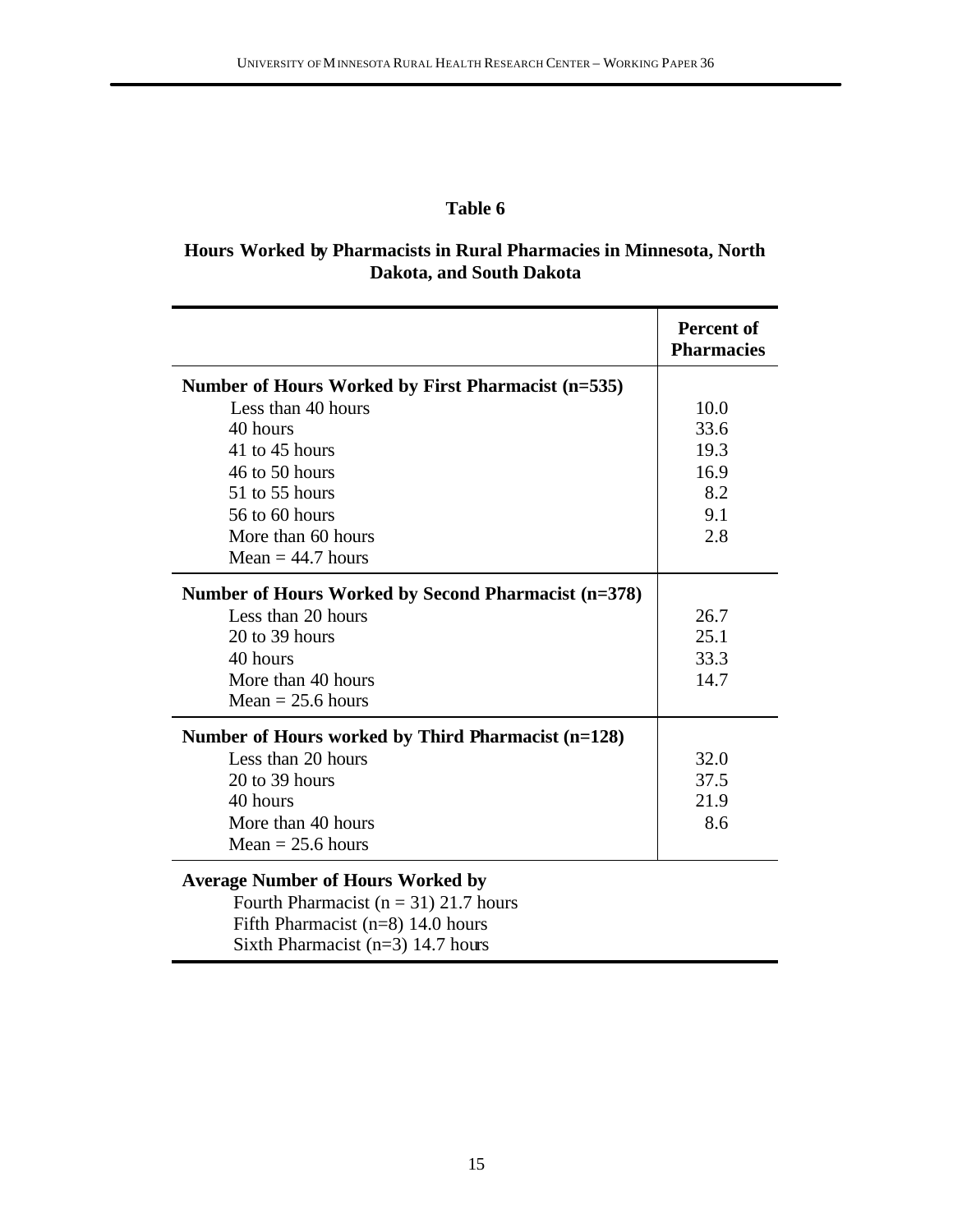### **Hours Worked by Pharmacy Technicians in Rural Pharmacies In Minnesota, North Dakota, and South Dakota**

|                                                              | <b>Percent of</b><br><b>Pharmacies</b> |
|--------------------------------------------------------------|----------------------------------------|
| Number of Hours Worked by First Pharmacy Technician (n=443)  |                                        |
| Less than 20 hours                                           | 4.3                                    |
| 20 to 39 hours                                               | 20.1                                   |
| 40 hours                                                     | 71.3                                   |
| More than 40 hours                                           | 4.3                                    |
| $Mean = 37.1 hours$                                          |                                        |
| Number of Hours Worked by Second Pharmacy Technician (n=295) |                                        |
| Less than 20 hours                                           | 10.8                                   |
| $20$ to 39 hours                                             | 39.7                                   |
| 40 hours                                                     | 48.6                                   |
| More than 40 hours                                           | 1.0                                    |
| $Mean = 32.1 hours$                                          |                                        |
| Number of Hours worked by Third Pharmacy Technician (n=135)  |                                        |
| Less than 20 hours                                           | 23.7                                   |
| 20 to 39 hours                                               | 47.4                                   |
| 40 hours                                                     | 26.7                                   |
| More than 40 hours                                           | 2.2                                    |
| $Mean = 25.6 hours$                                          |                                        |
| Number of Hours worked by Fourth Pharmacy Technician (n=51)  |                                        |
| Less than 20 hours                                           | 27.5                                   |
| $20$ to 39 hours                                             | 64.7                                   |
| 40 hours                                                     | 7.8                                    |
| $Mean = 25.6 hours$                                          |                                        |
| <b>Average Number of Hours Worked by</b>                     |                                        |

Fifth Pharmacy Technician (n=20) 19.7 hours Sixth Pharmacy Technician (n=10) 17.7 hours Seventh Pharmacy Technician (n=4) 16.3 hours Eighth and Ninth Pharmacy Technicians (n=4) 16 hours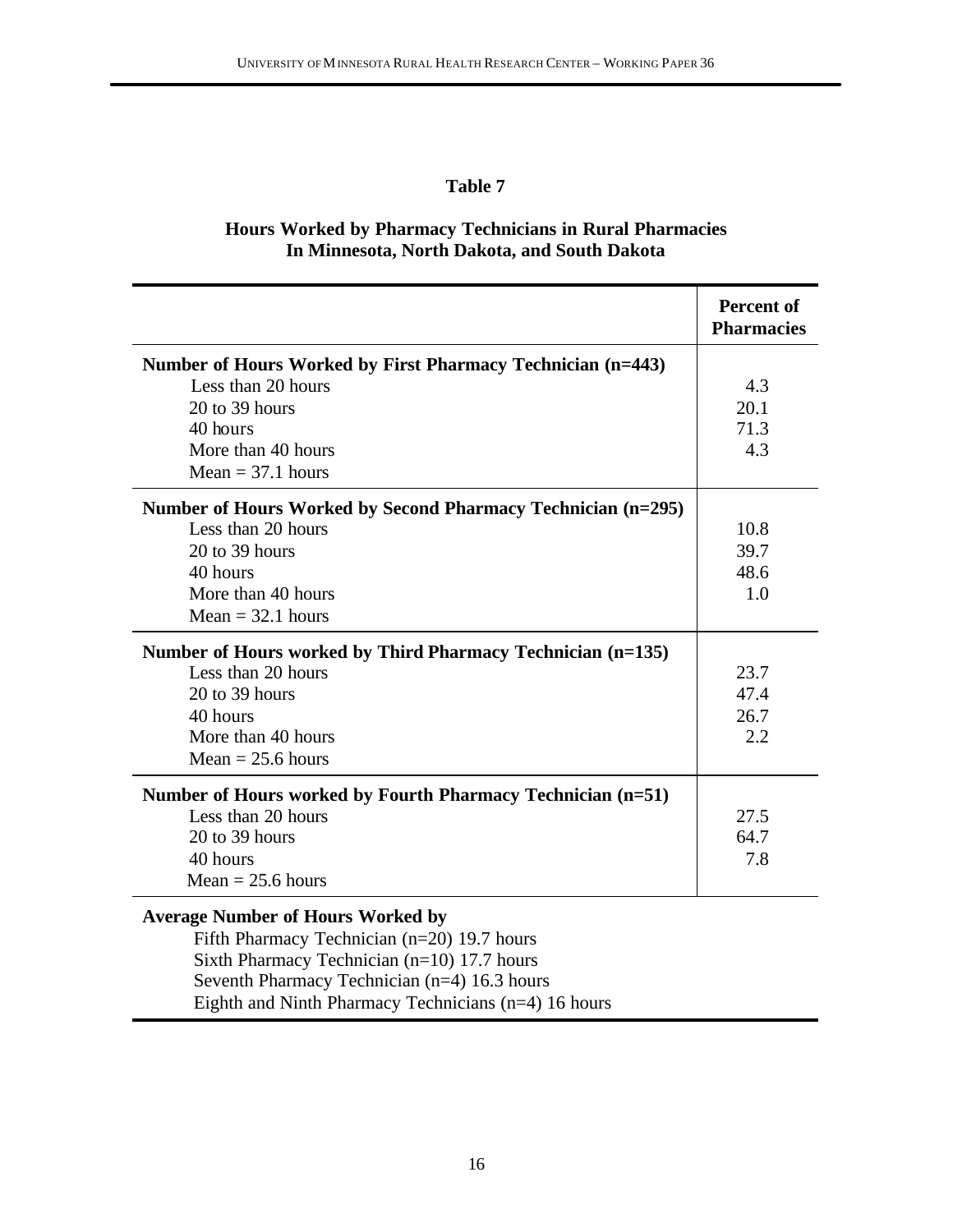#### **Relief Coverage**

Rural pharmacies use a variety of sources to obtain relief coverage for pharmacists (Table 8). A total of 104 pharmacies use pharmacists from the community or nearby areas for coverage. Other major sources of coverage are unspecified informal arrangements, relief pharmacists from the corporation or other stores in the same chain, contract pharmacists, and the pharmacy's own staff. Thirteen pharmacies use staffing services, and eleven pharmacies report basically using "anyone we can get." Four pharmacists indicated that they do not have any relief coverage; one of these stated, "There isn't anyone for 100 miles."

Among the pharmacies that described a source of relief coverage, several respondents mentioned the importance of having sufficient advance notice and noted that the source was not always available. "We have an informal agreement with a local pharmacist to provide occasional relief with adequate notice," said one pharmacist. Another said, "The corporation has relief people but it is almost impossible to get time off."

More than half of the responding pharmacists (57%) reported that it was difficult or very difficult for their pharmacy to obtain relief coverage for pharmacist vacations and other scheduled time off. Over two-thirds reported that it was difficult or very difficult to obtain relief coverage on short notice, for example, when a pharmacist was ill. Independent pharmacies in one location and chain pharmacies were more likely to report difficulty obtaining both coverage for scheduled time off and coverage on short notice than independent pharmacies in more than one location (Table 9). Pharmacies in Minnesota and North Dakota were also more likely than those in South Dakota to report that it was very difficult to obtain either type of coverage.

The financial impact of using relief coverage was mixed, with about 30 percent of pharmacies that used relief coverage breaking even; about a fourth of pharmacies losing money,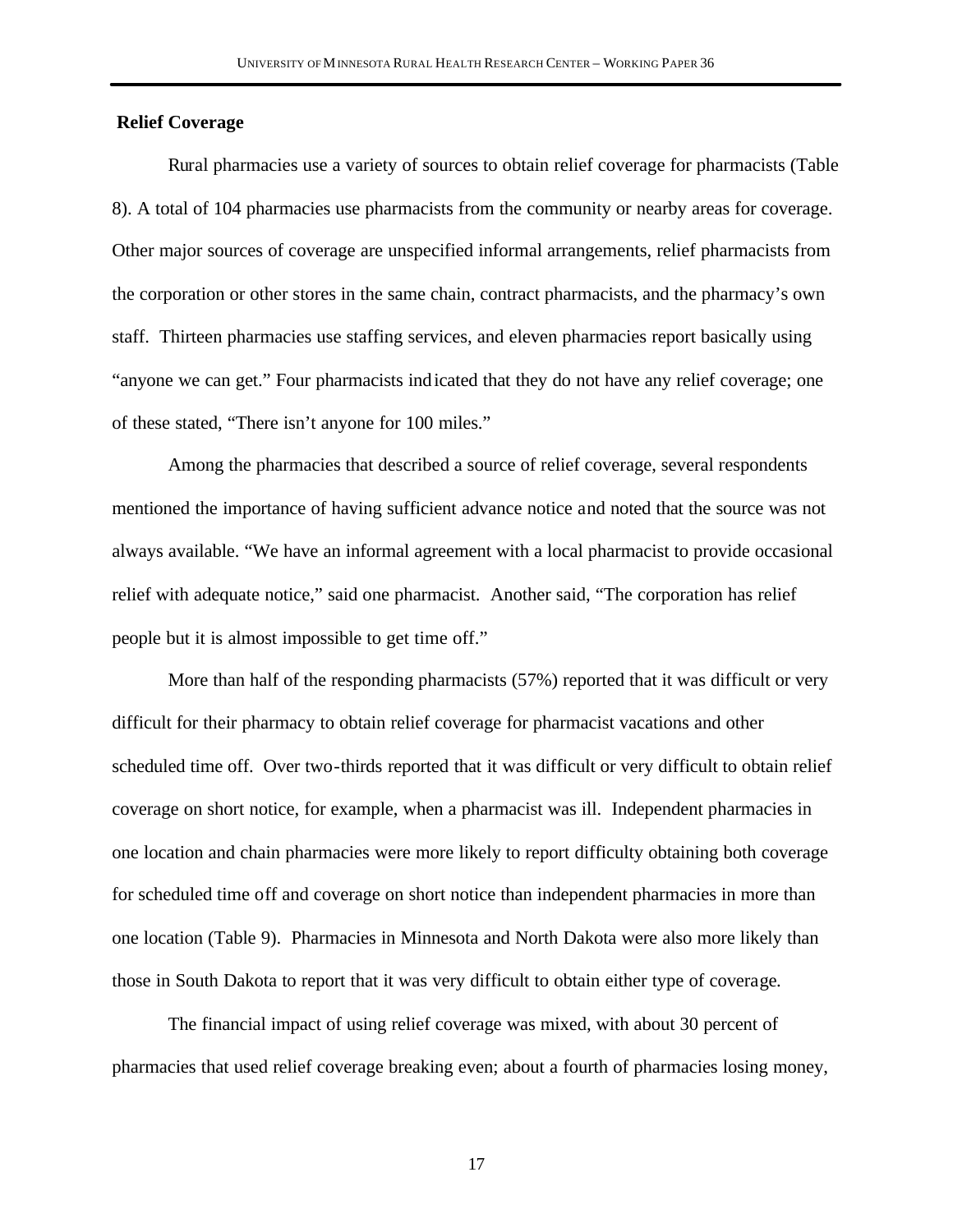### **Relief Coverage for Rural Pharmacies In Minnesota, North Dakota, and South Dakota**

|                                                                            | Number of         | Percent of        |
|----------------------------------------------------------------------------|-------------------|-------------------|
|                                                                            | <b>Pharmacies</b> | <b>Pharmacies</b> |
| Source of Coverage $(n = 348)$                                             | 60                |                   |
| Informal arrangements                                                      | 59                |                   |
| Relief pharmacists from corporation/other stores in same chain             | 56                |                   |
| Contract pharmacist                                                        |                   |                   |
| Own staff (trade hours, fill in with part-time staff, relief pharmacist on | 41                |                   |
| staff, staff from other locations)                                         | 36                |                   |
| Retired/semi-retired local pharmacists                                     | 33                |                   |
| Local pharmacists (unspecified)                                            | 20                |                   |
| Pharmacists from neighboring towns/urban areas                             | 13                |                   |
| <b>Staffing Service</b>                                                    |                   |                   |
| Anyone we can get                                                          | 11                |                   |
| Owner/former owner of pharmacy                                             | 9                 |                   |
| Hospital pharmacist                                                        | 6                 |                   |
| No one/can not get coverage                                                | 4                 |                   |
| Difficulty of Finding Coverage for Vacations $(n = 537)$                   |                   |                   |
| Very Difficult                                                             |                   | 39.0              |
| <b>Difficult</b>                                                           |                   | 17.8              |
| Neither                                                                    |                   | 16.9              |
| Easy                                                                       |                   | 16.4              |
| Very Easy                                                                  |                   | 9.9               |
| Difficulty of Finding Coverage on Short Notice $(n = 537)$                 |                   |                   |
| Very Difficult                                                             |                   | 55.0              |
| <b>Difficult</b>                                                           |                   | 12.3              |
| Neither                                                                    |                   | 15.2              |
| Easy                                                                       |                   | 10.4              |
| Very Easy                                                                  |                   | 7.1               |
| Financial Impact of Using Relief Coverage $(n = 413)$                      |                   |                   |
| <b>Break Even</b>                                                          |                   | 29.8              |
| Lose Money                                                                 |                   | 25.2              |
| Make Profit                                                                |                   | 22.5              |
| Don't Know                                                                 |                   | 22.5              |
|                                                                            |                   |                   |
| Closure of Pharmacy Due to Lack of Coverage $(n = 538)$                    |                   |                   |
| Had time during past year when pharmacy closed due to lack of              |                   |                   |
| coverage                                                                   |                   | 7.6               |
| Number of days closed $(n = 41$ pharmacies)                                |                   |                   |
| One                                                                        |                   | 51.2              |
| Two                                                                        |                   | 17.7              |
| Three                                                                      |                   | 17.7              |
| 4 - 10 days                                                                |                   | 14.6              |
| $Mean = 2.24 \text{ days}$                                                 |                   |                   |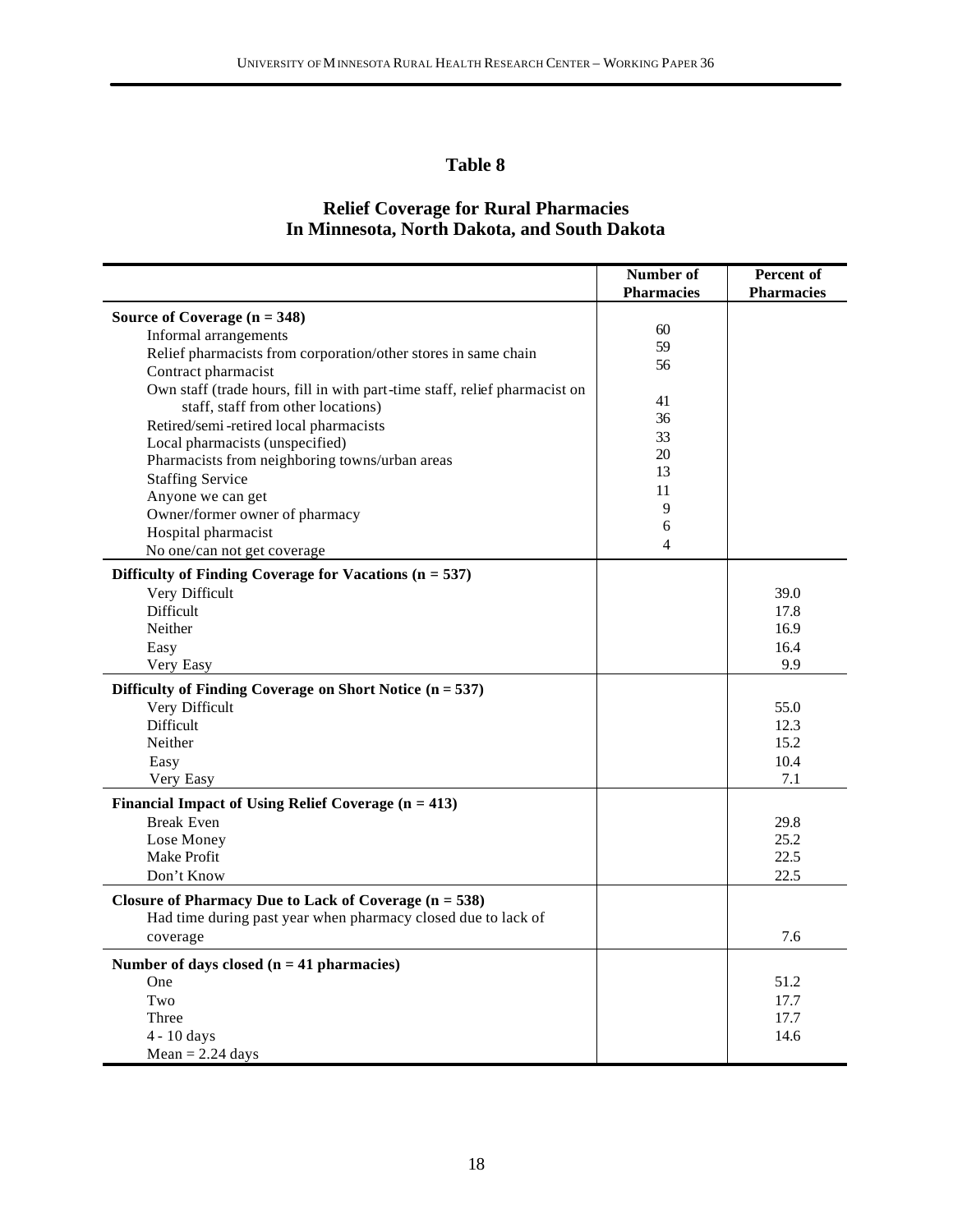# **Difficulty Obtaining Relief Coverage for Rural Pharmacies by Ownership Category and by State In Minnesota, North Dakota, and South Dakota**

**(n=537)** ┱ ┱

|                                                  |                | <b>Very Difficult</b> | <b>Difficult</b> |         | <b>Neither</b> |         | Easy           |         |                | <b>Very East</b> |
|--------------------------------------------------|----------------|-----------------------|------------------|---------|----------------|---------|----------------|---------|----------------|------------------|
|                                                  | <b>Number</b>  | Percent               | <b>Number</b>    | Percent | <b>Number</b>  | Percent | <b>Number</b>  | Percent | <b>Number</b>  | Percent          |
| <b>Difficulty Finding Coverage for Vacations</b> |                |                       |                  |         |                |         |                |         |                |                  |
| Independent in one location                      | 128            | 43.4                  | 58               | 19.7    | 42             | 14.3    | 41             | 14.0    | 26             | 8.8              |
| Regional or national chain                       | 54             | 34.8                  | 33               | 21.3    | 34             | 21.0    | 22             | 14.2    | 12             | 7.7              |
| Independent in $> 1$ location                    | 19             | 27.9                  | 5                | 7.4     | 13             | 19.1    | 18             | 26.5    | 13             | 19.1             |
| Owned by hospital or clinic                      | 7              | 41.2                  | $\theta$         | 0.0     |                | 5.9     | $\overline{7}$ | 41.2    | $\overline{c}$ | 11.8             |
| Other                                            |                | 50.0                  | $\theta$         | 0.0     |                | 50.0    | $\overline{0}$ | 0.0     | $\overline{0}$ | 0.0              |
|                                                  |                |                       |                  |         |                |         |                |         |                |                  |
| Minnesota                                        | 127            | 40.8                  | 51               | 16.4    | 57             | 18.3    | 55             | 17.7    | 21             | 6.8              |
| North Dakota                                     | 45             | 42.1                  | 23               | 21.5    | 11             | 10.3    | 15             | 14.0    | 13             | 12.2             |
| South Dakota                                     | 37             | 31.1                  | 22               | 18.5    | 23             | 19.3    | 18             | 15.1    | 19             | 16.0             |
| <b>Difficulty Finding Coverage on Short</b>      |                |                       |                  |         |                |         |                |         |                |                  |
| <b>Notice</b>                                    |                |                       |                  |         |                |         |                |         |                |                  |
| Independent in one location                      | 173            | 58.6                  | 34               | 11.6    | 41             | 14.0    | 28             | 9.5     | 19             | 6.5              |
| Regional or national chain                       | 87             | 56.1                  | 21               | 13.6    | 24             | 15.5    | 15             | 9.7     | 8              | 5.2              |
| Independent in $> 1$ location                    | 25             | 36.8                  | 9                | 13.2    | 15             | 22.1    | 10             | 14.7    | 9              | 13.2             |
| Owned by hospital or clinic                      | 8              | 47.1                  | $\overline{c}$   | 11.8    | 2              | 11.8    | 3              | 17.7    | $\overline{c}$ | 11.8             |
| Other                                            | $\overline{c}$ | 100.0                 | $\overline{0}$   | 0.0     | $\Omega$       | 0.0     | $\Omega$       | 0.0     | $\Omega$       | 0.0              |
|                                                  |                |                       |                  |         |                |         |                |         |                |                  |
| Minnesota                                        | 176            | 56.6                  | 45               | 14.5    | 47             | 15.1    | 29             | 9.3     | 14             | 4.5              |
| North Dakota                                     | 59             | 55.1                  | 12               | 11.2    | 14             | 13.1    | 12             | 11.2    | 10             | 9.4              |
| South Dakota                                     | 60             | 50.4                  | 9                | 7.6     | 21             | 17.7    | 15             | 12.6    | 14             | 11.8             |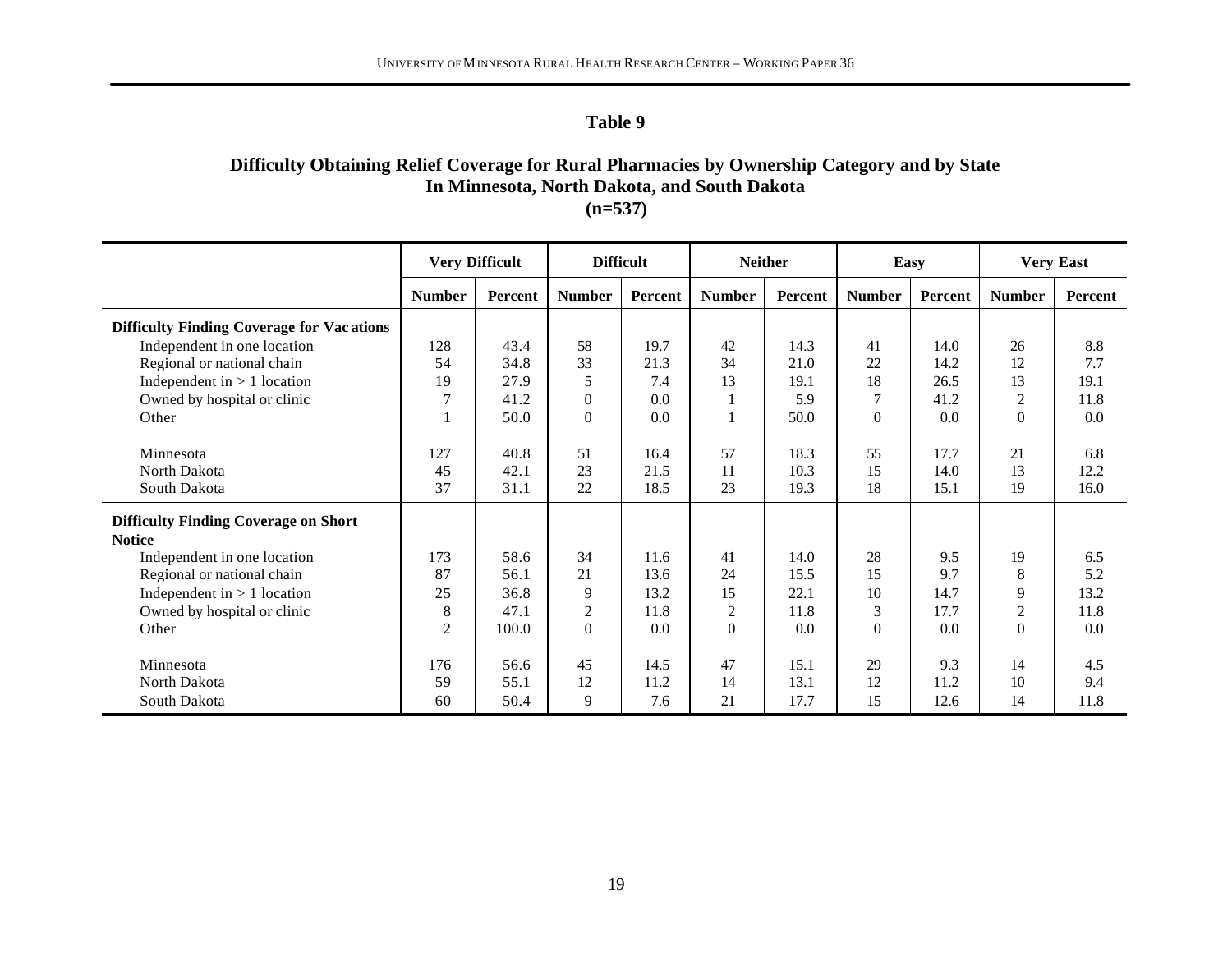and about 22 percent each making a profit and not knowing the financial impact of using relief coverage. Forty-one pharmacies (7.6%) had to close at least one day during the past year because of lack of pharmacist coverage. Almost half of these  $(n = 20)$  closed for more than one day, including one pharmacy that closed for 10 days. The pharmacies that closed for at least a day were distributed proportionally across the three states, with 26 in Minnesota, nine in North Dakota, and six in South Dakota. Twelve of the 13 pharmacies that closed for more than two days were located in Minnesota. Two-thirds of the pharmacies that closed temporarily ( $n = 27$ ) were independent pharmacies in one location.

#### **After Hours Sources of Pharmacy Services**

The pharmacists were asked where their customers usually obtain pharmacy services when the pharmacy is closed (multiple responses were allowed). Two-thirds report customers rely on the pharmacist on call; half report that customers use the hospital; 31 percent report customers use another pharmacy in the same community; and 24 percent report customers use a pharmacy in another community (Table 10). Pharmacies in South Dakota and North Dakota were more likely than those in Minnesota to report that customers use an on-call pharmacist (72 - 74% versus 59%). These responses suggest that after-hours access to pharmacy services is not a problem in the majority of rural communities.

#### **Volume of Prescriptions and Sources of Payment**

The average number of prescriptions filled per week ranges from 75 to 3,500, with a mean of 709 prescriptions across all pharmacies (Table 11). Half of pharmacies report an average weekly number of prescriptions between 400 and 799. One-fifth (22%) of pharmacies average 1,000 or more prescriptions weekly. The average of 709 prescriptions is lower than the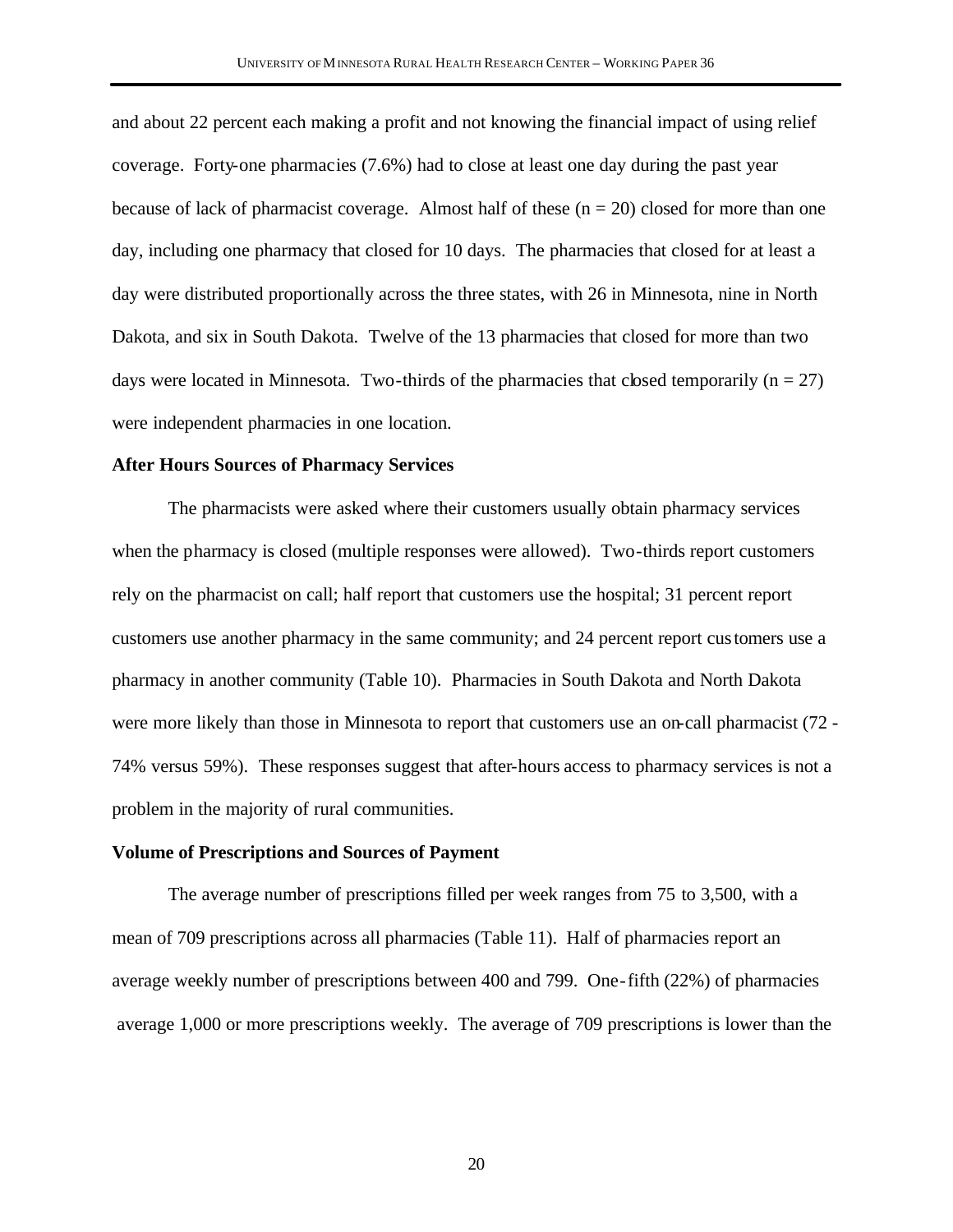### **After Hours Sources of Pharmacy Services In Rural Minnesota, North Dakota, and South Dakota (n=537)**

| <b>Where Customers Go When</b><br><b>Pharmacy Is Closed</b> | <b>MN</b><br>$(n=311)$ | <b>ND</b><br>$(n=107)$ | <b>SD</b><br>$(n=119)$ | <b>Total</b> |
|-------------------------------------------------------------|------------------------|------------------------|------------------------|--------------|
| Pharmacist on call                                          | 58.8%                  | 73.8%                  | 72.3%                  | 64.8%        |
| Hospital                                                    | 49.8%                  | 44.9%                  | 52.9%                  | 49.5%        |
| Pharmacy in community                                       | 31.5%                  | 27.1%                  | 32.8%                  | 30.9%        |
| Pharmacy in another community                               | 24.8%                  | 67.2%                  | 24.4%                  | 23.6%        |
| Other                                                       | 1.0%                   | $0.0\%$                | $0.0\%$                | 0.6%         |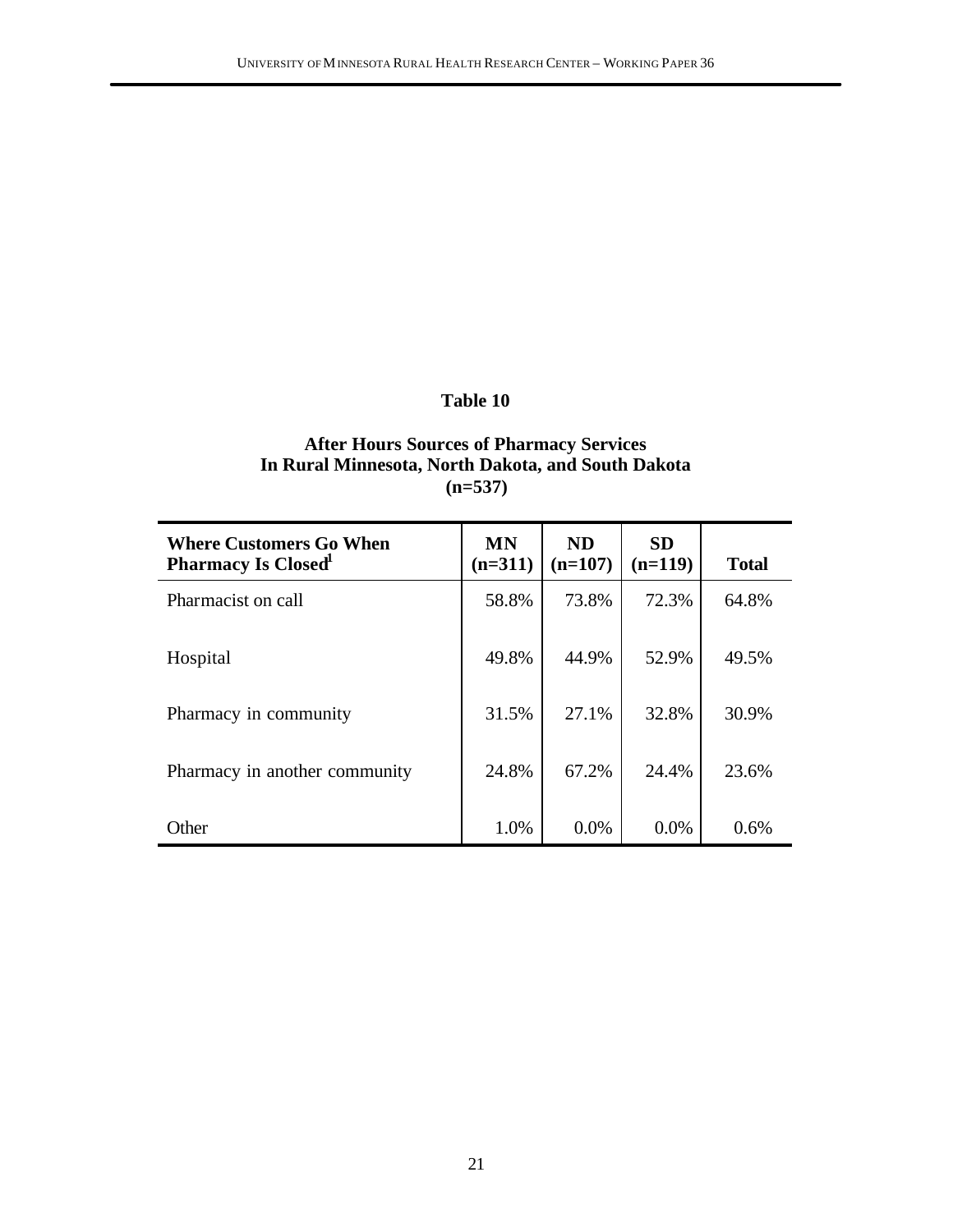### **Volume of Prescriptions and Sources of Payment for Rural Pharmacies in Minnesota, North Dakota, and South Dakota**

|                                                              | <b>Percent of</b><br><b>Pharmacies</b> |
|--------------------------------------------------------------|----------------------------------------|
| Average Number of Prescriptions Filled Per Week (n=500)      |                                        |
| <200                                                         | 2.8                                    |
| 200-399                                                      | 15.0                                   |
| 400-599                                                      | 24.6                                   |
| 600-799                                                      | 23.4                                   |
| 800-999                                                      | 12.4                                   |
| $\geq 1000$                                                  | 21.8                                   |
| Number of Hours Worked by Second Pharmacy Technician (n=295) |                                        |
| Less than 20 hours                                           | 10.8                                   |
| 20 to 39 hours                                               | 39.7                                   |
| 40 hours                                                     | 48.6                                   |
| More than 40 hours                                           | 1.0                                    |
| $Mean = 32.1 hours$                                          |                                        |
| Number of Hours worked by Third Pharmacy Technician (n=135)  |                                        |
| Less than 20 hours                                           | 23.7                                   |
| $20$ to 39 hours                                             | 47.4                                   |
| 40 hours                                                     | 26.7                                   |
| More than 40 hours                                           | 2.2                                    |
| Mean = $25.6$ hours                                          |                                        |
| Number of Hours worked by Fourth Pharmacy Technician (n=51)  |                                        |
| Less than 20 hours                                           | 27.5                                   |
| 20 to 39 hours                                               | 64.7                                   |
| 40 hours                                                     | 7.8                                    |
| $Mean = 25.6 hours$                                          |                                        |
| <b>Average Number of Hours Worked by</b>                     |                                        |

Fifth Pharmacy Technician (n=20) 19.7 hours Sixth Pharmacy Technician (n=10) 17.7 hours Seventh Pharmacy Technician (n=4) 16.3 hours Eighth and Ninth Pharmacy Technicians (n=4) 16 hours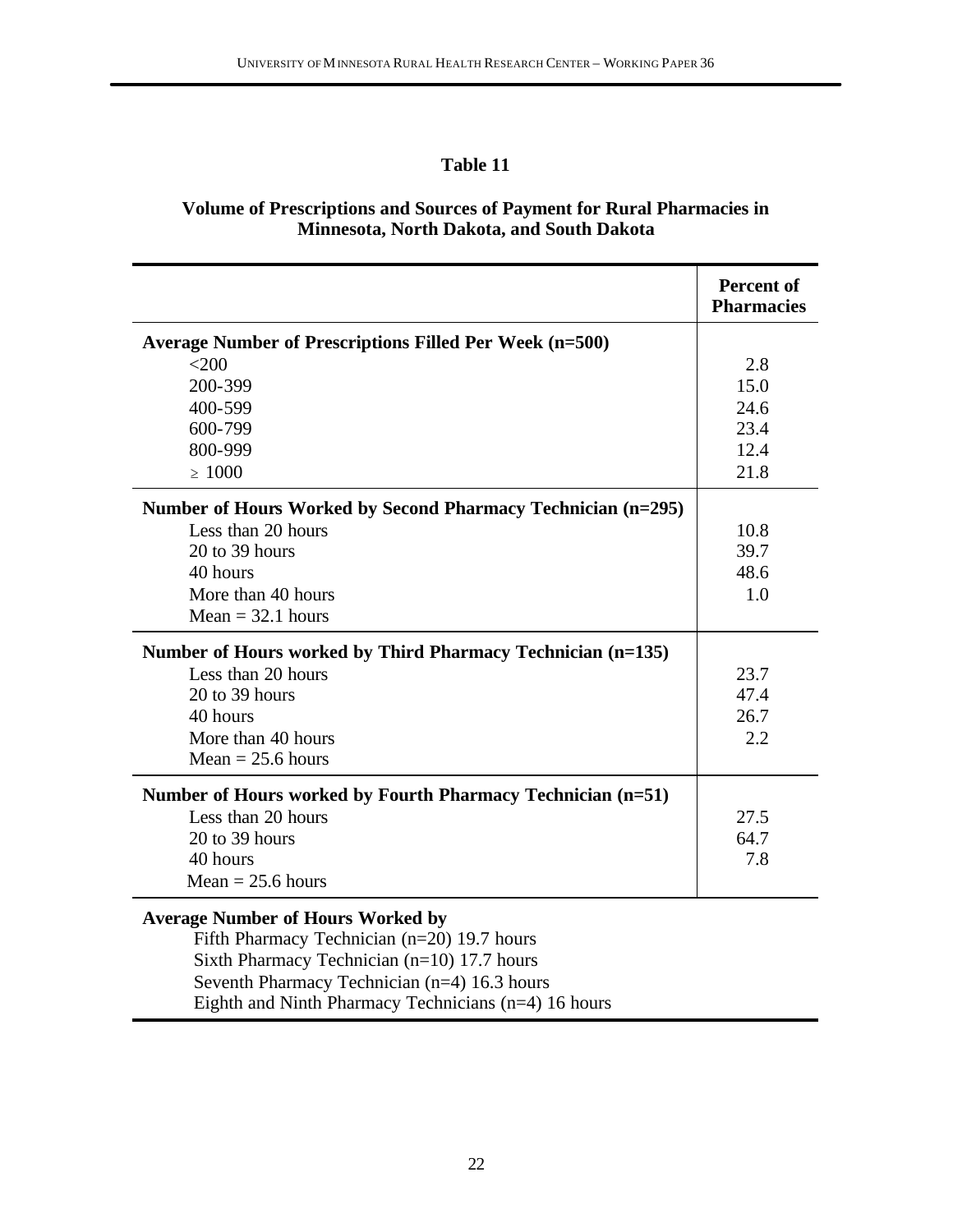average of 890 prescriptions weekly reported in a national survey of independent pharmacies in communities of 50,000 population or less (Huffman, 1999).

Four hundred eighty pharmacies reported the percent of total prescriptions paid for by the three payer types. The mean percentage of prescriptions paid for by patients was 29 percent; by Medicaid was 22 percent; and by third party payors (other than Medicaid) was 49 percent. The percentage of third party coverage reported by these pharmacies is very similar to the national average for rural pharmacies reported by Huffman (1999), while the 22 percent Medicaid coverage is slightly higher than the national average of 19 percent reported by Huffman.

Most retail pharmacies receive revenue from the sale of over-the-counter medications, medical products, and sundry items in addition to revenue from prescriptions. Eighty percent of pharmacies reported the percent of total revenue they receive from prescriptions. For half of these pharmacies, prescriptions accounted for 51 to 80 percent of total revenue. Prescriptions were more than 80 percent of revenue for 35 percent of pharmacies, and 50 percent or less for the remaining 15 percent of pharmacies. Nationally, prescriptions account for an average of 82 percent of sales in independent pharmacies located in communities of 50,000 or less population (Huffman, 1999).

The volume of prescriptions is related to pharmacy ownership (Table 12). Less than onefourth of independent pharmacies in one location are in the two highest volume categories, with over 800 prescriptions per week, compared to more than half of regional/national chains (56%).

#### **Financial Margins**

The survey requested information regarding the pharmacies' profit margins by payor type (patient pay, Medicaid, and other third party payers) and overall net profit margin. These questions had high non-response rates because the respondent pharmacists either did not know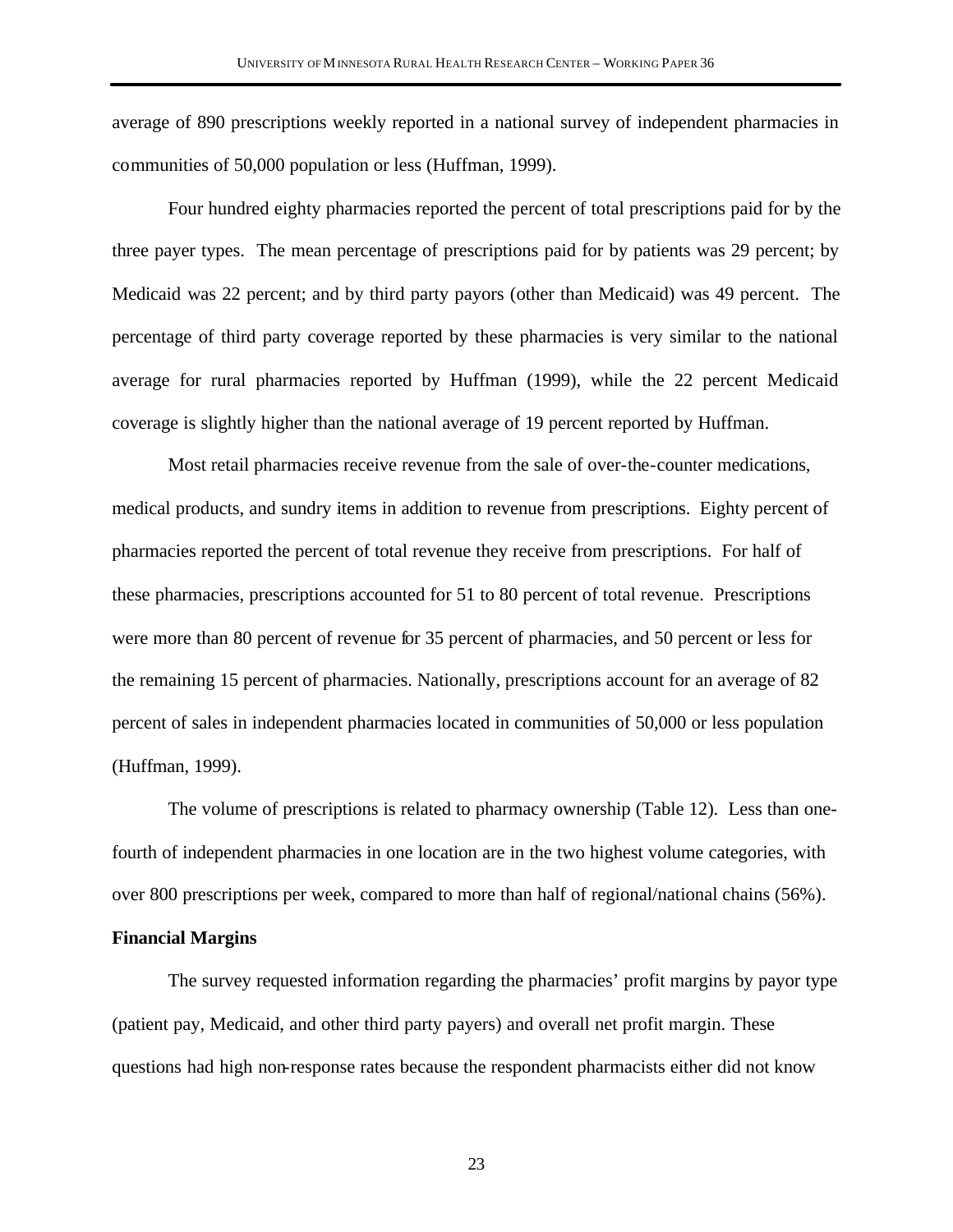# **Volume of Prescriptions by Ownership for Rural Pharmacies in Minnesota, North Dakota, and South Dakota**

|                                                                     | <b>Percent of Pharmacies</b>                          |                                                                   |                                                                       |                                                         |                         |
|---------------------------------------------------------------------|-------------------------------------------------------|-------------------------------------------------------------------|-----------------------------------------------------------------------|---------------------------------------------------------|-------------------------|
|                                                                     | Ownership                                             |                                                                   |                                                                       |                                                         |                         |
| <b>Average Number of</b><br><b>Prescriptions Filled Per</b><br>Week | Independent<br>in One<br><b>Location</b><br>$(n=282)$ | Independent<br>in More<br>than One<br><b>Location</b><br>$(n=66)$ | <b>Regional</b><br>or<br><b>National</b><br><b>Chair</b><br>$(n=135)$ | Owned<br>by<br><b>Hospital</b><br>or Clinic<br>$(n=15)$ | <b>Other</b><br>$(n=2)$ |
| $<$ 200                                                             | 3.2                                                   | 3.0                                                               | 1.5                                                                   | 0.0                                                     | 50.0                    |
| 200-399                                                             | 18.1                                                  | 19.7                                                              | 5.9                                                                   | 13.3                                                    | 50.0                    |
| 400-599                                                             | 29.4                                                  | 31.8                                                              | 13.3                                                                  | 6.7                                                     | 0.0                     |
| 600-799                                                             | 26.6                                                  | 15.7                                                              | 23.0                                                                  | 0.0                                                     | 0.0                     |
| 800-999                                                             | 9.6                                                   | 7.6                                                               | 19.3                                                                  | 26.7                                                    | 0.0                     |
| $\geq 1000$                                                         | 13.1                                                  | 21.2                                                              | 37.0                                                                  | 53.3                                                    | 0.0                     |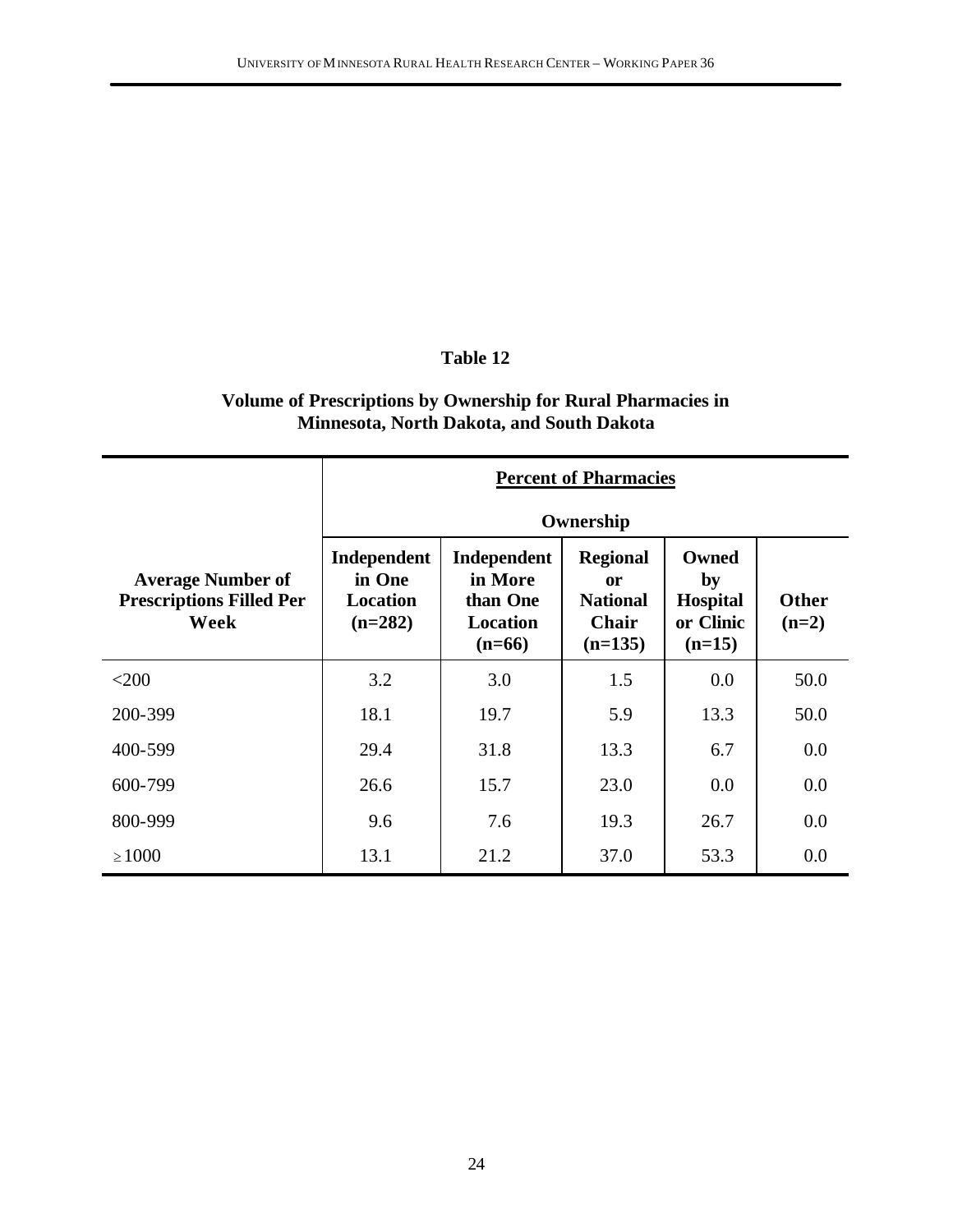the information or chose not to report it. The non-reporting pharmacies also differed from reporting pharmacies in terms of ownership. Pharmacies where the lead pharmacist is not the owner of the pharmacy and chain pharmacies were much more likely to be non-respondents to the financial questions. In addition, the range of responses on the overall profit margin question suggested that some respondents interpreted the question as gross profit margin while others reported their net margins. Consequently, the data on overall profit margins are not reported, and caution should be used in interpreting the data on profit margin by payer type.

For the 278 pharmacies that reported their profit margins for the three payer types, the patient pay category had the highest mean profit margin of 26.6 percent, followed by Medicaid, with a mean profit margin of 18.7 percent, and other third party payers, with a mean profit margin of 15.6 percent.

#### **Sources of Competition**

Pharmacies in the same community were the primary source of competition for over half of the pharmacies (Table 13). The competing pharmacies in the same community were split between chain pharmacies (29% of respondents) and independent pharmacies (25%). Chain pharmacies in another community were the primary source of competition for 19 percent of pharmacies, while independent pharmacies in another community accounted for just under five percent of primary competitors. For 19 percent of pharmacies, mail order pharmacy was their primary competitor. Less than two percent of pharmacies reported no primary source of competition. In the "other" category, four pharmacies described customers going to Canada as their primary competition, and one each cited a clinic pharmacy, a physician giving out samples, and "discriminatory pricing by drug manufacturers" as their primary competition. These results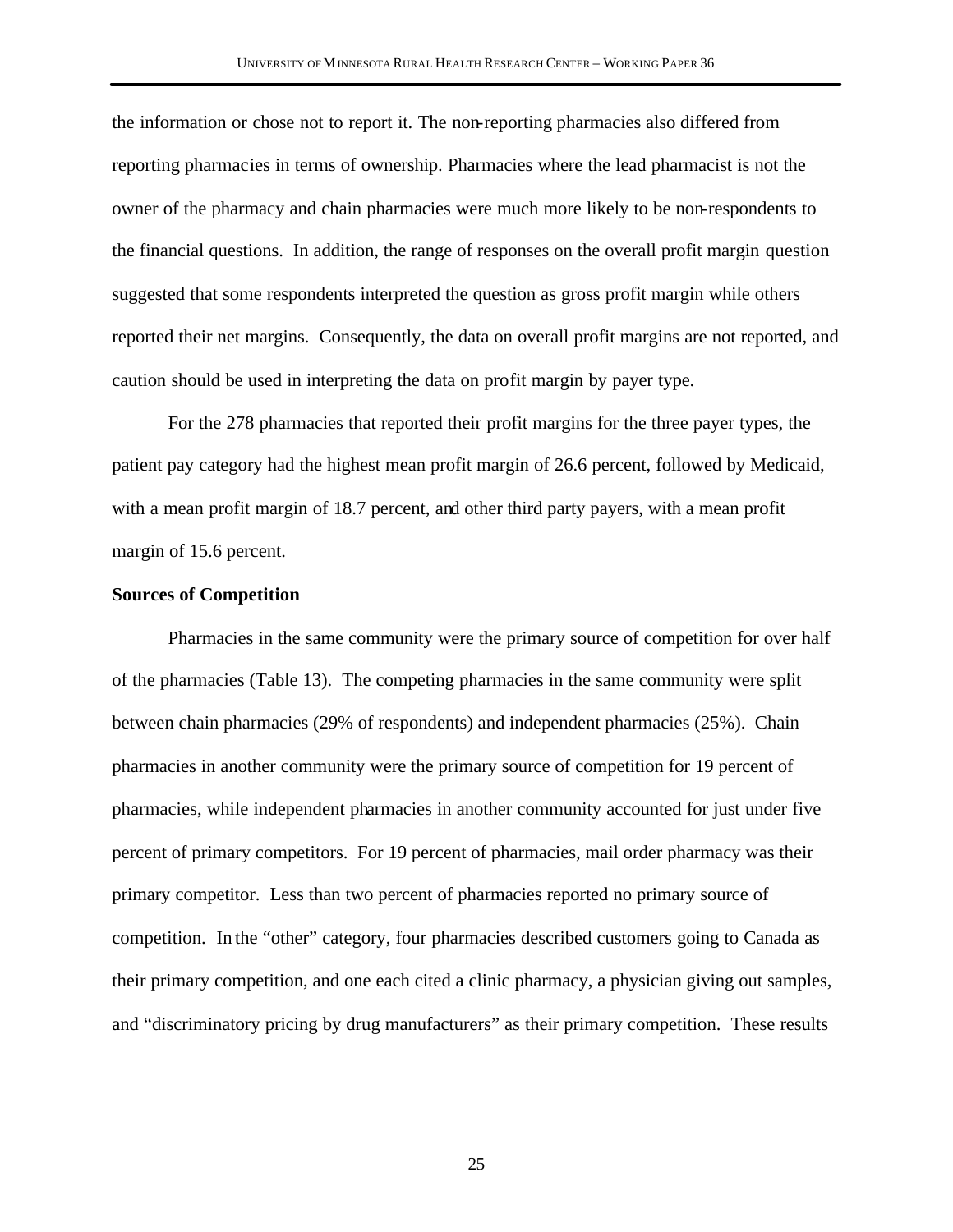### **Primary Source of Competition for Rural Pharmacies in Minnesota, North Dakota, and South Dakota (n=536)**

|                                           | <b>Percent of Pharmacies</b> |           |           |              |
|-------------------------------------------|------------------------------|-----------|-----------|--------------|
| <b>Type of Competition</b>                | MN                           | <b>ND</b> | <b>SD</b> | <b>Total</b> |
| Chair pharmacy in same community          | 30.5                         | 14.0      | 38.1      | 28.9         |
| Independent pharmacy in same community    | 25.4                         | 29.9      | 20.3      | 25.2         |
| Chair pharmacy in another community       | 19.0                         | 12.2      | 24.6      | 19.0         |
| Mail order pharmacies                     | 19.3                         | 24.3      | 14.4      | 19.0         |
| Independent pharmacy in another community | 3.5                          | 12.2      | 1.7       | 4.9          |
| No primary competition                    | 1.6                          | 3.7       | 0.0       | 1.7          |
| Other                                     | 0.6                          | 3.7       | 0.9       | 1.3          |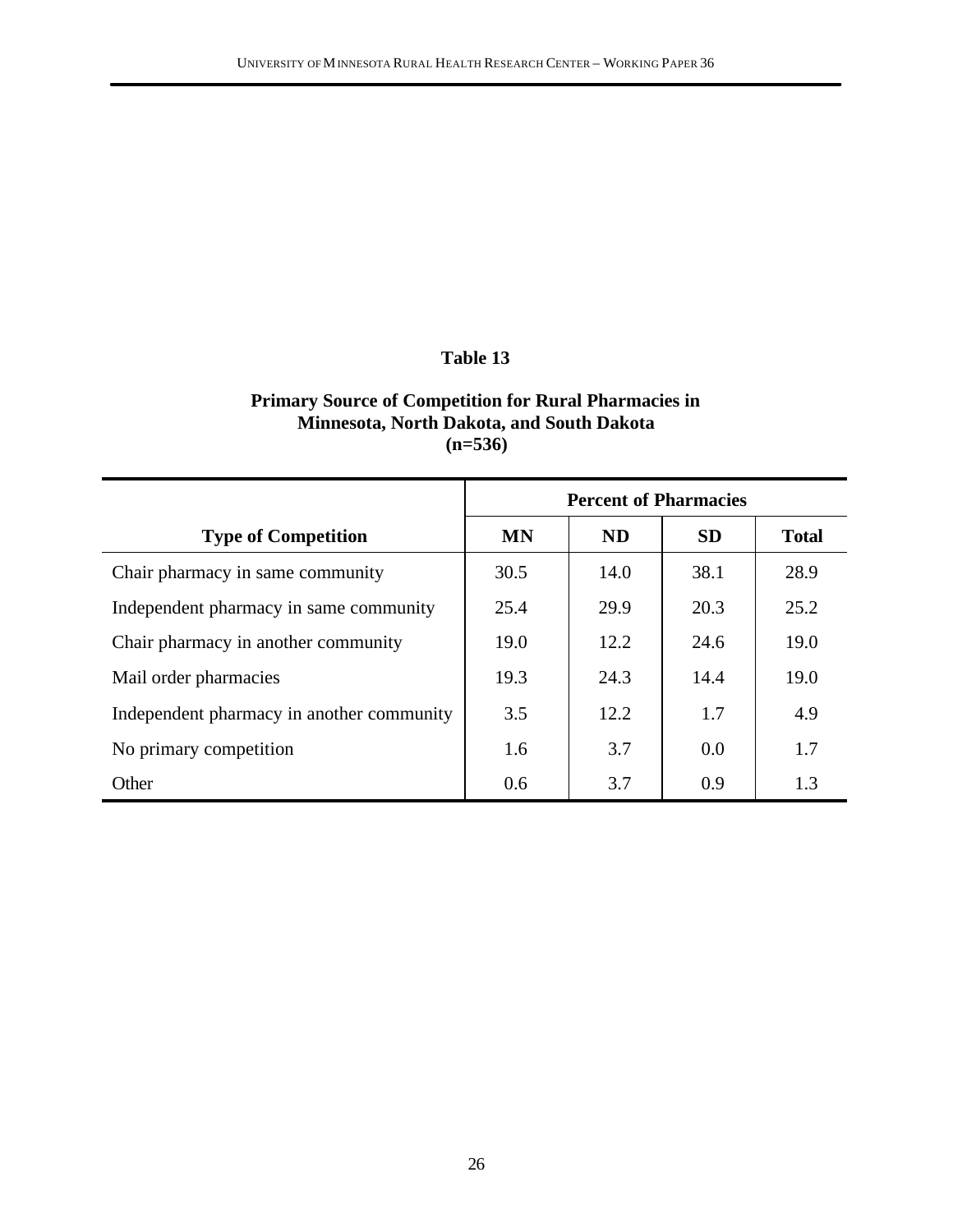indicate that almost all rural pharmacies face some type of competition, with a surprisingly large percentage of the competition coming from pharmacies in the same community.

### **Prescription Delivery and Services Provided at Health Care Facilities**

The vast majority of pharmacies in the three states deliver prescriptions to private homes (85%) and nursing homes (79%) (Table 14). About 40 percent of the pharmacies also deliver to clinics, and 22 percent deliver to other settings, including assisted living/senior housing, group homes, and hospitals. Several pharmacies reported taking extra efforts to ensure that rural patients received their prescriptions: 17 pharmacies mail prescriptions to customers, four pharmacies deliver to neighboring communities, two pharmacies deliver "anywhere in town," and one pharmacy arranges delivery to schools when parents can't get into the pharmacy to pick up a prescription. Pharmacies in North Dakota (94%) and South Dakota (88%) are more likely to deliver to private homes than those in Minnesota (81%).

Two-thirds of the lead pharmacists provide pharmacy services in nursing homes, and 19 percent provide them in hospital settings. Lead pharmacists in North Dakota are more likely than those in South Dakota and Minnesota to provide services in these settings. Of those that provide services in nursing homes, the majority (86%) serve one or two nursing homes. The vast majority (97%) of those that provide services in a hospital serve one hospital.

#### **Provision of Pharmaceutical Care Services**

Nearly all pharmacies (98%) report providing drug interaction screening services (Table 15). Over two-thirds provide consultation with physicians and other primary care providers regarding drug dosages and interactions, and half of pharmacies provide blood pressure screening. Disease state management services, glucose screening, and immunizations are less frequently provided.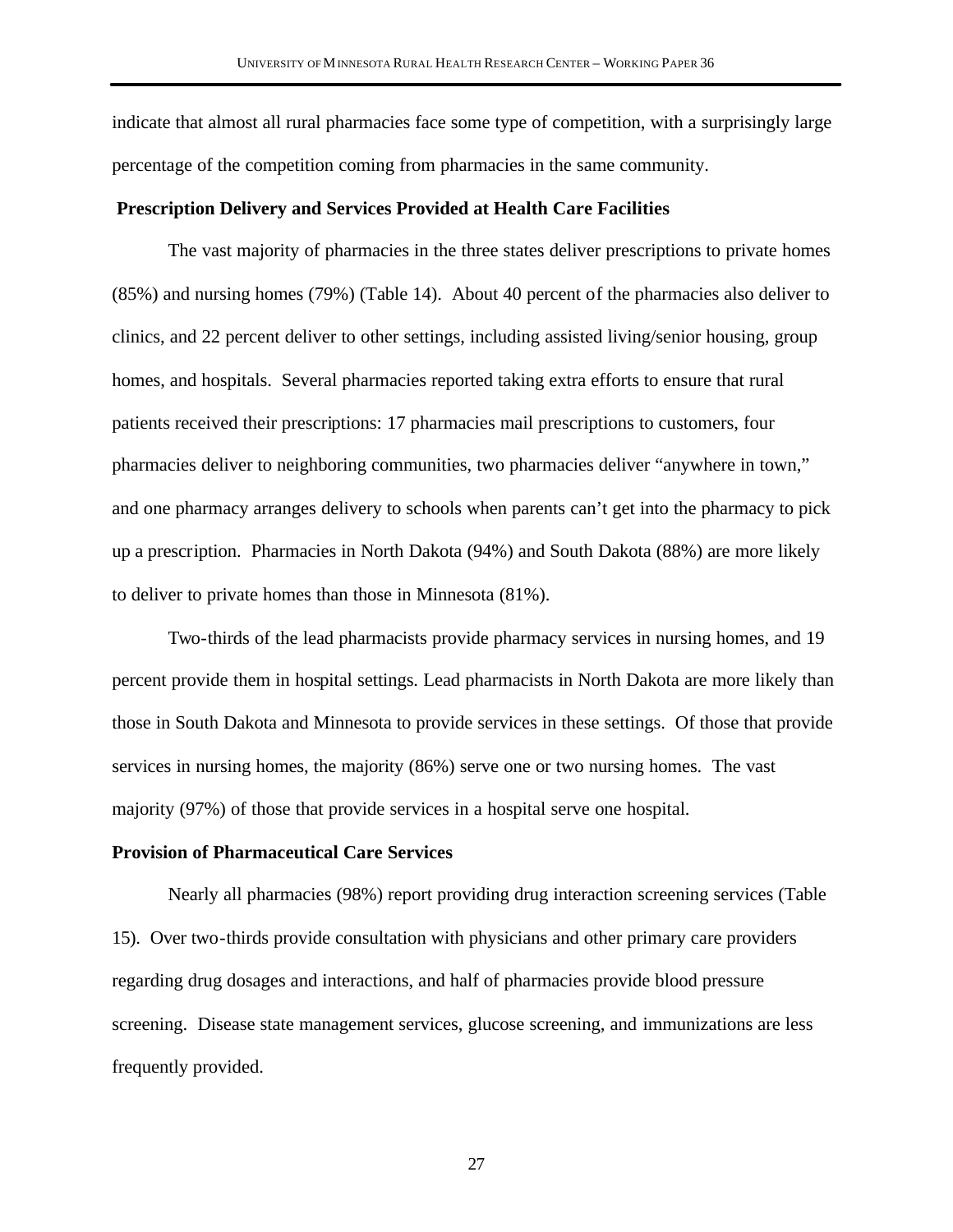### **Delivery of Prescriptions and Services Provided at Health Care Facilities by Rural Pharmacies in Minnesota, North Dakota, and South Dakota (n=537)**

|                                          | <b>Percent of Pharmacies</b> |           |           |              |
|------------------------------------------|------------------------------|-----------|-----------|--------------|
|                                          | <b>MN</b>                    | <b>ND</b> | <b>SD</b> | <b>Total</b> |
| <b>Delivery of Prescriptions</b>         |                              |           |           |              |
| <b>Private Homes</b>                     | 81.0                         | 94.4      | 88.2      | 85.3         |
| <b>Nursing Homes</b>                     | 79.1                         | 90.7      | 68.1      | 79.0         |
| <b>Clinics</b>                           | 24.1                         | 66.4      | 56.3      | 39.5         |
| <b>Other Retail Pharmacies</b>           | 1.3                          | 8.4       | 5.0       | 3.5          |
| Other <sup>1</sup>                       | 14.8                         | 26.2      | 37.3      | 22.0         |
| <b>Lead Pharmacist Provides Services</b> |                              |           |           |              |
| <b>Nursing Homes</b>                     | 60.1                         | 72.9      | 60.5      | 62.8         |
| Hospitals                                | 14.1                         | 29.0      | 22.7      | 19.0         |
| <b>Other Retail Pharmacies</b>           | 3.2                          | 8.4       | 13.5      | 6.5          |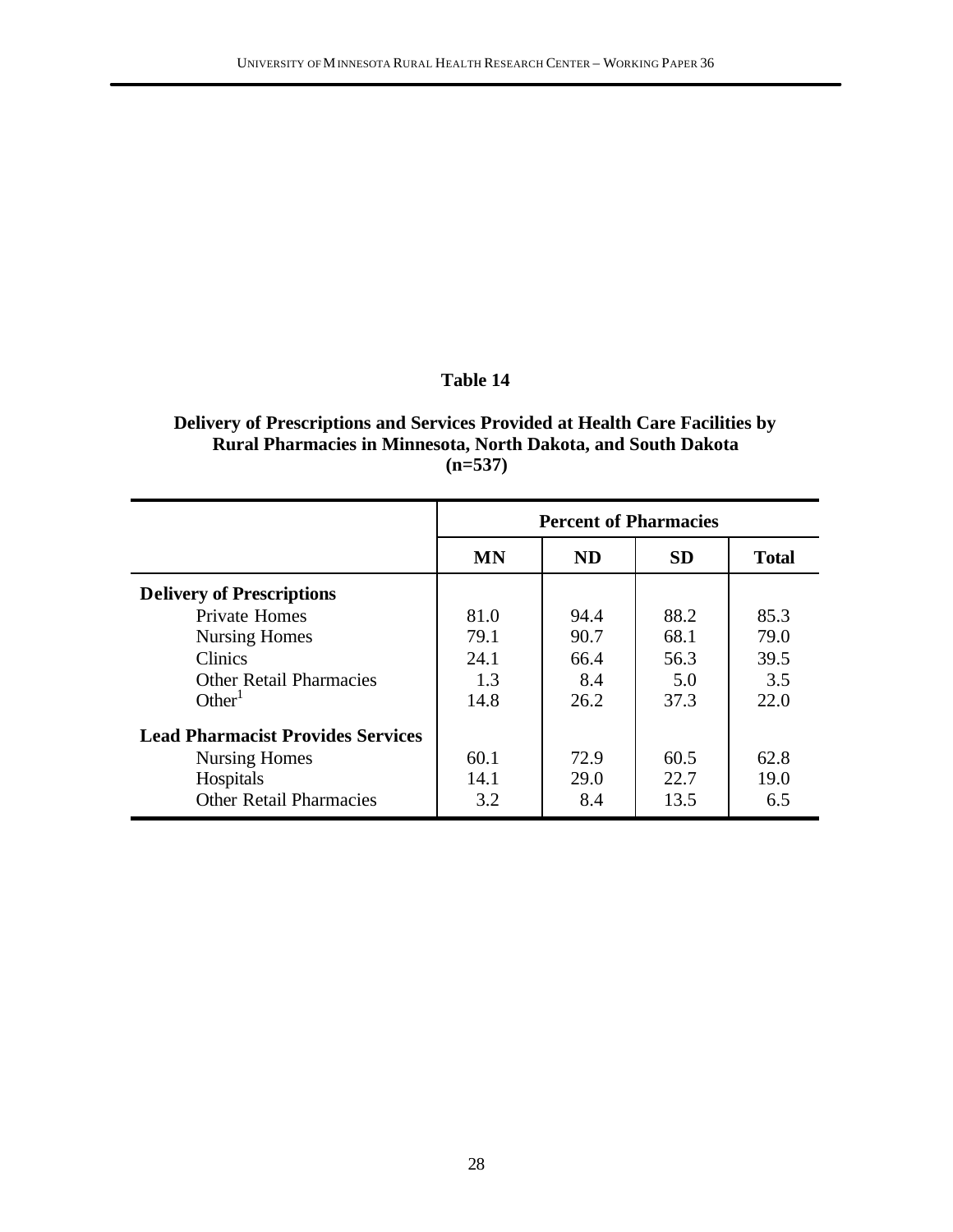### **Pharmaceutical Care Services Provided by Rural Pharmacies in Minnesota, North Dakota, and South Dakota (n=537)**

| <b>Type of Service</b>                                                            | <b>Percent of Pharmacies</b> |
|-----------------------------------------------------------------------------------|------------------------------|
| Drug interaction screening                                                        | 98.0                         |
| Consultation with physicians, NPS, Pas regarding drug<br>dosages and interactions | 68.3                         |
| Blood pressure screening                                                          | 51.0                         |
| Glucose screening                                                                 | 19.6                         |
| Disease state management                                                          | 20.5                         |
| <b>Immunizations</b>                                                              | 17.1                         |
| Other                                                                             | 0.9                          |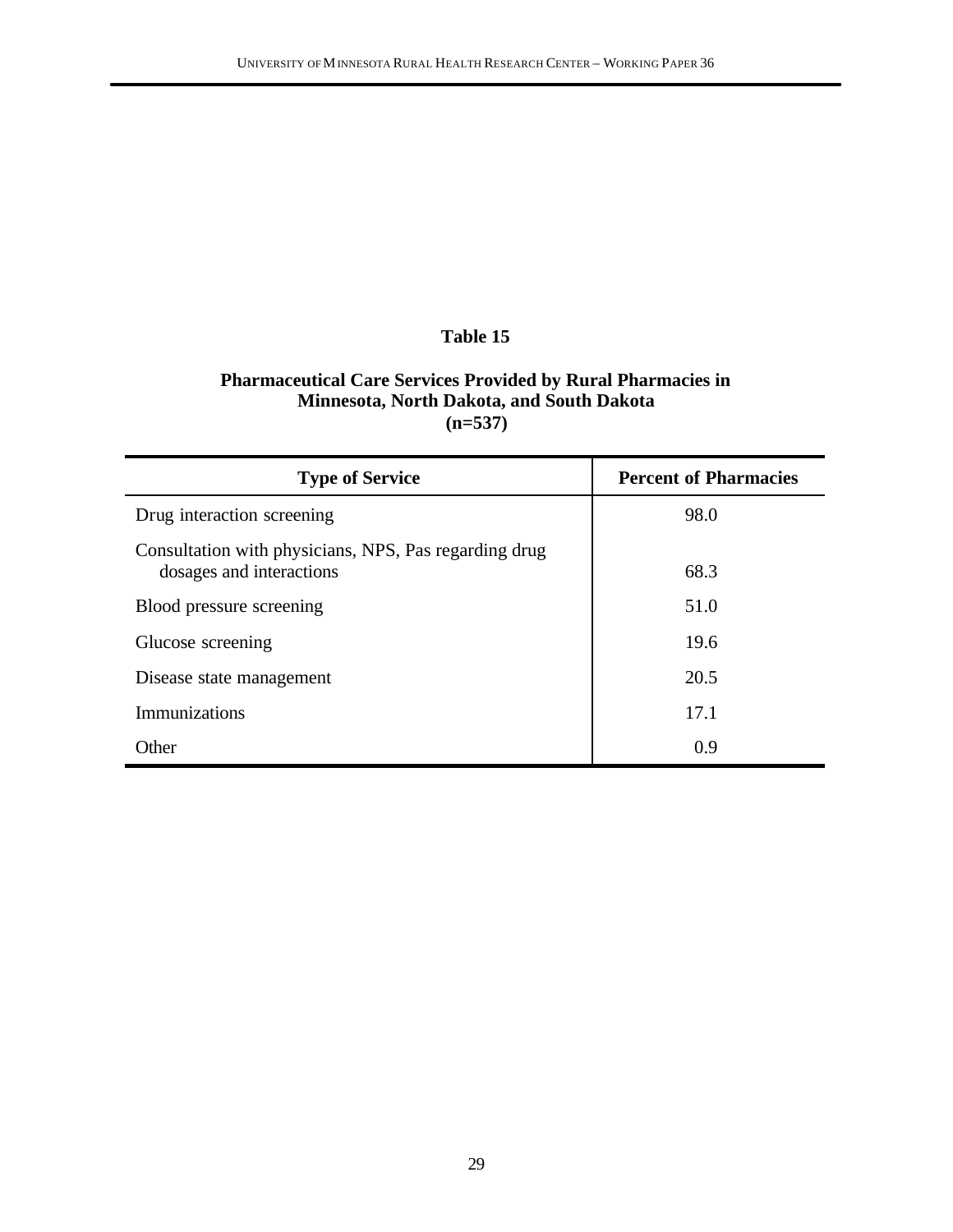### **Planned Changes in Facility, Staffing, and Services**

Respondent pharmacists were asked a series of questions about changes planned for the pharmacy during the next two years. The possible changes included sale or closure of the pharmacy, reduction or expansion of services, reduction or expansion of days/hours of service, and staffing changes (Table 16).

Fifty-six pharmacies (11%) are expected to be sold during the next two years, and 22 pharmacies (4.2%) are expected to close. Eight of the pharmacies that are expected to close are in Minnesota; another eight are in North Dakota, and six are in South Dakota. Twelve of the 22 pharmacies that expect to close are located in communities with one or more additional pharmacies (Table 17). For the ten potential closures that do not have another pharmacy in the same community, the distance to the next nearest pharmacy ranges from 3.5 to 26.0 road miles, and averages 13.4 road miles. Only two of the potential closures are located more than 20 road miles from another pharmacy.

The pharmacies that are expected to close are mostly independent pharmacies (95%), and staffed by a single pharmacist (59%). Four lead pharmacists are over 65 years of age; eight are between 60 and 65 years; and four are 50 to 59 years. Almost half of these pharmacies have been in operation 50 years or more. Over three-quarters  $(n = 17)$  have an average number of prescriptions per week in the 200 to 599 range.

Eleven pharmacies expect to reduce services during the next two years, including two that plan to reduce delivery services. A total of 207 pharmacies plan to expand services, with the largest numbers planning to expand disease management services (116 pharmacies); screening or testing services (37 pharmacies); expansion of the pharmacy at the current site or a new site (34 pharmacies); and expansion of services in other health care settings such as nursing homes and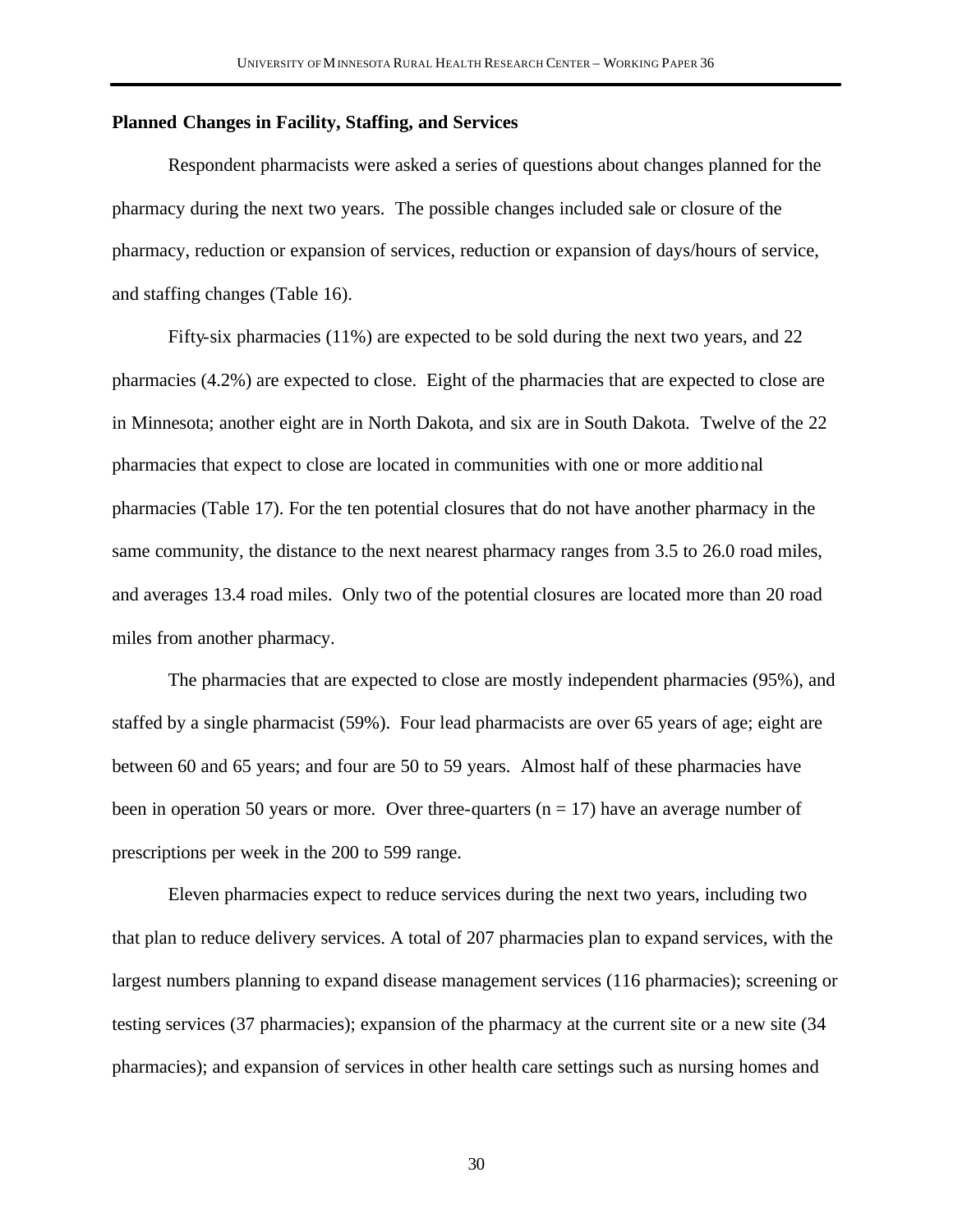## **Changes in Facility, Staffing, and Services Planned During Next Two Years for Rural Pharmacies in Minnesota, North Dakota, and South Dakota**

|                                                                                                                                                                                                                                                                                                                | <b>Number of</b><br><b>Pharmacies</b>                     | <b>Percent of</b><br><b>Pharmacies</b> |
|----------------------------------------------------------------------------------------------------------------------------------------------------------------------------------------------------------------------------------------------------------------------------------------------------------------|-----------------------------------------------------------|----------------------------------------|
| Sale of pharmacy $(n=527)$                                                                                                                                                                                                                                                                                     | 56                                                        | 10.6                                   |
| Closure of pharmacy $(n=528)$                                                                                                                                                                                                                                                                                  | 22                                                        | 4.2                                    |
| Reduction in services $(n=535)$<br>Services to be reduced<br>Delivery services<br>Reduce size<br>Phase out nursing home services<br>Disease state management/cholesterol checks<br>Stop some $3rd$ party contracts<br>Stop giving credit<br>Get rid of supplies<br>Don't know                                  | 11<br>3<br>1<br>1<br>1<br>2                               | 2.1                                    |
| Expansion of services (n=535)<br>Services to be expanded<br>Disease state management<br>Screening/testing services<br>Expand this pharmacy/open another site<br>Services to nursing homes/assisted living/home health<br>Drive up/mail/delivery services<br>Wellness services<br>Immunizations<br>Add products | 207<br>116<br>37<br>34<br>17<br>11<br>9<br>$\,$ $\,$<br>5 | 38.7                                   |
| Reduction in days/hours of service $(n=535)$                                                                                                                                                                                                                                                                   | 30                                                        | 5.6                                    |
| Increase in days/hours of service $(n=534)$                                                                                                                                                                                                                                                                    | 30                                                        | 5.6                                    |
| Retirement of pharmacist (n=533)                                                                                                                                                                                                                                                                               | 60                                                        | 11.2                                   |
| Replace retiring pharmacist $(n=55)$                                                                                                                                                                                                                                                                           | 27                                                        | 49.1                                   |
| Retirement of pharmacy technician (n=534)                                                                                                                                                                                                                                                                      | 21                                                        | 3.9                                    |
| Replace retiring pharmacy technician $(n=21)$                                                                                                                                                                                                                                                                  | 16                                                        | 76.2                                   |
| Add new pharmacist (n=534)<br>Mean number of additional hours $= 28.7$                                                                                                                                                                                                                                         | 109                                                       | 20.3                                   |
| Add new pharmacy technician $(n=534)$<br>Mean number of additional hours $= 30.6$                                                                                                                                                                                                                              | 102                                                       | 19.0                                   |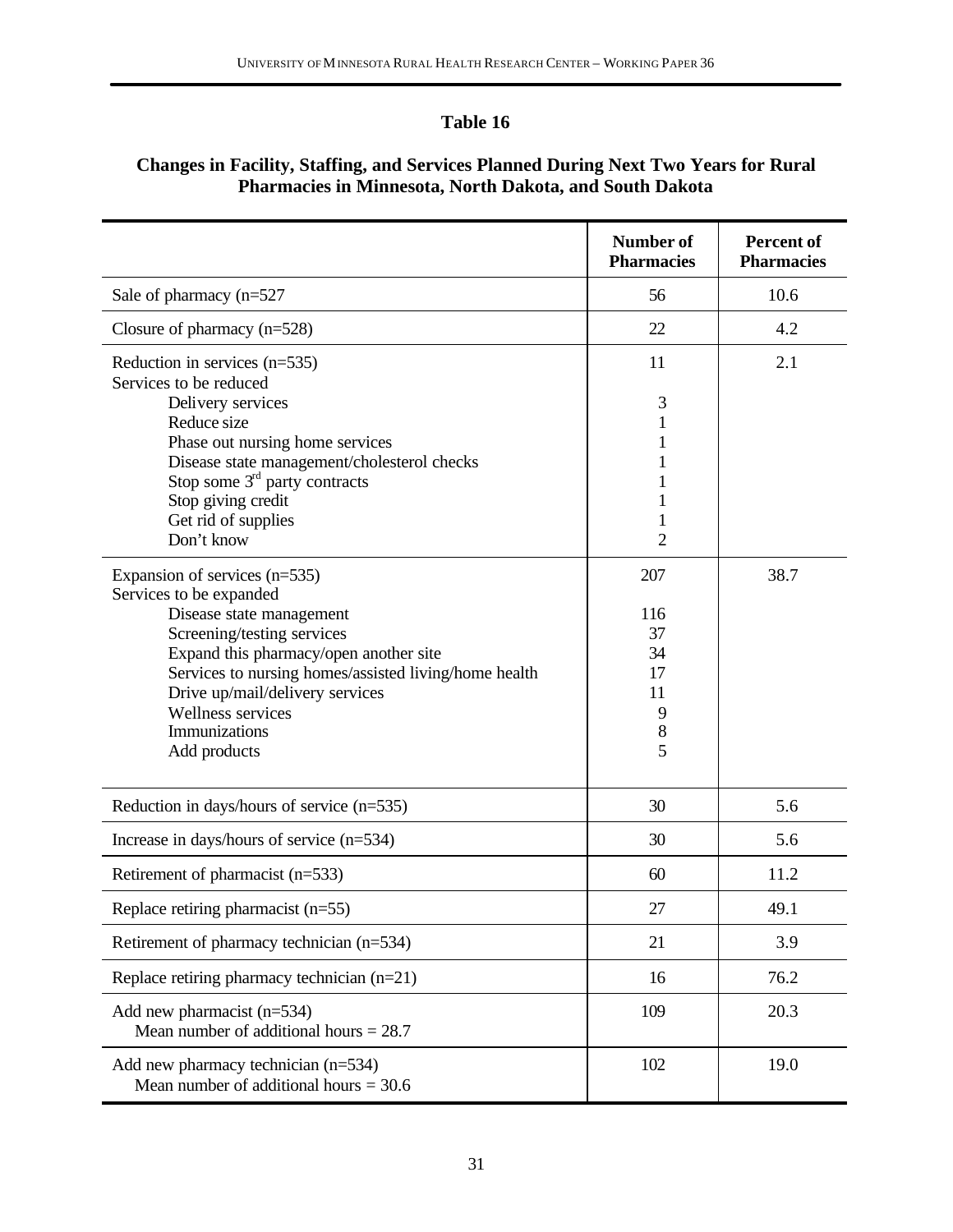# **Characteristics of Rural Pharmacies Expected to Close During Next Two Years (n=22)**

|                                                 | <b>Percent of Pharmacies</b> |
|-------------------------------------------------|------------------------------|
|                                                 | <b>Expected to Close</b>     |
| Ownership                                       |                              |
| Independent in one location                     | 90.9                         |
| Independent in more than one location           | 4.5                          |
| Regional/national chair                         | 4.5                          |
| <b>Years of Operation</b>                       |                              |
| 2 to 4 years                                    | 4.6                          |
| 5 to 10 years                                   | 13.6                         |
| 11 to 49 years                                  | 36.4                         |
| 50 years and over                               | 45.5                         |
| <b>Number of Pharmacists</b>                    |                              |
| 1                                               | 59.1                         |
| $\overline{2}$                                  | 27.3                         |
| 3 or more                                       | 9.1                          |
| Age of Lead Pharmacist <sup>1</sup>             |                              |
| $<$ 30 years                                    | 5.0                          |
| 30-39 years                                     | 5.0                          |
| 40-49 years                                     | 10.0                         |
| 50-59 years                                     | 20.0                         |
| $60-65$ years                                   | 40.0                         |
| $> 65$ years                                    | 20.0                         |
| <b>Average Number of Prescriptions Per Week</b> |                              |
| < 200                                           | 4.6                          |
| 200-399                                         | 40.9                         |
| 400-599                                         | 36.4                         |
| 600-799                                         | 4.6                          |
| 800-999                                         | 9.1                          |
| $\geq 1000$                                     | 4.6                          |
| Location of Next Nearest Pharmacy <sup>2</sup>  |                              |
| Same community                                  | 54.5                         |
| Another community                               | 45.5                         |
| $< 10$ miles                                    | 50.0                         |
| $10-20$ miles                                   | 30.0                         |
| $>$ 20 miles                                    | 20.0                         |
| Range = $3.5$ to 26.0 miles                     |                              |
| Mean $= 13.4$ miles                             |                              |

<sup>1</sup>The 22 pharmacies had 20 lead pharmacists, since two lead pharmacists each owned two pharmacies in this group.

<sup>2</sup>Distance in road miles calculated using ProMiles.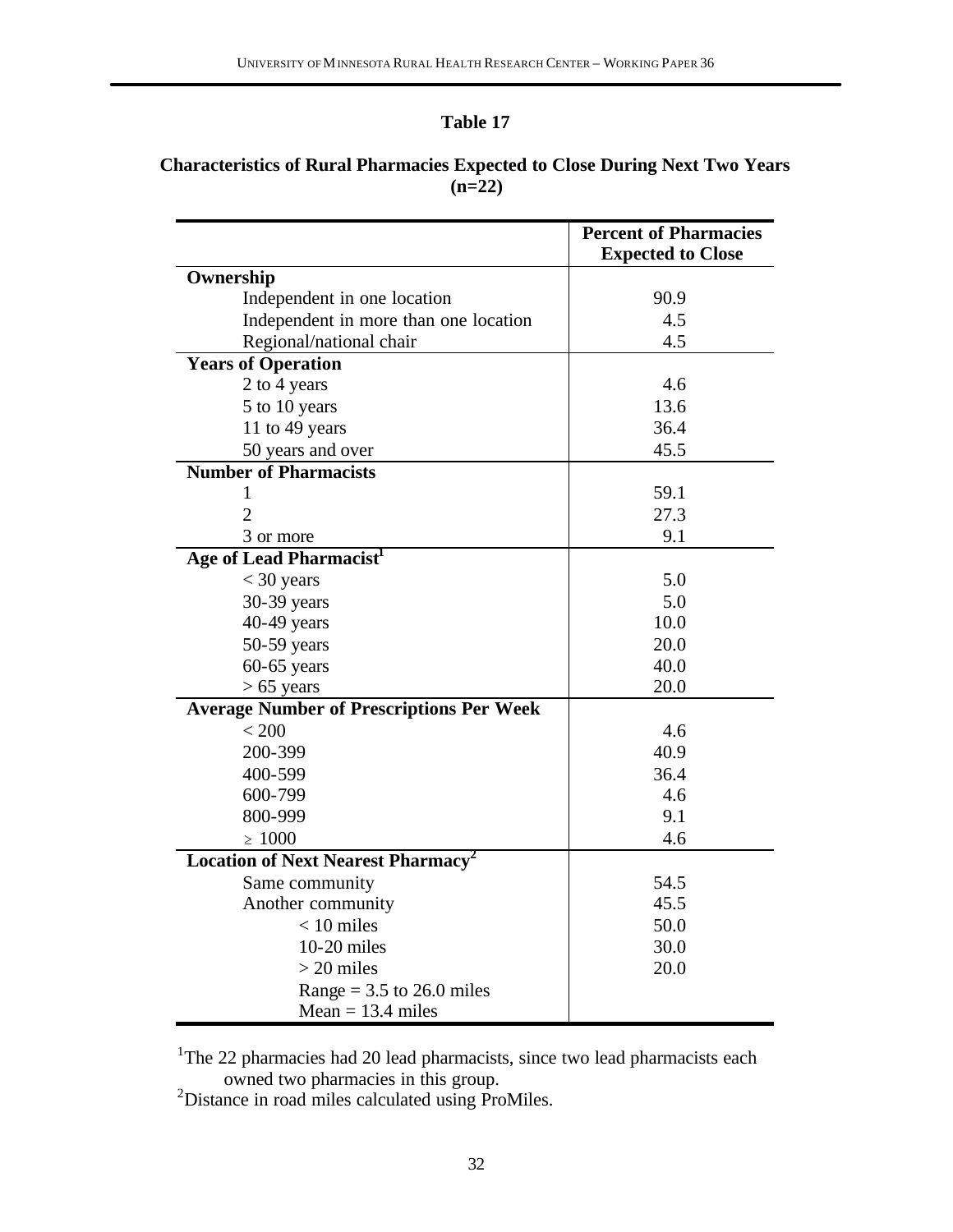assisted living (17 pharmacies). Thirty pharmacies plan to reduce their days or hours of service, and an equal number plan to expand their days or hours of service.

Sixty pharmacies anticipate the retirement of a pharmacist, with about half planning to replace the retiring pharmacist. Twenty-one pharmacies anticipate the retirement of a pharmacy technician, with three-quarters of those planning to replace the retiring technician. Similar numbers of pharmacies plan to add a new pharmacist (109 pharmacies) and a new pharmacy technician (102 pharmacies).

### **Pharmacists' Assessments of Access to Pharmacy Services**

The respondent pharmacists were asked whether they strongly agreed, agreed, disagreed, or strongly disagreed with three statements about access to pharmacy services in their area (Table 18). Almost half of the respondents (48%) agreed and 22 percent strongly agreed with the first statement, "Financial barriers such as lack of insurance make it difficult for many elderly and uninsured residents of this area to access pharmacy services."

About three-fourths of respondents disagreed (65%) or strongly disagreed (10%) with the second statement, "Geographic barriers such as long travel distances make it difficult for residents of this area to access pharmacy services." Similar proportions of respondents disagreed (69%) or strongly disagreed (8%) with the third statement, "When this pharmacy is not open, it is difficult for residents of this area to access pharmacy services."

These responses indicate that rural pharmacists perceive financial barriers to pharmacy services as much more important than geographic barriers. The majority of pharmacists also do not view after-hours access to pharmacy services as a problem.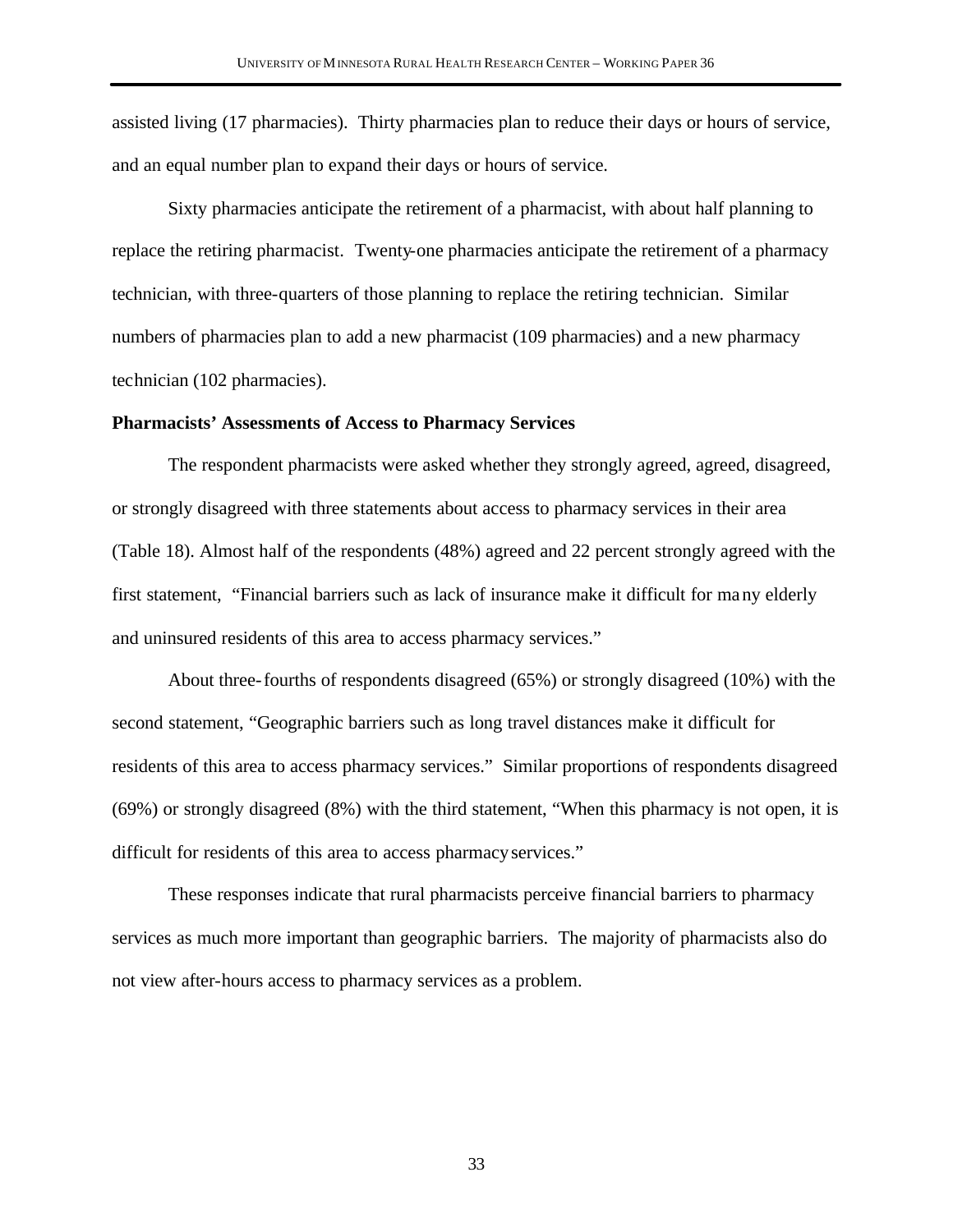# **Rural Pharmacists' Assessments of Access to Pharmacy Services in Minnesota, North Dakota, and South Dakota (n=537)**

|                                                                 | Percent of<br><b>Pharmacies</b> |
|-----------------------------------------------------------------|---------------------------------|
| Financial barriers for elderly and uninsured in area            |                                 |
| Strongly agree                                                  | 21.7                            |
| Agree                                                           | 48.2                            |
| Disagree                                                        | 26.2                            |
| Strongly disagree                                               | 2.2                             |
| Not sure                                                        | 1.7                             |
| Geographic barriers in area                                     |                                 |
| Strong agree                                                    | 1.9                             |
| Agree                                                           | 23.1                            |
| Disagree                                                        | 64.6                            |
| Strongly disagree                                               | 10.4                            |
| Difficult to obtain pharmacy services when pharmacy is not open |                                 |
| Strongly agree                                                  | 2.4                             |
| Agree                                                           | 20.1                            |
| Disagree                                                        | 68.7                            |
| Strongly disagree                                               | 8.2                             |
| Not sure                                                        | 0.6                             |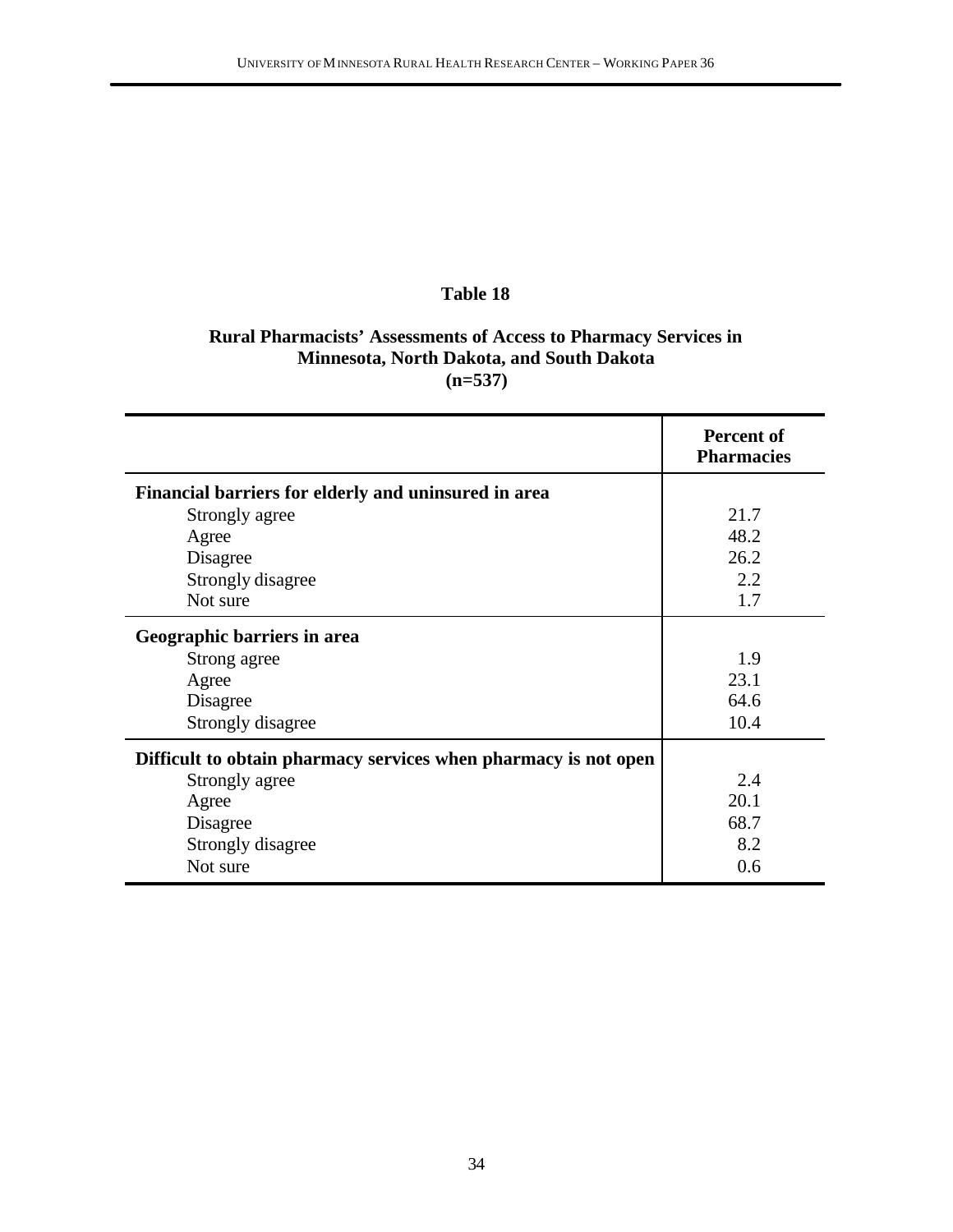### **Activities to Increase Access to Pharmacy Services**

The respondent pharmacists were asked an open-ended question about whether the pharmacy had implemented any innovative programs or approaches to increase access to pharmacy services during the past two years (Table 19). The largest number of responses were offering expanded pharmacy hours or having the pharmacist on call 24 hours (17 pharmacies) and increasing local delivery and mailings of prescriptions (13 pharmacies).

### **Demographic Characteristics of Respondent Pharmacists**

The lead pharmacists responding to the survey were asked their age, educational background, years practicing at the pharmacy, and whether or not they were the owner of the pharmacy (Table 20). Their mean age is 46.4 years. Twenty-nine percent of the lead pharmacists are 50 to 59 years, underscoring the importance of workforce planning to ensure that new pharmacists are available to replace those who retire over the next decade. At the same time, six percent of the lead pharmacists are 60 to 65 years old, and four percent are over 65 years old, indicating that some older pharmacists are choosing to remain part of the workforce.

Ninety-five percent of the lead pharmacists have a bachelors degree in Pharmacy, while five percent have a Pharm.D. North Dakota and South Dakota have a slightly higher proportion of pharmacists with a PharmD degree than Minnesota. The Colleges of Pharmacy at the University of Minnesota, North Dakota State University, and South Dakota State University no longer offer B.S. degrees in Pharmacy. As part of the national movement to the Pharm.D. degree, all three institutions only offer the Pharm.D. degree.

More than one-fourth of the pharmacists (28%) have been practicing at their current pharmacy for less than five years. Forty-three percent have been there between five and 19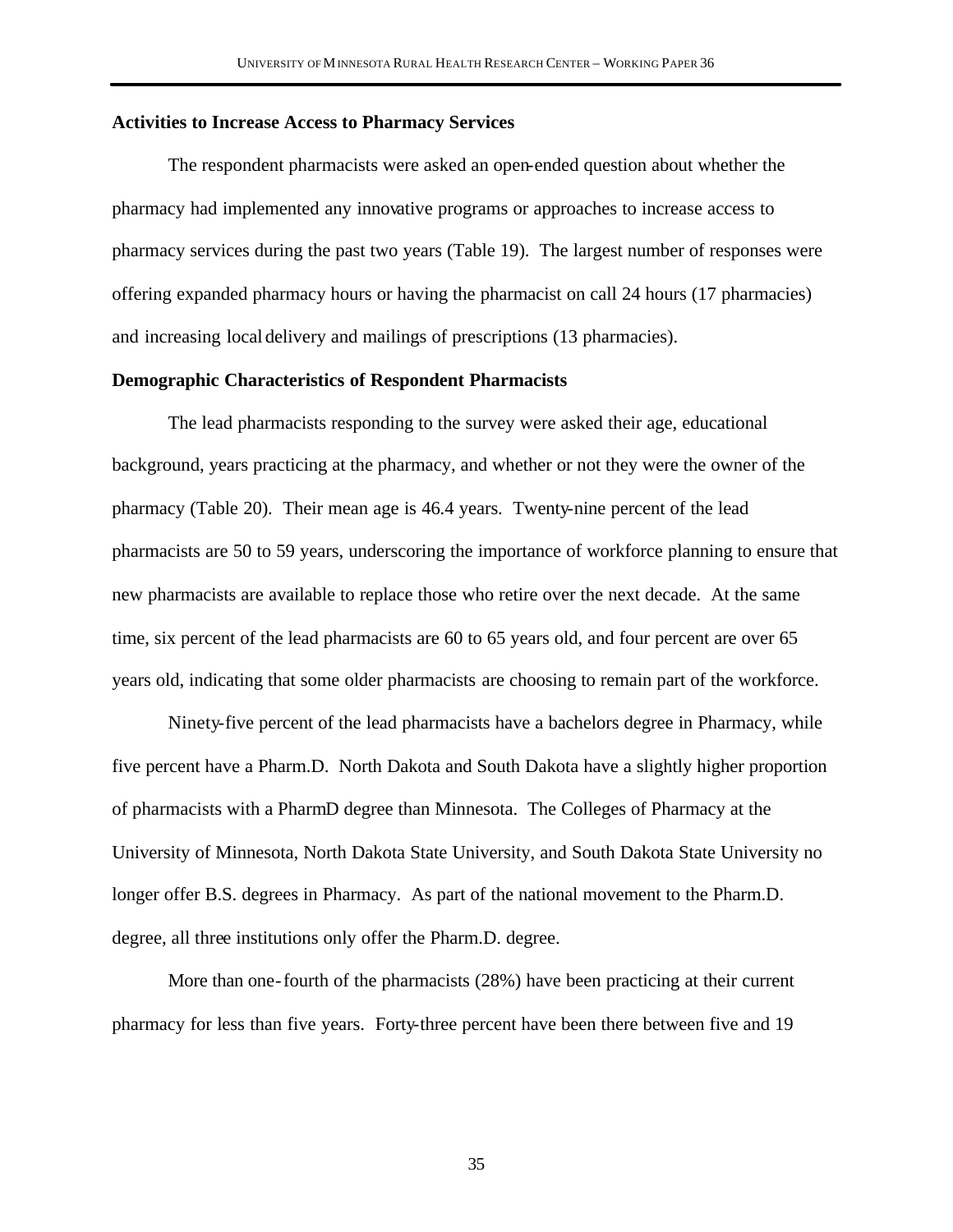# **Activities to Increase Assess to Rural Pharmacy Services in Minnesota, North Dakota, and South Dakota (n=537)**

|                                                         | Number of<br><b>Pharmacies</b> |
|---------------------------------------------------------|--------------------------------|
| Expanded hours/24 hours on call                         | 17                             |
| Increase local delivery/mailings                        | 13                             |
| Provide more counseling/screening/immunization services | 8                              |
| Provide drugs at clinics/hospitals/nursing homes        | 7                              |
| Toll free line                                          | 4                              |
| Internet service                                        | 4                              |
| Pharmacy provides free drugs to free clinic             | 2                              |
| Delivery to neighboring towns                           | 1                              |
| Drive-up services                                       | $\overline{2}$                 |
| New location/added site in clinic                       | $\overline{2}$                 |
| More third party contracts/HMO contracts                | $\overline{2}$                 |
| Hospital foundation funds drugs for indigent patients   | 1                              |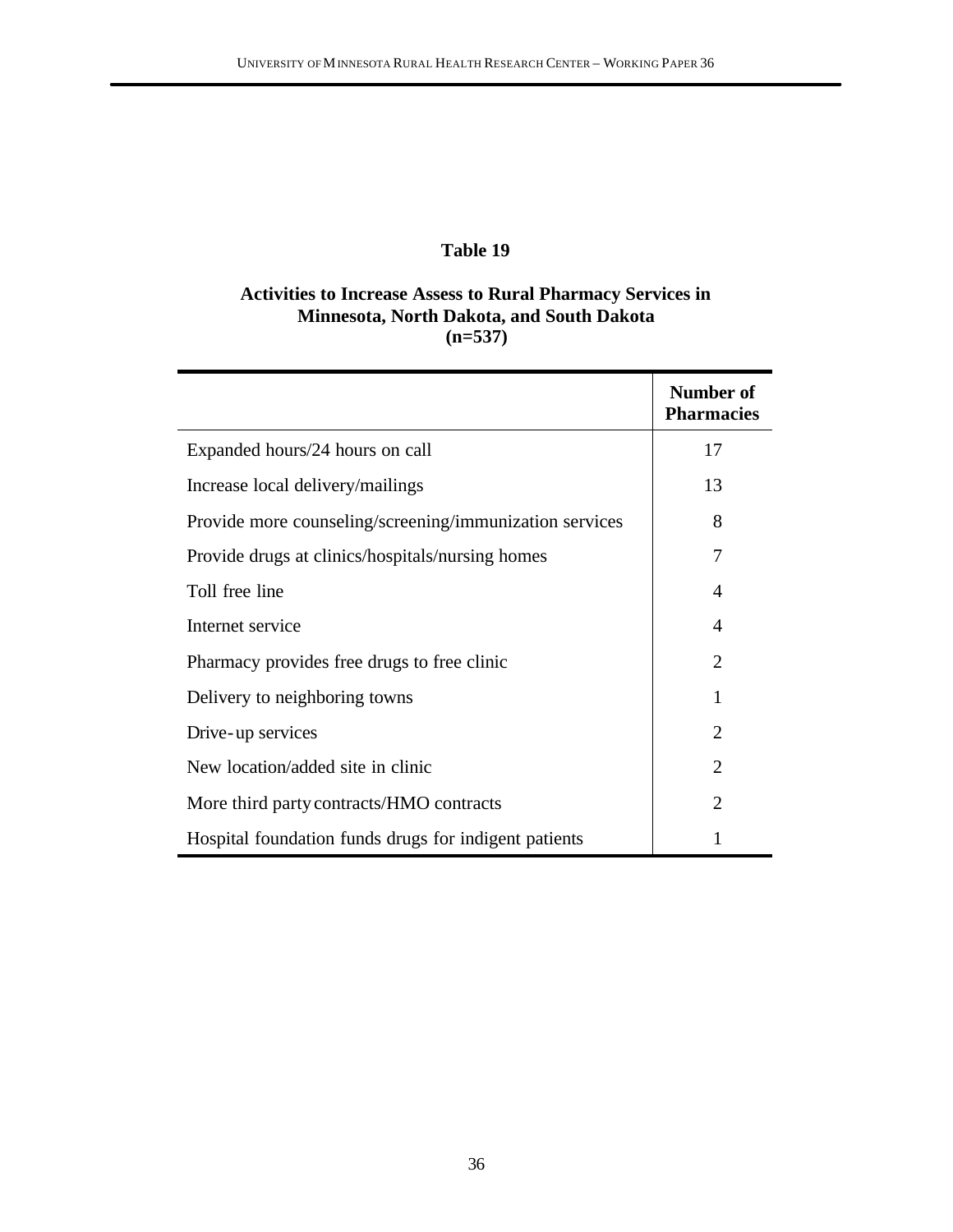# **Demographic Characteristics of Lead Pharmacists (n=537)**

|                                                                                                                           | <b>Percent of Pharmacies</b>                       |                                                   |                                                     |                                                    |
|---------------------------------------------------------------------------------------------------------------------------|----------------------------------------------------|---------------------------------------------------|-----------------------------------------------------|----------------------------------------------------|
|                                                                                                                           | <b>MN</b>                                          | <b>ND</b>                                         | <b>SD</b>                                           | <b>Total</b>                                       |
| Age $(n=55)$                                                                                                              |                                                    |                                                   |                                                     |                                                    |
| $<$ 30 years<br>30-39 years<br>$40-49$ years<br>50-59 years<br>$60-65$ years<br>$> 65$ years                              | 6.1<br>22.6<br>34.8<br>28.1<br>5.2.<br>3.2         | 3.7<br>19.6<br>29.0<br>38.3<br>6.5<br>2.8         | 12.6<br>15.1<br>31.9<br>23.5<br>9.2<br>7.6          | 7.1<br>20.4<br>32.9<br>29.1<br>6.4<br>4.1          |
| Mean = $46.4$ years                                                                                                       |                                                    |                                                   |                                                     |                                                    |
| Education $(n=537)$<br>B.S. in Pharmacy<br>Pharm.D.<br><b>Masters Degree</b>                                              | 96.1<br>3.5<br>0.3                                 | 93.5<br>6.5<br>0.0                                | 92.4<br>7.6<br>0.0                                  | 95.1<br>4.9<br>0.0                                 |
| <b>Years Practicing at This Pharmacy (n=534)</b>                                                                          |                                                    |                                                   |                                                     |                                                    |
| One<br>2-4 years<br>5-9 years<br>$10-19$ years<br>$20-29$ years<br>20-39 years<br>40 years or more<br>Mean = $13.5$ years | 17.5<br>15.2<br>20.1<br>24.9<br>13.9<br>6.5<br>1.9 | 3.7<br>8.4<br>19.6<br>27.1<br>24.3<br>12.2<br>4.7 | 11.0<br>18.6<br>17.0<br>17.8<br>17.8<br>16.1<br>1.7 | 13.3<br>14.6<br>19.3<br>23.9<br>16.8<br>9.7<br>2.4 |
| <b>Respondent is Owner of Pharmacy (n=536)</b>                                                                            | 43.7                                               | 79.4                                              | 49.6                                                | 52.1                                               |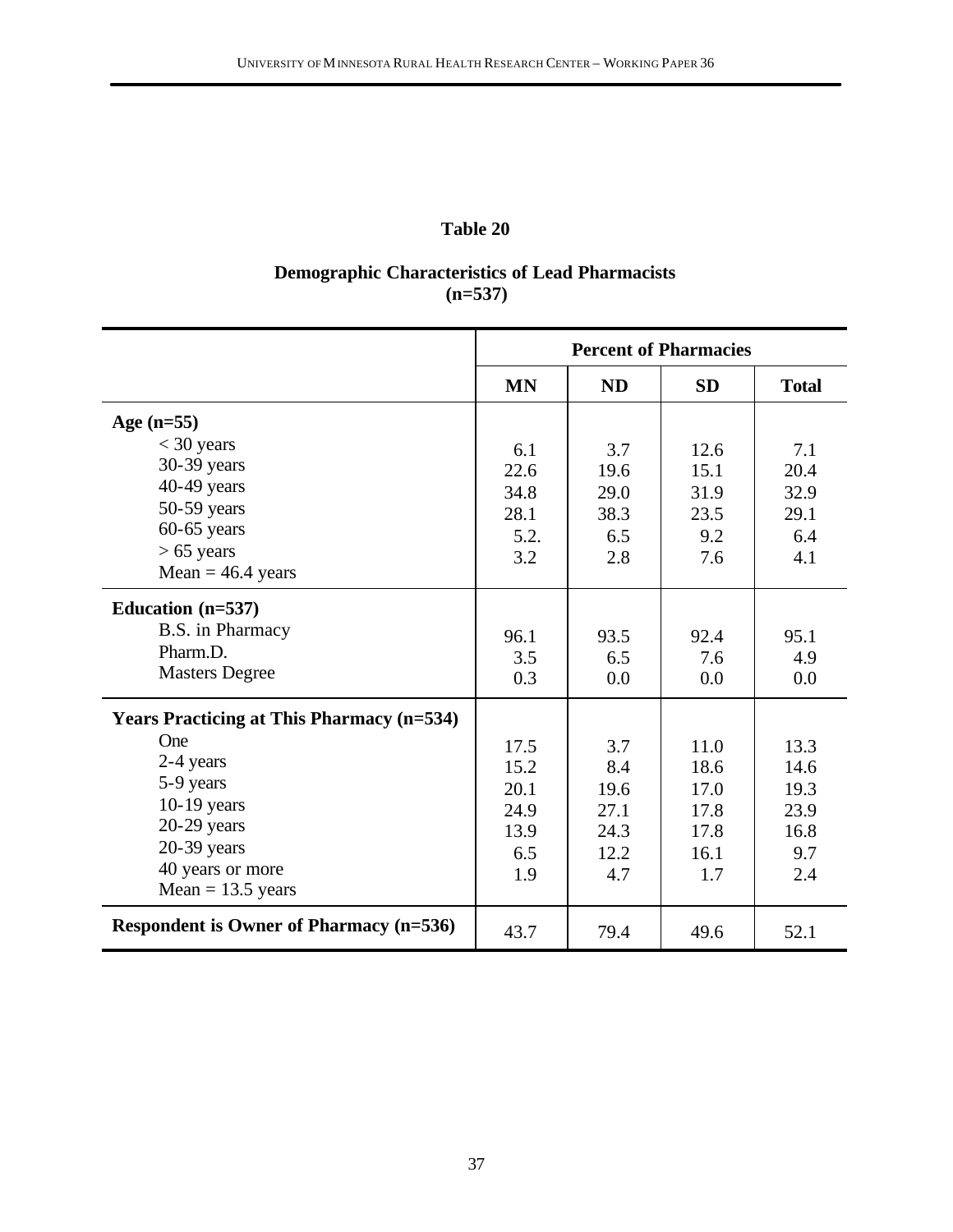years, and 29 percent have been practicing at their current pharmacy for over 20 years. The average number of years practicing at the pharmacy is 13.5. Over half of the respondent pharmacists are owners of the pharmacy. North Dakota pharmacists are more likely to own the pharmacy (79%) than those in South Dakota (50%) or Minnesota (44%), reflecting the longstanding North Dakota law and more recent South Dakota law limiting the development of new pharmacies that are not owned or controlled by pharmacists.

### **Open-ended Comments**

Seventy-four pharmacists took the opportunity to add open-ended comments at the end of the survey. Comments regarding the financial viability of rural pharmacies and reimbursement issues comprised the largest number of open-ended comments. Twenty-seven rural pharmacists described financial concerns, including several pharmacists who expressed frustration with the reimbursement rates they receive from third party insurers, drug companies' pricing, and insurance policies that require customers to obtain prescriptions from mail order pharmacies in distant locations. One pharmacist concluded, "Mail order pharmacy is going to be the end of the rural pharmacy - the mailbox will be the rural pharmacy." A few offered more optimistic views, including one pharmacist who said, "I think rural pharmacies can make it if they really pay attention to the customers and to managing their business."

Four pharmacists expressed concerns about being able to sell their pharmacies. One said, "If this store closes, geographic barriers will be huge. I've had it on the market for a year and a half and had no buyers." Access to pharmacy services was a specific concern for four pharmacists, including two who advocated prescription coverage for seniors to improve access.

Fourteen pharmacists commented on pharmacist supply issues. Several described a shortage of pharmacists in rural areas, including three pharmacists who specifically blamed the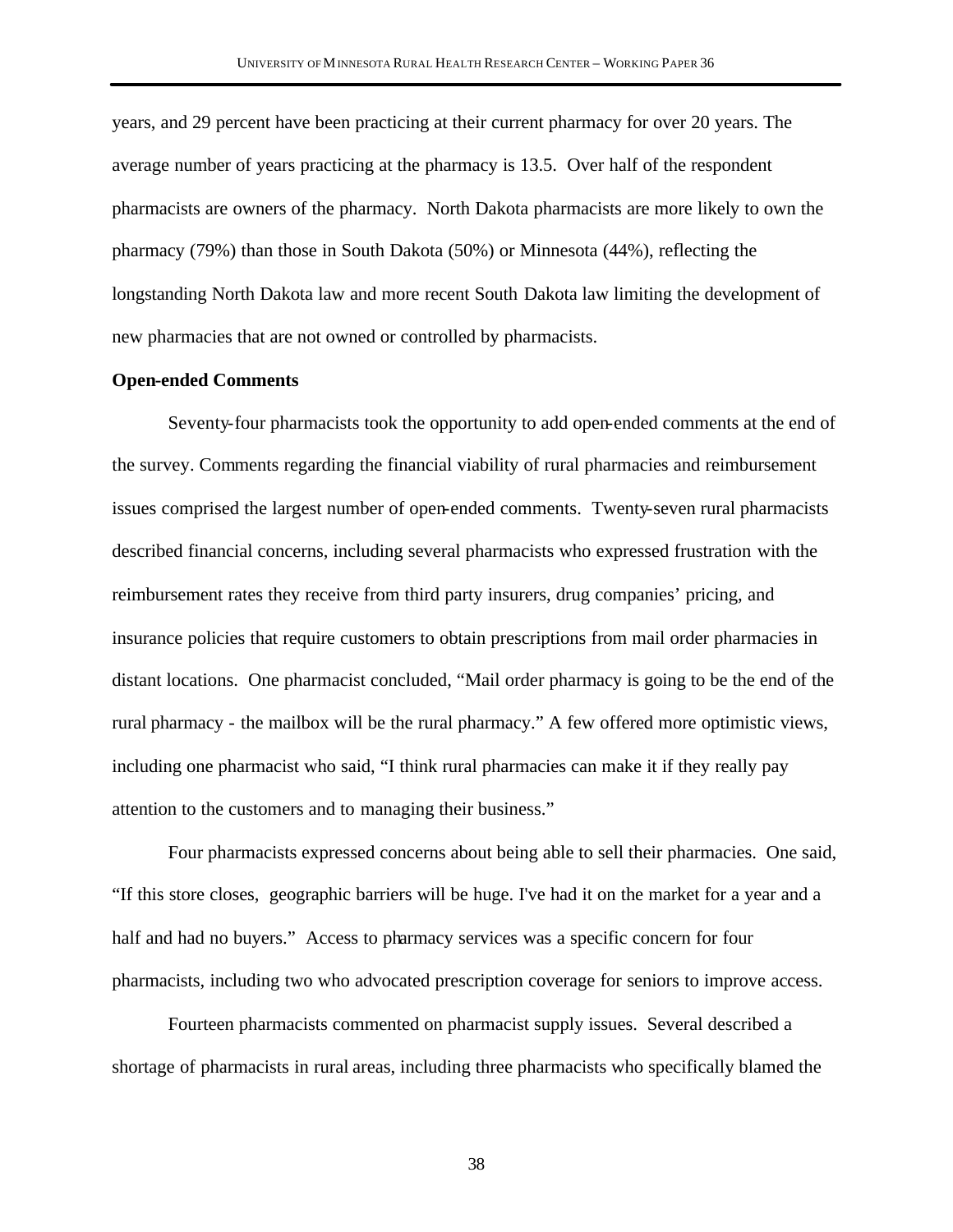move to the Pharm.D. degree for the shortage of rural pharmacists. Additional comments addressed the roles of pharmacists and pharmacy technicians. A few pharmacists stressed the need for additional reimbursement to provide pharmaceutical care, while two pharmacists stated that pharmacists should not be involved in disease management. One pharmacist felt strongly that "pharmacy techs are a disservice to the public," while another suggested that pharmacy technicians need to be certified and the ratio of pharmacy technicians to pharmacists needs to be changed.

#### **Summary**

Several key points emerge from the survey results. First, rural pharmacies in these three states provide access to pharmacy customers in several ways, including being open on weekends, having pharmacists on-call after hours, and delivering prescriptions to private homes and health care facilities. Second, pharmacists work long hours to deliver services, and many rural pharmacies have a difficult time obtaining relief coverage for pharmacists who are ill or want time off. Forty-one pharmacies closed at least one day during the last year because of relief coverage problems. Third, financial barriers are perceived by rural pharmacists to be much more of a problem for consumer access to pharmacy services than geographic barriers.

## **DISTANCES BETWEEN RURAL PHARMACIES AND PHARMACY CLOSURES**

The second part of the project involved an analysis of data from the Minnesota, North Dakota and South Dakota Boards of Pharmacy on currently licensed pharmacies and pharmacies that closed within the last three years, and follow-up interviews with clinic and public health staff in rural communities with potential pharmacy access problems. The purpose was 1) to determine the extent to which rural populations in the three states have access to retail pharmacy services within 30 minutes travel time, the standard used in designating federal primary care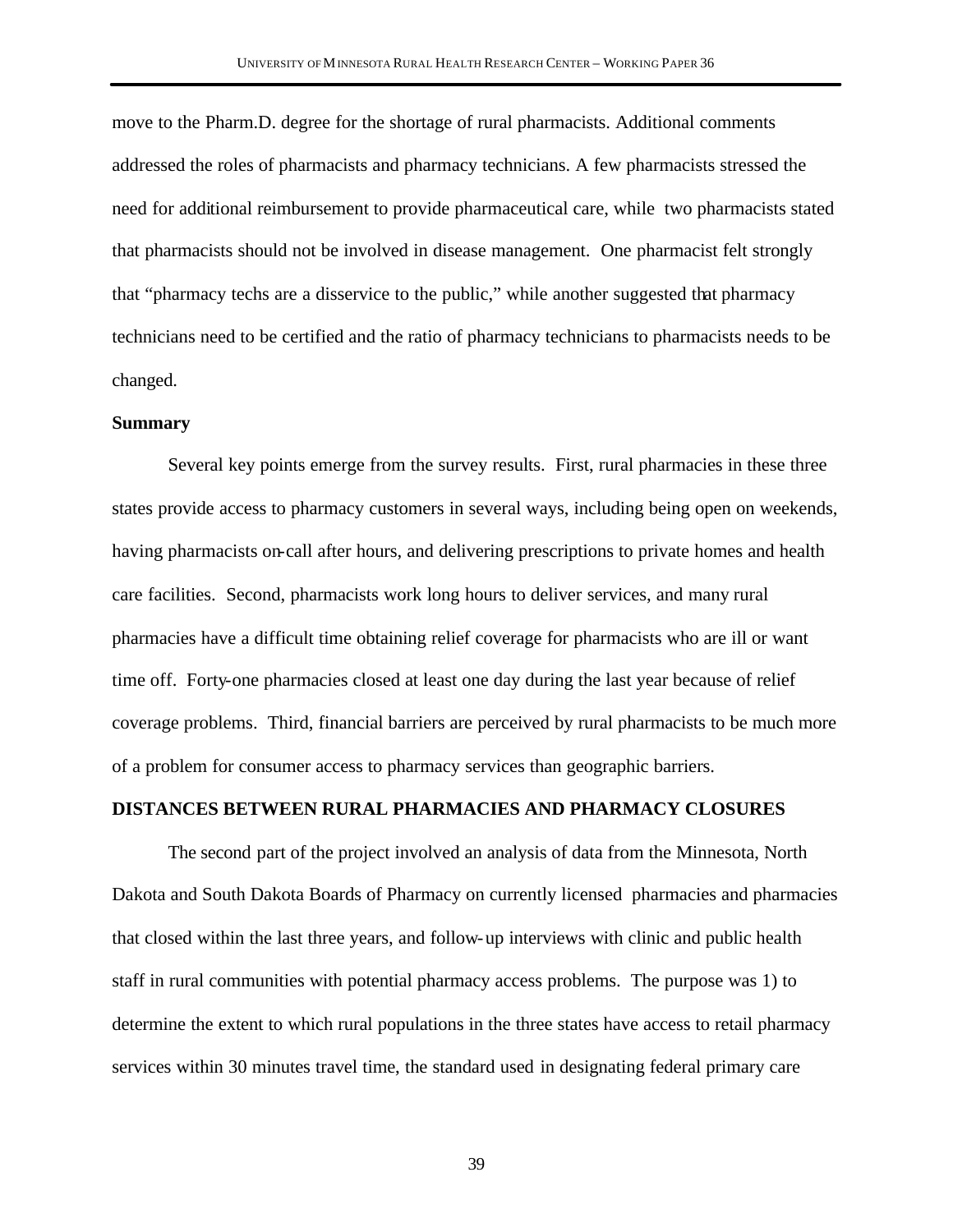health professional shortage areas; and 2) to assess whether recent pharmacy closures in rural areas adversely affected access to pharmacy service. The data from the Boards of Pharmacy consisted of the names and addresses of all licensed pharmacies in the three states as of 1999, and lists of pharmacies that closed during the previous three years (1996-1998).

## **Standard Used to Measure Geographic Access to Pharmacy Services**

No state or national distance or travel time standards for measuring geographic access to pharmacy services were identified in a review of the pharmacy literature, or through consultation with the Rural Pharmacy Advisory Committee, state pharmacy board and association leadership in the study states, and faculty from the University of Minnesota College of Pharmacy. The federal Health Professional Shortage Area (HPSA) designation regulations include travel time and distance standards as well as provider to population ratios for primary medical care, dental care, and mental health care, but do not address pharmacy services (Bureau of Primary Health Care, 2000). Several states, including Minnesota, have similar travel time and distance standards for access to primary care providers, specialists, and hospitals in their HMO regulations, but also do not specifically address pharmacy services.

The Rural Pharmacy Advisory Committee suggested that a reasonable standard for geographic access would be to have a pharmacy provider in each community where there was a primary care provider. They recommended that the travel time and distance criteria for measuring access to pharmacy services be similar to the criteria used for measuring access to primary medical care.

The Health Professional Shortage Area (HPSA) travel time criterion for primary medical care is 30 minutes travel time, which translates to 20 miles on primary roads under normal conditions, 15 miles in mountainous areas or on secondary roads, or 25 miles in flat terrain or on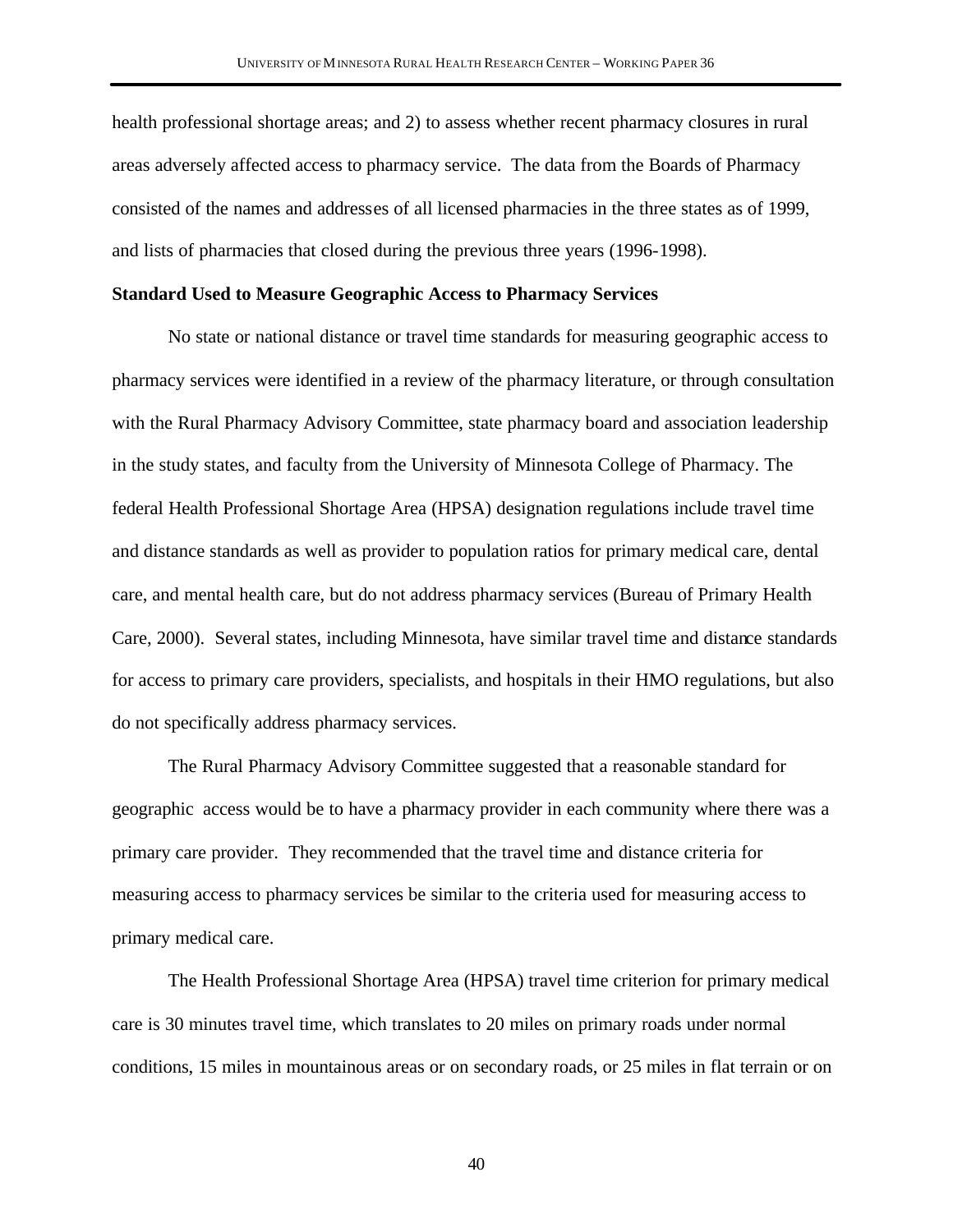interstate highways (Bureau of Primary Health Care, 2000). This study used 20 miles as the distance standard for measuring access to pharmacy services.

### **Distances Between Pharmacies in Minnesota, North Dakota, and South Dakota**

A SAS program that employs the Haversine formula was used in conjunction with the pharmacy licensure data to calculate distances between pharmacies and to identify the next nearest pharmacy for each rural pharmacy. Both urban and rural retail pharmacies were included in the distance analysis because, in some cases, the next nearest pharmacy for a rural pharmacy was an urban pharmacy rather than a rural one. The Haversine formula calculates distances between sites "as the crow flies," using the longitude and the latitude of the zip code centroid and the earth's radius. These distances may be less than those calculated using road mileage.

ProMiles software, which calculates distances using actual road mileage, was used to calculate more precise distances to the next nearest pharmacy for rural communities whose sole pharmacy closed during 1996-99.<sup>2</sup> A comparison was done of the two methods of calculating distances, the SAS direct distance program and the ProMiles software, for the 79 rural communities whose next nearest pharmacy was more than 15 miles away. Most distances were slightly longer in road mileage than using the direct distance program, with the greatest differences in areas with large geographic features such as major lakes or rivers. The average distance for these communities using the ProMiles program was 28.9 miles, compared to 23.0 miles for the SAS program.

Rural pharmacies located more than twenty miles from the next nearest pharmacy were examined to determine if they were near the Montana, Nebraska, Wyoming, Iowa, or Wisconsin

 $\overline{a}$ 

 $2$ ProMiles software contains location information for all US zip code locations and city centers for all cities with more than one zip code. Four different routing methods are available in this program. The Practical Method was chosen, which optimizes for speed, and assumes average speeds of 55 MPH for limited access highways, 45 MPH for primary highways, 40 MPH for secondary highways, and 30 MPH for local roads.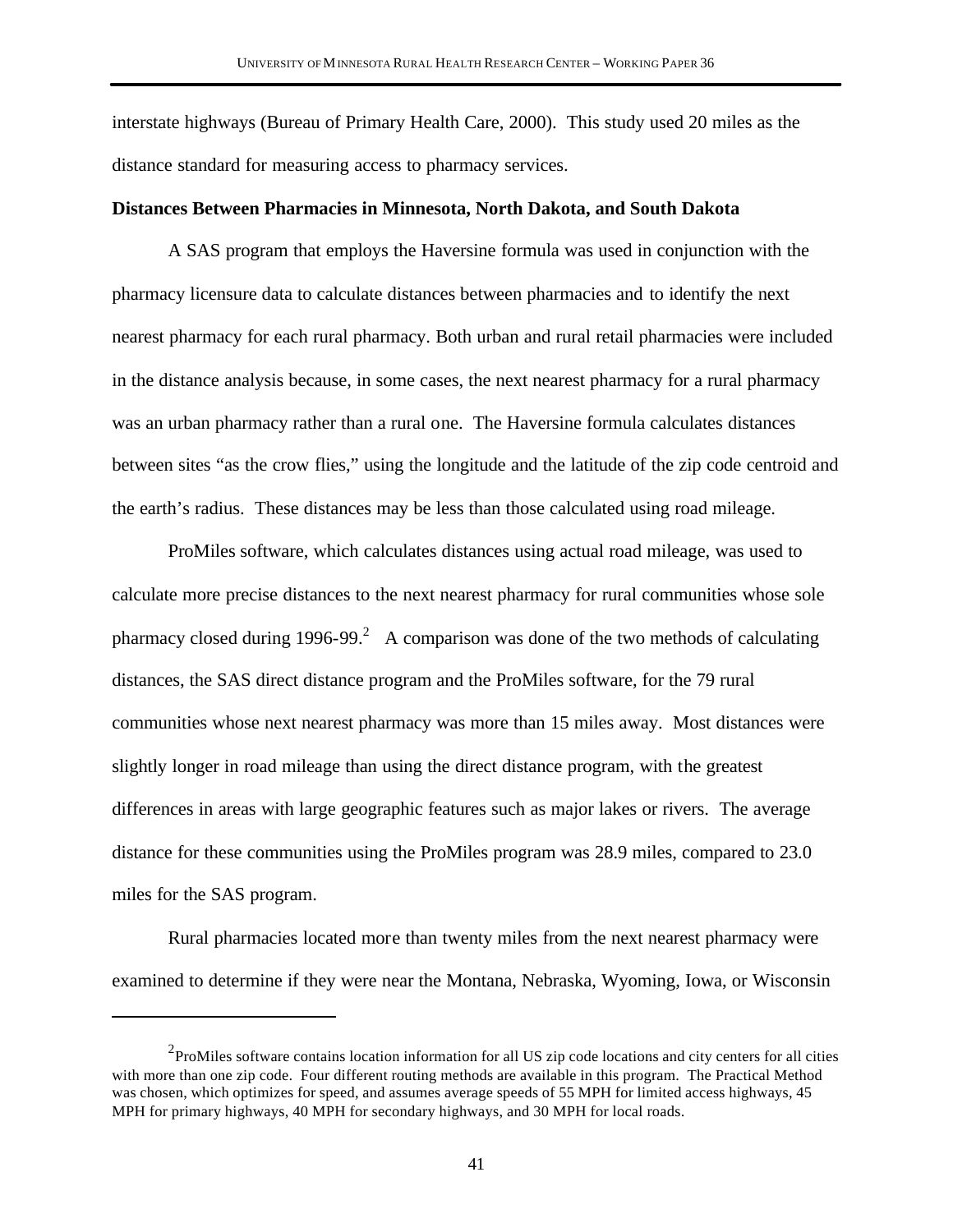borders of the three study states. If so, Yahoo Yellow Pages was consulted to determine if there was a closer pharmacy in a non-study state. One site, Martin, South Dakota, was closer to a Nebraska pharmacy.

Table 21 shows the distances between pharmacies in Minnesota, North Dakota, and South Dakota. Sixty-eight percent of rural pharmacies ( $n = 391$ ) have another pharmacy in the same zip code, and thus are classified as zero miles from the next nearest pharmacy. An additional nine percent of rural pharmacies are less than ten miles, and 16 percent are between 10 and 19.9 miles from the next nearest pharmacy. Thirty-six rural pharmacies are between 20 and 29.9 miles from the next nearest pharmacy. Six rural pharmacies are more than 30 miles to the next nearest pharmacy, including two in Minnesota (Baudette and Grand Marais), three in South Dakota (Martin, Faith and White River), and one in North Dakota (Killdeer).

Three pharmacies that are classified as urban are more than 20 miles from the next nearest pharmacy. Cook and Floodwood are located in St. Louis County in northeastern Minnesota, and Wall is located in Pennington County in east central South Dakota. Both St. Louis County and Pennington County contain urban population centers: Duluth (population 85,493) and Rapid City (population 58,300). However, both counties cover large geographic areas and are sparsely populated in the portions where these pharmacies are located.

The average distance to the next nearest pharmacy for all rural pharmacies with a distance of greater than zero is 14.2 miles (Table 22). By state, Minnesota has the lowest average distance of 11.2 miles, followed by South Dakota, with an average of 18.2 miles, and North Dakota with an average of 19.9 miles. South Dakota has the greatest standard deviation of 12.2 and is the most skewed of the three states.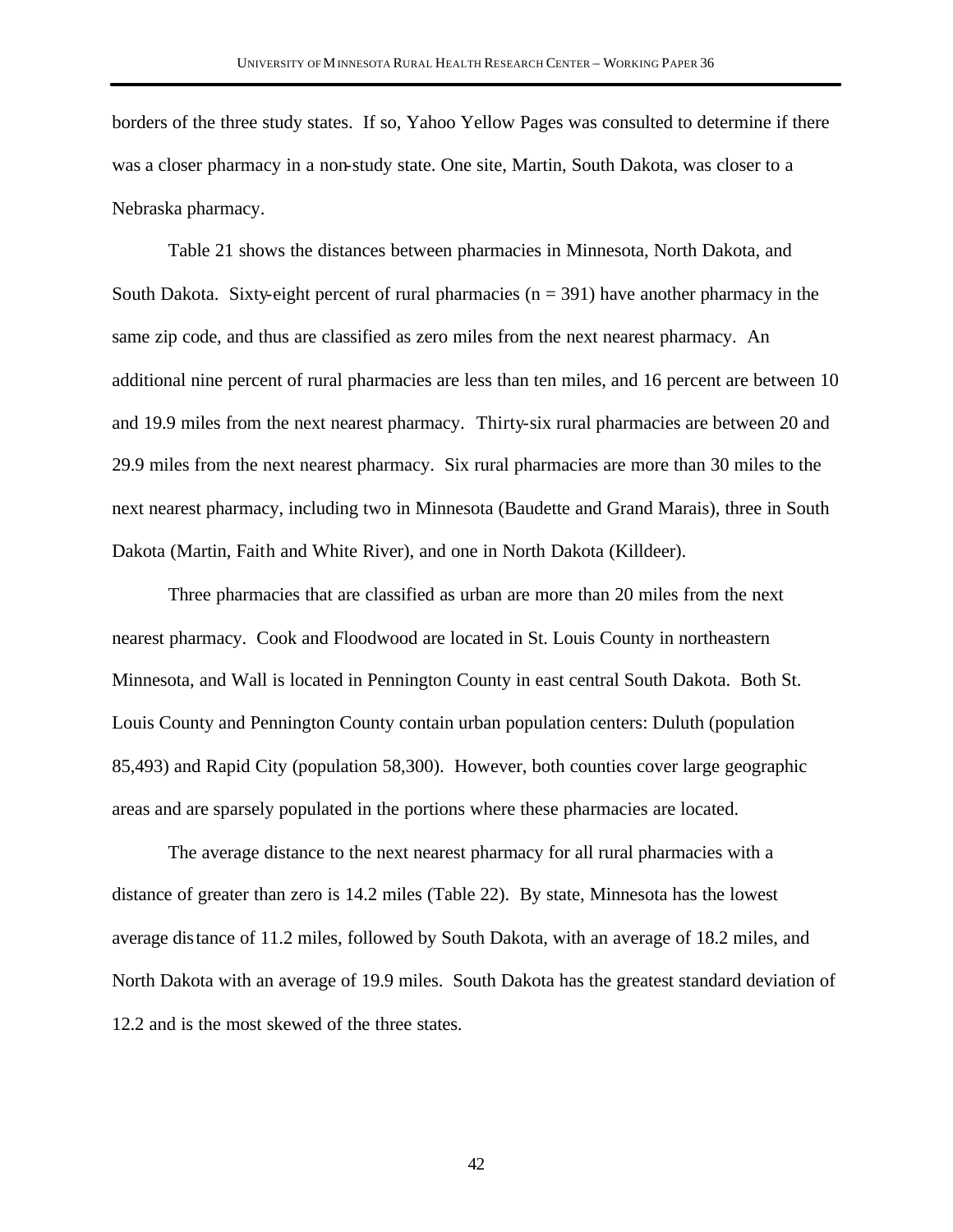# **Distances Between Pharmacies in Minnesota, North Dakota, and South Dakota**

|                                                         | <b>Urban Pharmacies</b><br><b>Rural Pharmacies</b><br>$(n=825)$<br>$(n=575)$ |                | <b>Total Pharmacies</b><br>$(n=1400)$ |  |
|---------------------------------------------------------|------------------------------------------------------------------------------|----------------|---------------------------------------|--|
| <b>Distance to the Nearest</b><br>Pharmacy <sup>1</sup> | <b>Percent</b>                                                               | <b>Percent</b> | <b>Percent</b>                        |  |
| 0 miles                                                 | 90.5                                                                         | 68.0           | 81.3                                  |  |
| $0.1 - 9.9$ miles                                       | 6.8                                                                          | 8.7            | 7.6                                   |  |
| $10.0 - 19.9$ miles                                     | 2.3                                                                          | 16.0           | 7.9                                   |  |
| $20.0 - 29.9$ miles                                     | 0.4                                                                          | 6.3            | 2.8                                   |  |
| $>$ 30 miles                                            | 0.0                                                                          | 1.0            | 0.4                                   |  |

<sup>1</sup>Distance "as the crow flies" calculated using latitude and longitude of zip code centroid. Pharmacies in the same zip code are considered to be 0 miles apart.

Data Source: 1999 pharmacy licensure data from Minnesota, North Dakota, and South Dakota Boards of Pharmacy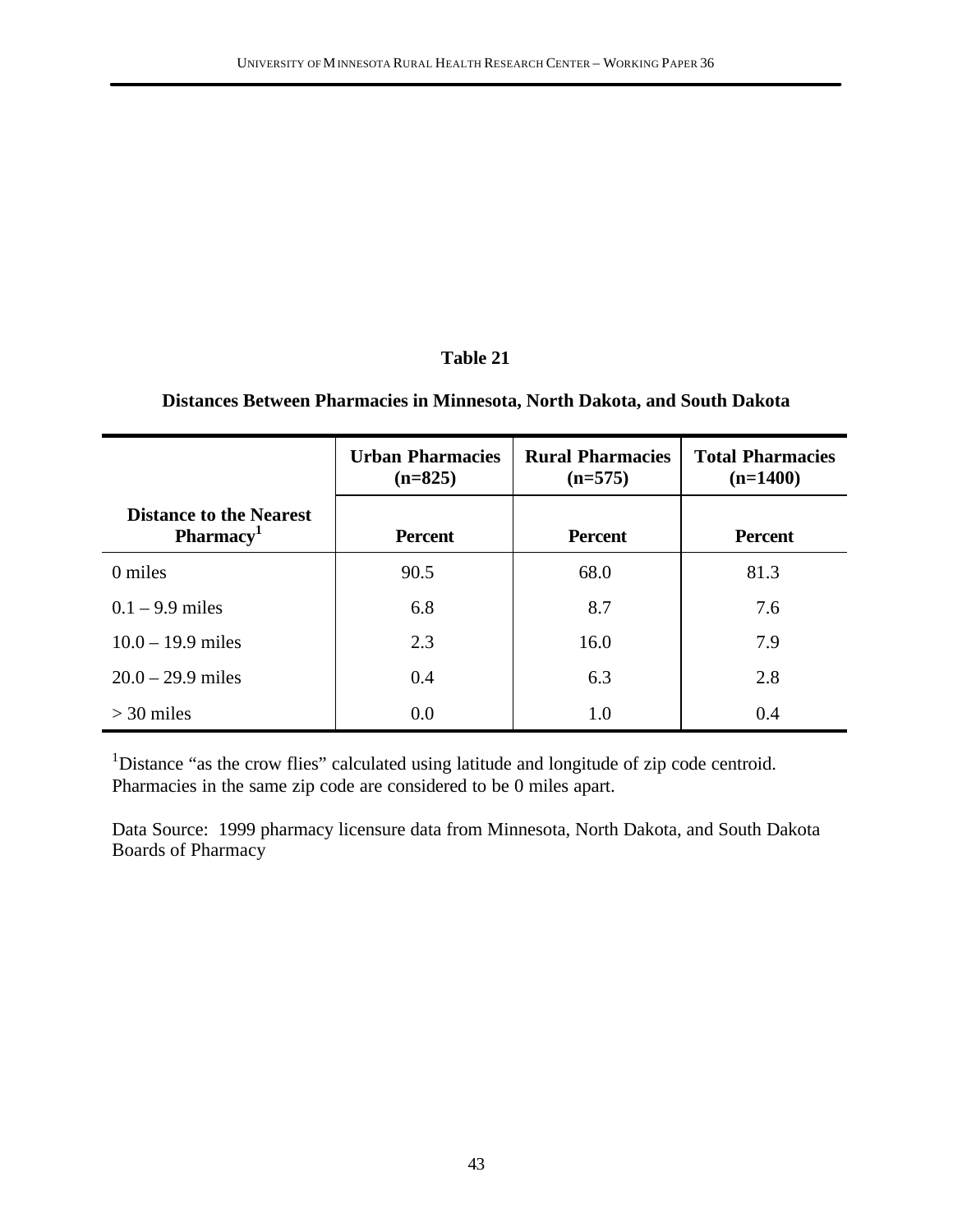# **Average Distance to the Nearest Pharmacy for all Rural Pharmacies with Distance Greater than Zero in Minnesota, North Dakota, and South Dakota<sup>1</sup>**

|              | Number of<br><b>Pharmacies</b> | <b>Mean Distance</b><br>In Miles | <b>Standard</b><br><b>Devision</b> | <b>Median</b><br><b>Distance</b> |
|--------------|--------------------------------|----------------------------------|------------------------------------|----------------------------------|
| Minnesota    | 138                            | 11.2                             | 6.4                                | 10.2                             |
| North Dakota | 39                             | 19.9                             | 5.5                                | 19.6                             |
| South Dakota | 46                             | 14.2                             | 8.8                                | 12.6                             |
| Total        | 223                            | 14.2                             | 8.8                                | 12.6                             |

<sup>1</sup>Distance "as the crow flies" calculated using latitude and longitude of zip code centroid. Pharmacies in the same zip code are considered to be 0 miles apart.

Data Source: 1999 pharmacy licensure data from Minnesota, North Dakota, and South Dakota Boards of Pharmacy.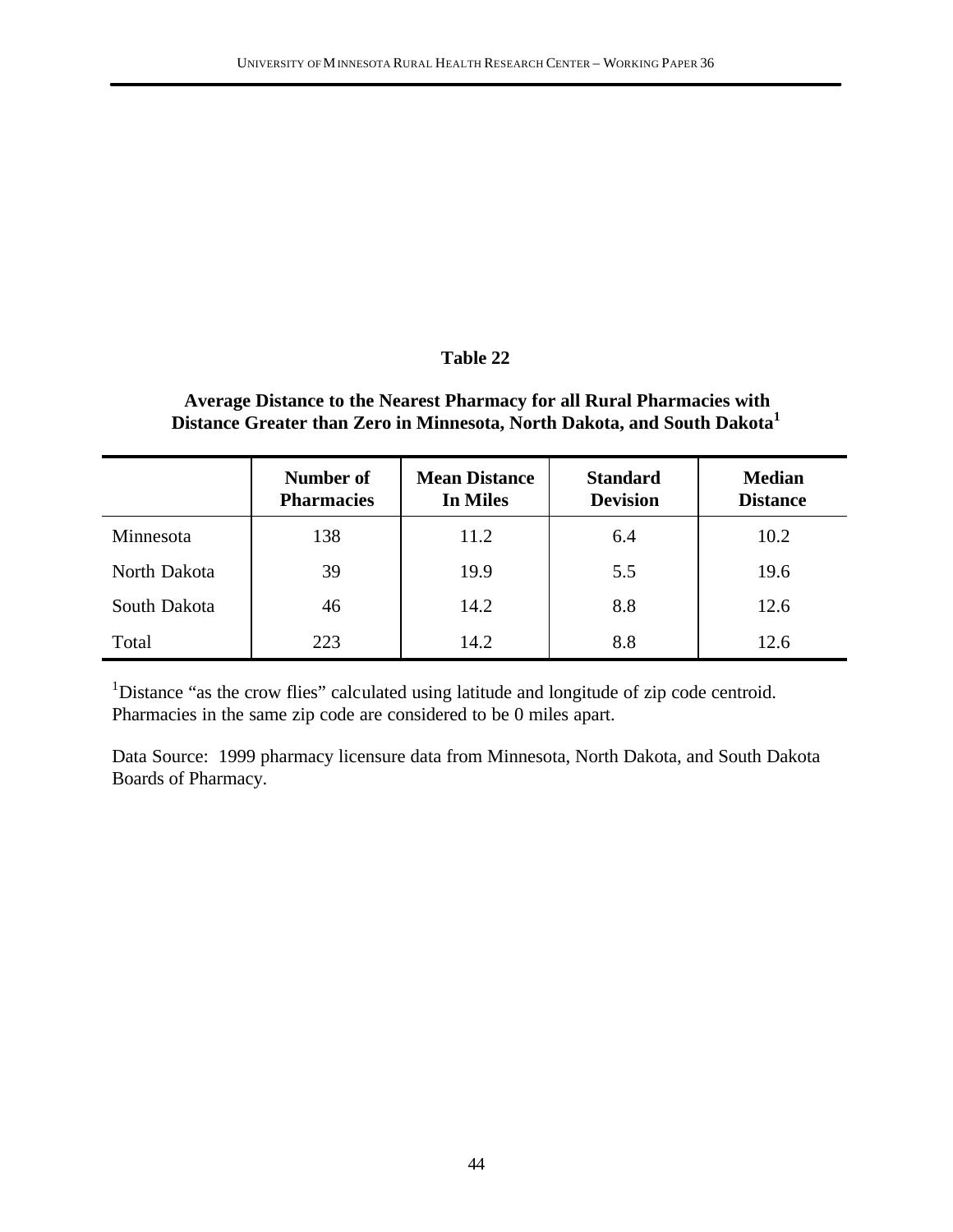### **Areas More than 20 Miles from A Pharmacy**

Figure 1 displays the locations of all rural and urban retail pharmacies in Minnesota, North Dakota, and South Dakota. Using 20 miles as the distance standard for measuring access to pharmacy services, a circle with a 20 mile radius was drawn around each pharmacy site. The unhatched areas on the map represent areas without a pharmacy within a 20 mile radius, and include parts of northern Minnesota, central and western North Dakota, and much of western South Dakota.

A total of 47 counties, including six counties in Minnesota, 20 counties in North Dakota, and 21 counties in South Dakota, have 25 percent or more of their land area located more than 20 miles from the nearest pharmacy. The 47 counties represent 23 percent of the counties in the three states, and contain almost 400,000 people, about 6.5 percent of the total population. One county, Burleigh, North Dakota, is classified as an MSA county. The remaining 46 counties are all non-MSA counties; 40 of these counties are classified as frontier counties because they have a population density of six or fewer persons per square mile. Eighteen counties, including six in North Dakota and 12 in South Dakota, do not have a retail pharmacy within the county boundaries.

The areas more than 20 miles from the nearest pharmacy include portions of several American Indian reservations, where some pharmacy services are provided by Indian Health Services hospitals or health centers (IHS, 2000). They also include portions of several state and national forests, and national parks that are sparsely populated. Many of the areas that are underserved by pharmacies are underserved by primary medical care and other health care providers as well. Of the 47 counties that have 25 percent or more of their land area located more than 20 miles from the nearest pharmacy, 14 entire counties and parts of 23 other counties are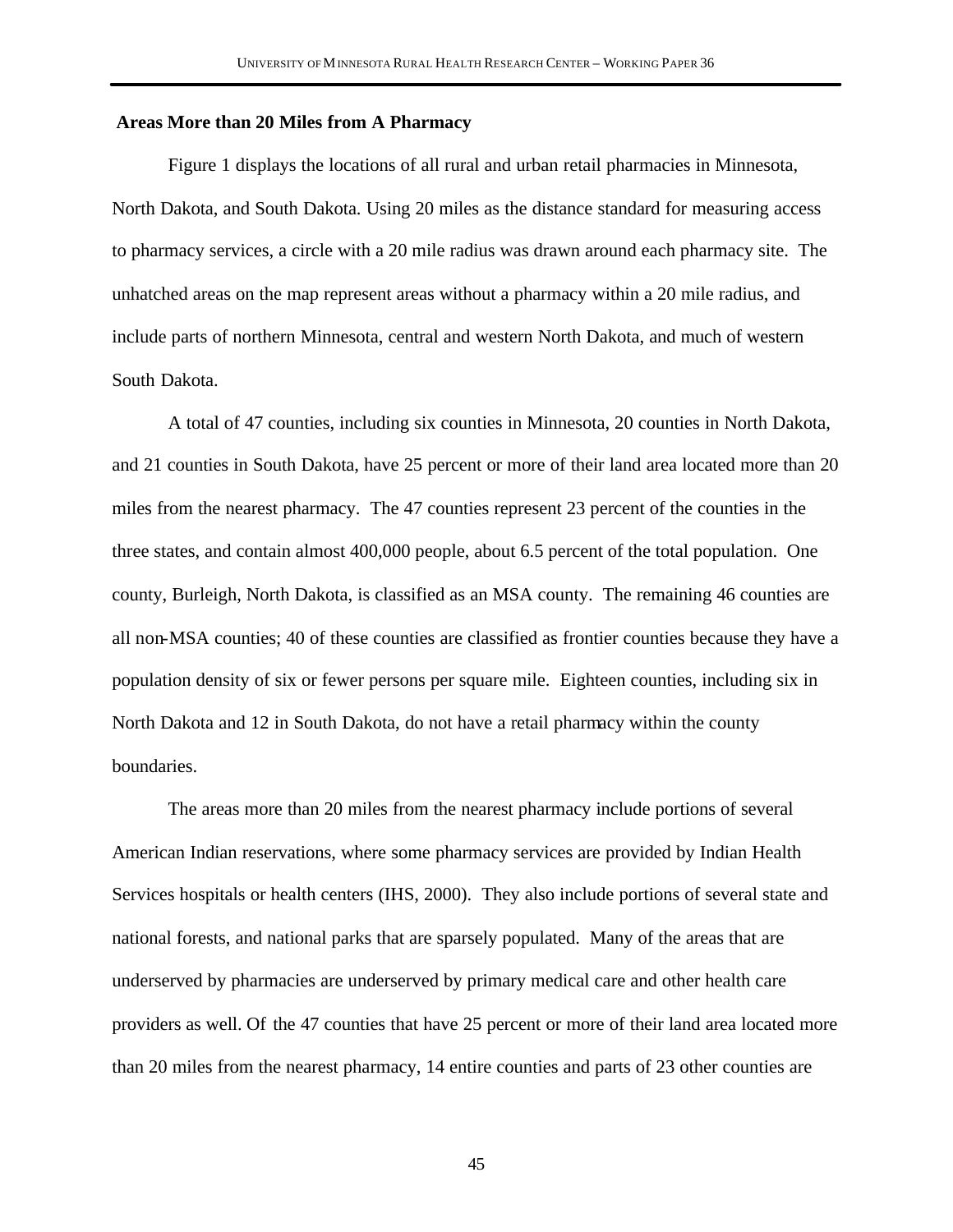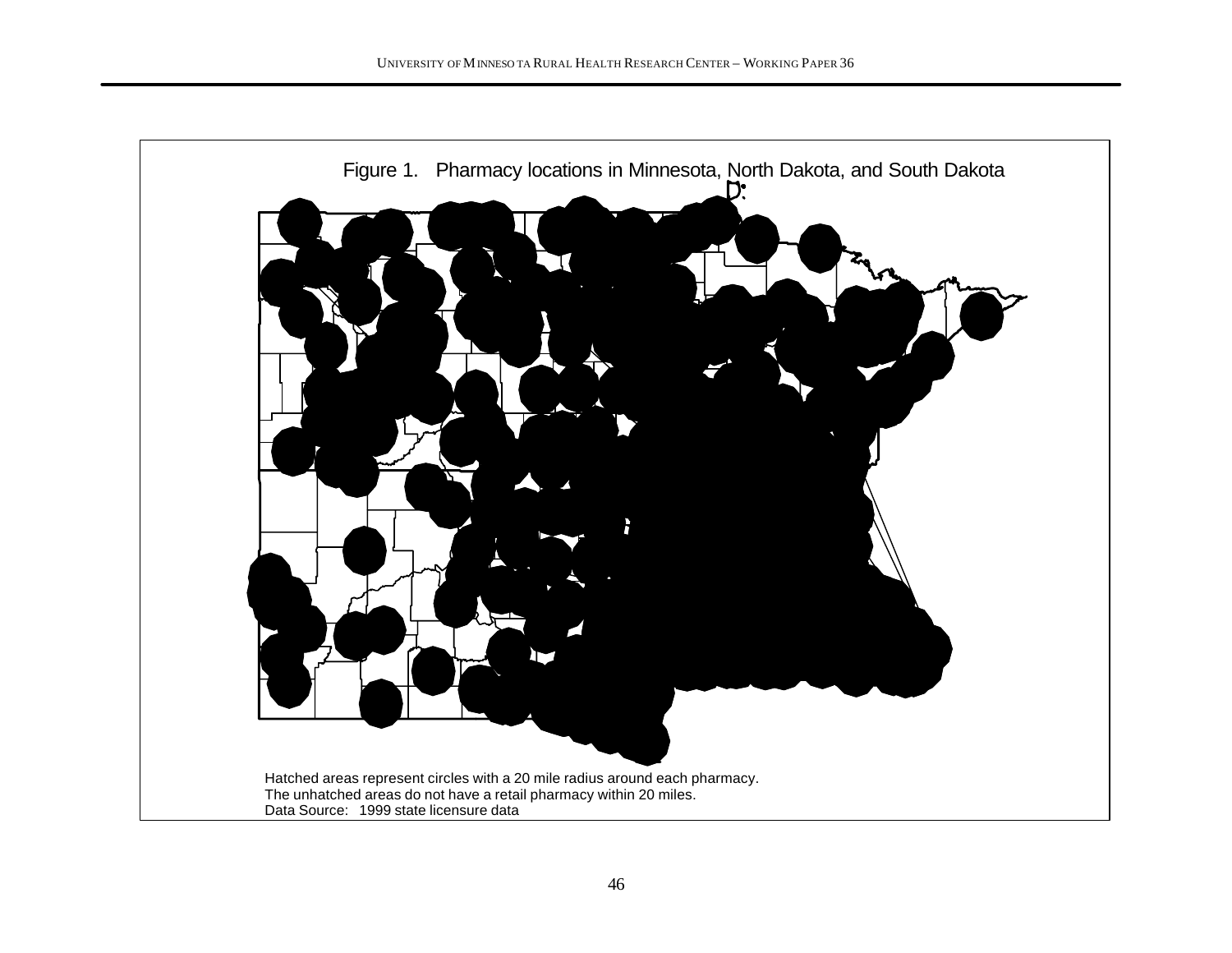federally designated Health Professional Shortage Areas (HPSAs) for primary medical care. These areas are also characterized by large distances between hospitals.

To estimate the number of people within these 47 counties who are living more than 20 miles from a pharmacy, we first identified the townships and Minor Civil Divisions (MCDs) in those counties that are located outside of the 20 mile radius circles. We then added up the population estimates from the 1998 Census for these townships and MCDs. Based on these calculations, we estimate that approximately 98,000 persons, or about 1.6 percent of the population in these three states, live more than 20 miles from a pharmacy. Over half of the total, 52,235 persons, live in South Dakota; 27,570 persons live in North Dakota; and 18,199 persons live in Minnesota. South Dakota has the highest percentage of its population living more than 20 miles from a pharmacy, 7.3 percent, followed by North Dakota with 4.3 percent, and Minnesota with 0.4 percent. Compared to counties within the 20 mile radius circles, the counties outside have a significantly higher percentage of the population below the poverty level (18.3% versus 13.3%).

### **Pharmacy Closures in Minnesota, North Dakota, and South Dakota 1996-99**

Lists of closed pharmacies from the Boards of Pharmacy were analyzed in conjunction with data on currently licensed pharmacies to determine if another pharmacy remained open in each of the rural communities where a pharmacy had closed during 1996-1999. For the rural communities without an open pharmacy, additional data was collected from community Yellow Pages on the Internet, including data on the size of the community and health care facilities in the community.

A total of 104 pharmacies, including retail, hospital, and speciality pharmacies in urban and rural locations, were reported closed during 1996-1998 by the Minnesota, North Dakota, and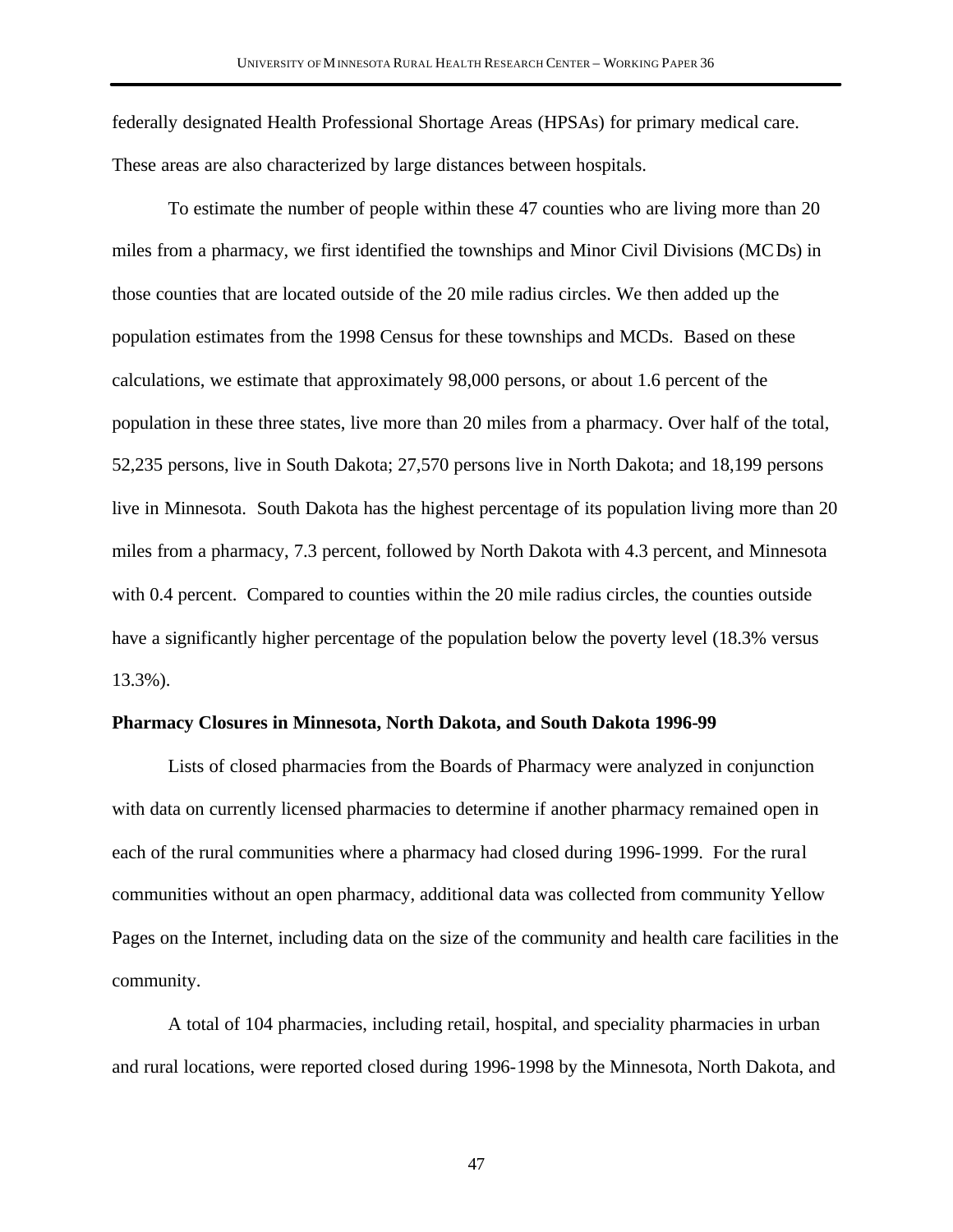South Dakota Boards of Pharmacy (Table 23). Forty-six of the closed pharmacies were located in rural counties. An additional four rural pharmacies were identified as having closed through the phone survey of rural pharmacies, resulting in a total of 50 rural pharmacy closures in the three state area during the 1996-1999 time period. Thirty-nine of the 50 rural closures involved retail pharmacies; the other 11 pharmacies included hospital, nursing home, state facility, student health, and home care pharmacies. Thirty-three of the rural retail closures occurred in Minnesota; four were in South Dakota, and two in North Dakota.

Ten of the rural retail pharmacy closures in the three state area during the 1996-1999 time period resulted in a rural community no longer having a pharmacy (Table 24). Nine of the communities without pharmacies are in Minnesota, and one is in North Dakota. These communities are small, with an average population of 984 persons, and a population range of 300 to1,475. The distance to the nearest MSA ranges from 27 to 148 miles, and averages 88.6 miles.

Health care facilities in the ten communities without pharmacies are limited. None of the communities have a hospital; six communities do not have a primary care clinic; and four communities do not have a nursing home. For the ten communities, the distance to the next nearest pharmacy averages 16.6 miles, and ranges from 6.2 to 33.2 miles. Three of the communities (two in Minnesota and one in North Dakota) are more than 20 road miles away from the next nearest pharmacy.

## **FOLLOW-UP INTERVIEWS IN RURAL COMMUNITIES WITH POTENTIAL PHARMACY ACCESS PROBLEMS**

A total of 53 rural communities were identified as at risk for potential pharmacy access problems, including towns with the next nearest pharmacy greater than 20 miles away using the Haversine formula ( $n = 43$ ), and towns whose sole pharmacy closed between 1996 and 1999 ( $n =$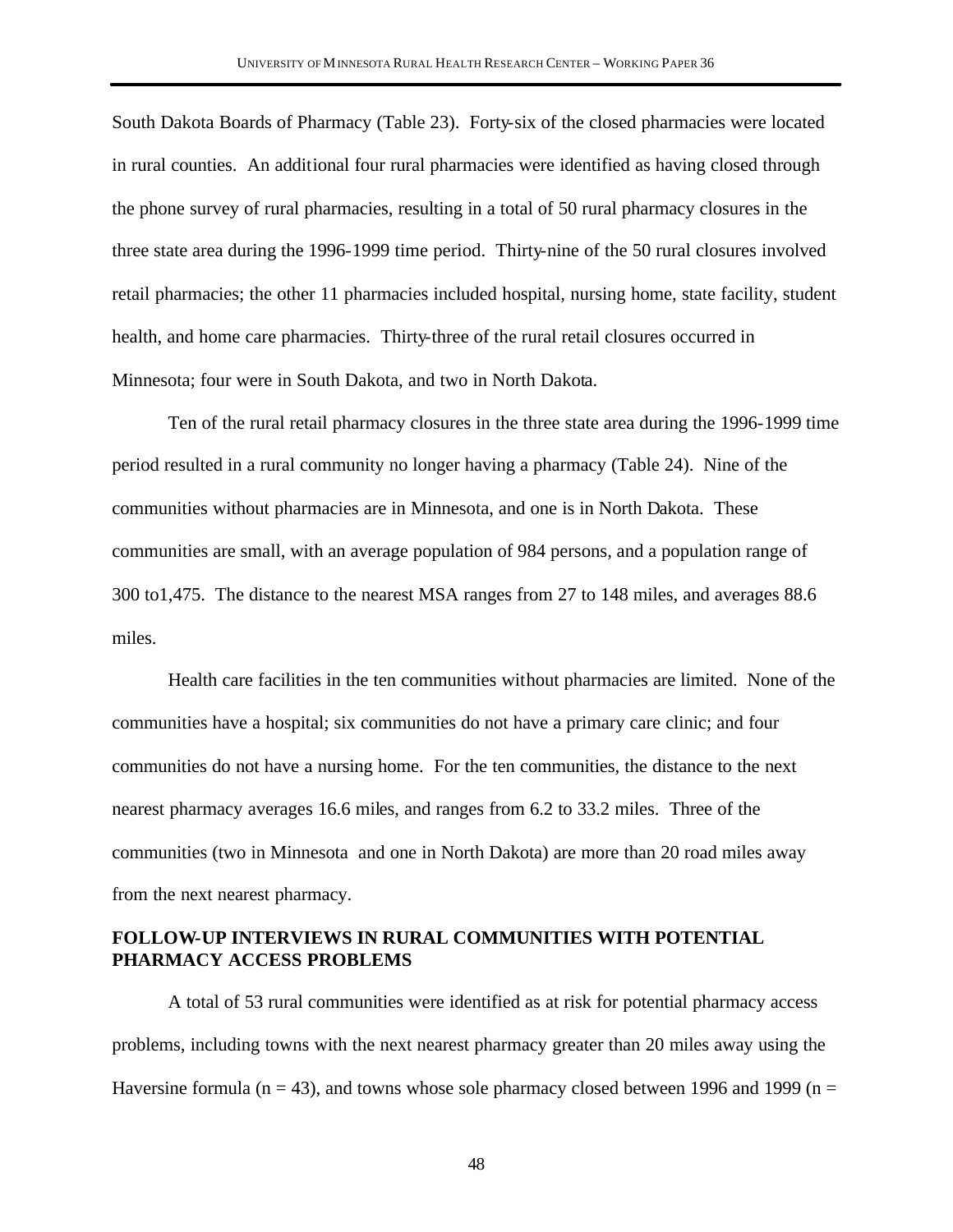## **Pharmacy Closures, 1996-1999**

|                                                                                                            | <b>MN</b>      | <b>ND</b>                | <b>SD</b>    | <b>Total</b>    |
|------------------------------------------------------------------------------------------------------------|----------------|--------------------------|--------------|-----------------|
| Closed Pharmacies 1996-1998 <sup>1</sup><br>Rural<br>Urban<br>Total                                        | 35<br>46<br>81 | 3<br>4                   | 8<br>8<br>16 | 46<br>58<br>104 |
| Closed Pharmacies 1999<br>Rural                                                                            | 3              |                          |              | $\overline{4}$  |
| <b>Rural Pharmacies Closed 1996-1999</b><br>Non-retail Pharmacies <sup>2</sup><br><b>Retail Pharmacies</b> | 38<br>5<br>33  | 4<br>2<br>$\overline{2}$ | 8<br>4       | 50<br>11<br>39  |
| <b>Rural Retail Pharmacies Closed 1996-1999</b><br>with no other pharmacy in same town                     | 9              |                          | $\Omega$     | 10              |

<sup>1</sup>Pharmacies that changed ownership but remained open at the same locations were excluded from the closure analysis.

 $2$ Includes pharmacies in hospitals (3); nursing homes (3); regional treatment centers/state facilities (2); home care (2); and student health (1).

Data Sources: 1996-1998 closures based on licensure data from Minnesota, North Dakota, and South Dakota Boards of Pharmacy; 1999 closures based on data from University of Minnesota Rural Health Research Center Survey of Rural Pharmacies.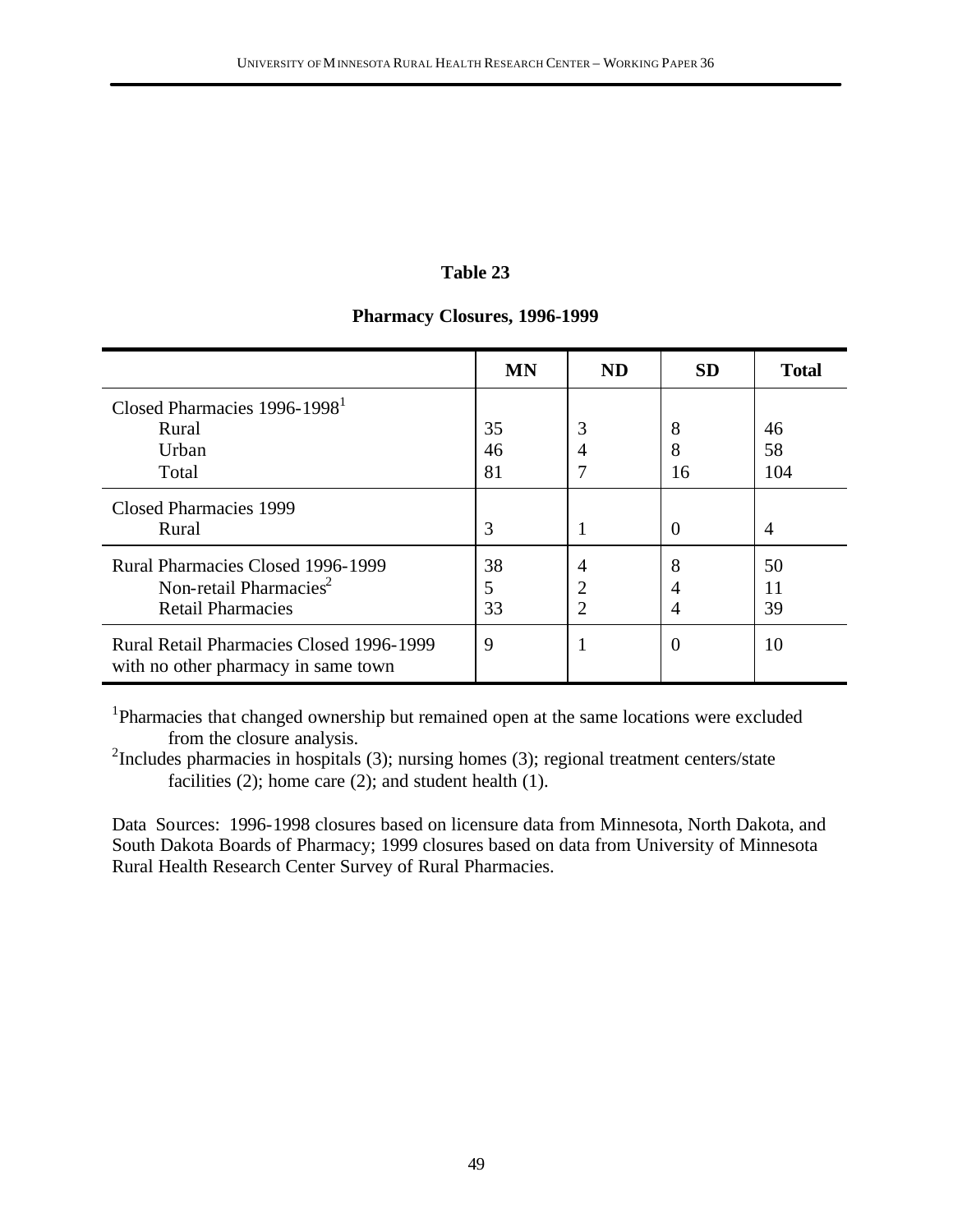# **Characteristics of Rural Communities in Minnesota and North Dakota Whose Sole Retail Pharmacy Closed During 1996-1999<sup>1</sup>**

| <b>Community</b>   | Size of<br><b>Community</b> | <b>Location</b><br>in State | Number of<br><b>Primary Care</b><br><b>Physician Clinics</b> | Number of<br><b>Hospitals</b> | Number of<br><b>Nursing</b><br><b>Homes</b> | <b>Community</b><br>with Next<br><b>Pharmacy</b> | <b>Road Miles</b><br>to Next<br><b>Pharmacy</b> <sup>2</sup> |
|--------------------|-----------------------------|-----------------------------|--------------------------------------------------------------|-------------------------------|---------------------------------------------|--------------------------------------------------|--------------------------------------------------------------|
| Sebeka, MN         | 774                         | Central                     |                                                              | $\mathbf{0}$                  | $\boldsymbol{0}$                            | Menahga                                          | 11.2                                                         |
| Watkins, MN        | 757                         | Central                     |                                                              | $\mathbf{0}$                  |                                             | Cold Spring                                      | 11.7                                                         |
| Fairfax, MN        | 1,405                       | S Central                   | $\overline{0}$                                               | $\mathbf{0}$                  |                                             | Hector                                           | 16.0                                                         |
| Remer, MN          | 300                         | N Central                   | $\overline{0}$                                               | $\mathbf{0}$                  | $\mathbf{0}$                                | <b>Grand Rapids</b>                              | 28.6                                                         |
| Bird Island, MN    | 1,372                       | Central                     | $\overline{0}$                                               | $\mathbf{0}$                  | $\mathbf{0}$                                | Hector                                           | 9.7                                                          |
| Browerville, MN    | 693                         | Central                     |                                                              | $\mathbf{0}$                  | $\mathbf{0}$                                | Clarissa                                         | 6.2                                                          |
| Edgerton, MN       | 1,123                       | <b>SW</b>                   | $\overline{0}$                                               | $\overline{0}$                |                                             | Pipestone                                        | 17.2                                                         |
| Minneota, MN       | 1,470                       | <b>SW</b>                   | $\overline{0}$                                               | $\overline{0}$                |                                             | Marshall                                         | 9.9                                                          |
| Red Lake Falls, MN | 1,475                       | <b>NW</b>                   | $\overline{2}$                                               | $\overline{0}$                |                                             | Crookston                                        | 22.3                                                         |
| West Hope, ND      | 471                         | N Central                   | $\overline{0}$                                               | $\overline{0}$                |                                             | Bottineau                                        | 33.2                                                         |

 $1$ No Closures in South Dakota were of sole retail pharmacies during this time period.

<sup>2</sup>Distance in road miles calculated using ProMiles.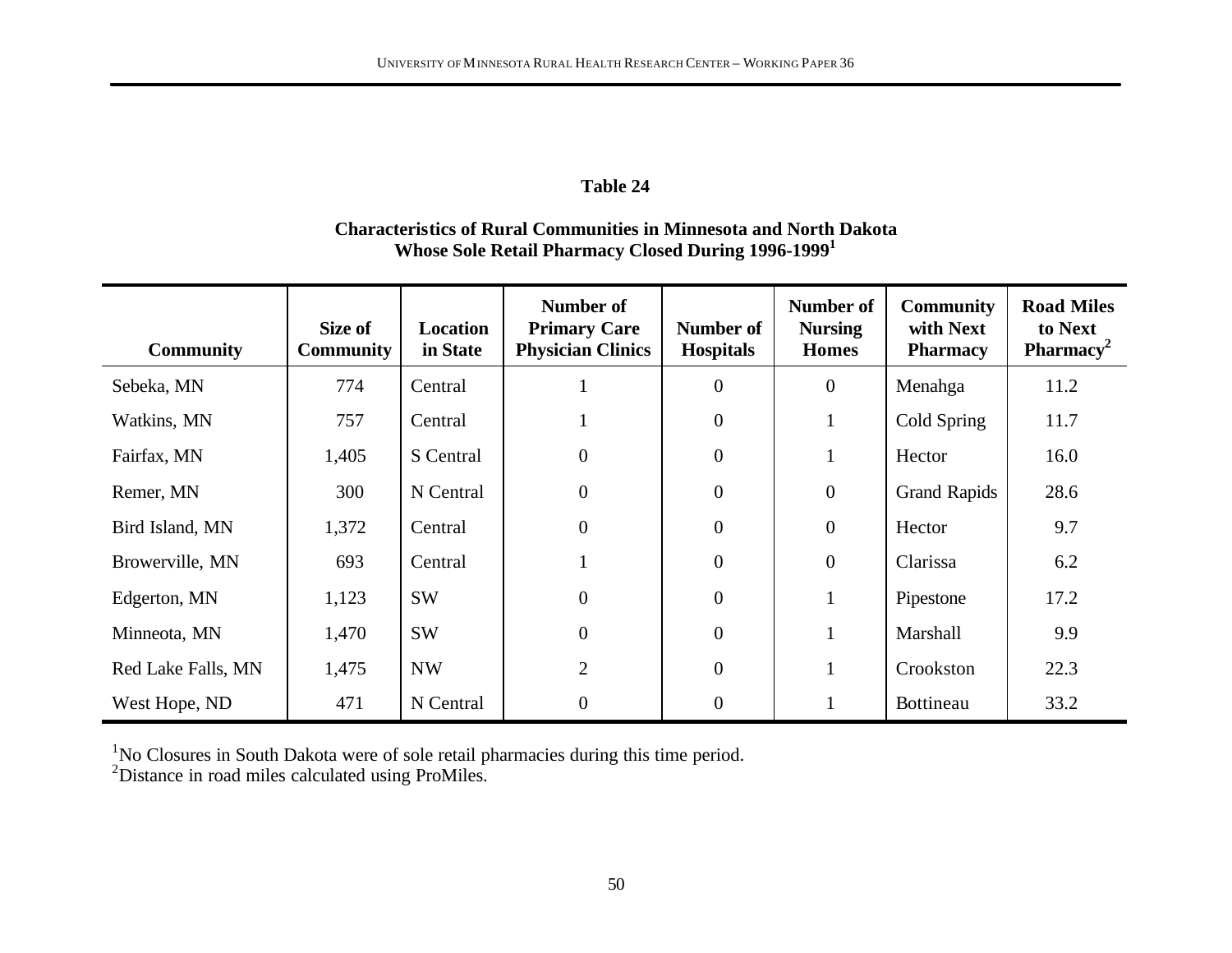10). Two representatives from each community at risk were contacted for further information regarding access to pharmacy services in their community. The first contact in each town was a nurse or medical assistant at a primary clinic in the town. The primary clinic was identified using the Yahoo Yellow Pages. If there was more than one clinic in town, one was chosen randomly. The clinic contact was interviewed, and then asked to identify either a social service provider or a public health nurse who would be informed about pharmacy access for their community.

The interview questions focused on access to pharmacy for the elderly. Respondents were asked to rate the importance of transportation issues and financial issues to the elderly in getting their prescriptions filled. They were asked to identify where the majority of the elderly from their community get their prescriptions filled, and how they get their pharmacy needs met when that source is closed. Respondents were asked to identify ways that elderly persons obtained medication when the elderly person could not pick up the medication at the pharmacy or did not have insurance that covered prescription drugs.

Three open-ended questions were asked. Each respondent was asked to describe innovative approaches used in their community to maintain or increase access to pharmacy for the elderly and to describe any other population group with pharmacy access problems. Finally, they were asked if there was anything else they wished to discuss regarding pharmacy access for their community.

Ninety-five interviews were completed during June and July 2000, yielding a response rate of 90 percent. Of those, 52 were clinic contacts, 31 were social service contacts, and 12 were public health nurse contacts. Seventy-six completed interviews represented towns that were at risk of access problems because of distance to the next nearest pharmacy, and 19 interviews represented towns where the sole pharmacy had closed.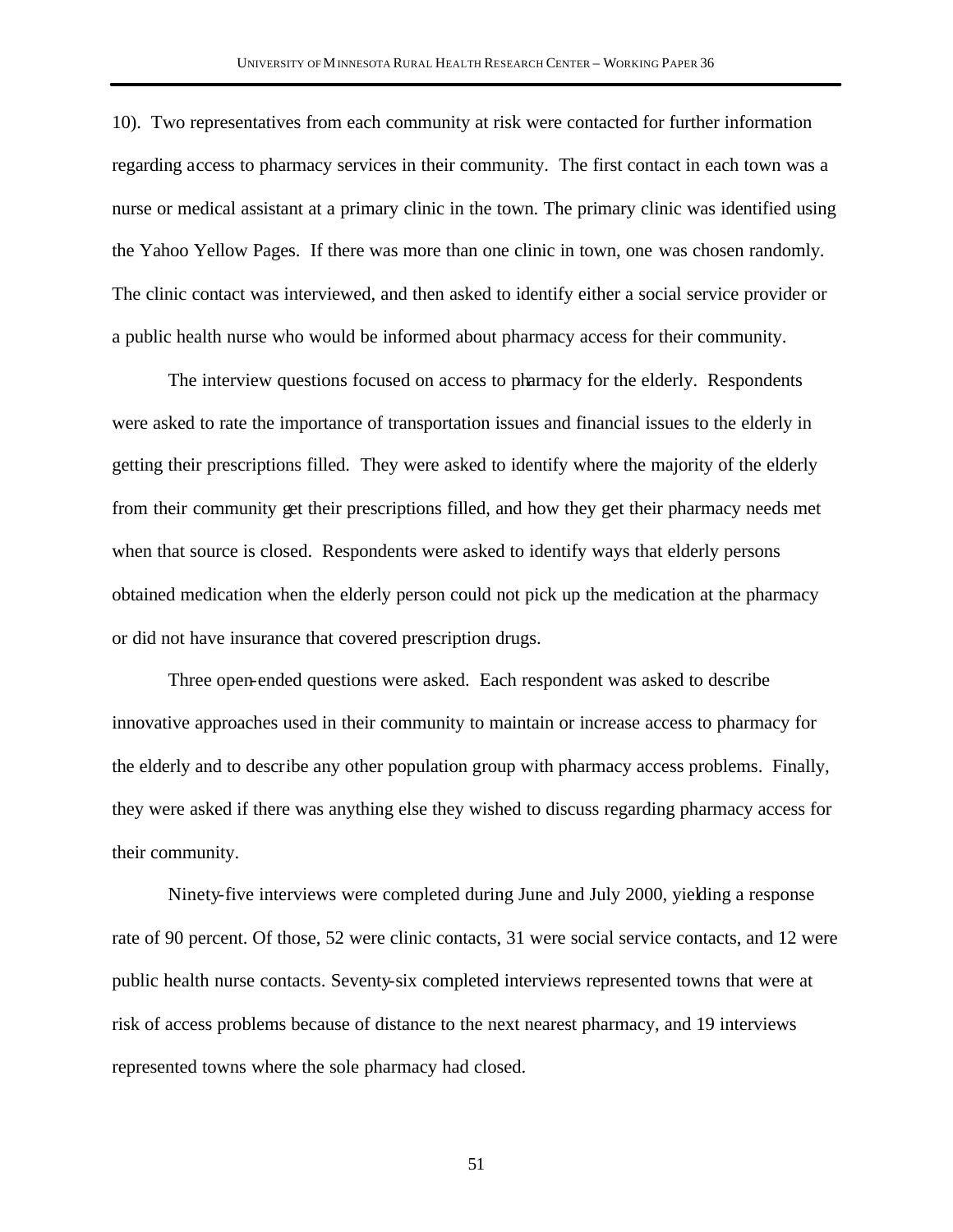## **Transportation Issues**

Overall, the medical, social service and public health respondents reported that transportation barriers to pharmacy care are less important to the rural elderly than financial issues. On a scale of one to five, where one is not difficult and five is very difficult, the mean rating of the importance of transportation issues was 2.99, and the mean rating of the importance of financial issues was 4.46 (Table 25).

Though many respondents expressed the belief that drugs are more expensive in smaller communities with independent pharmacy providers, 80 percent of respondents report that the majority of elderly residents get their prescriptions filled in the town where they live. The remaining 20 percent report that the elderly go out of town for prescriptions, driving an average distance of 25 miles one way to the pharmacy.

Many elderly persons who are unable to pick up their medication at their local pharmacy receive additional services from the pharmacy. Fifty-one percent of the respondents indicated that the pharmacy will deliver the medications to the patient's home and 22 percent responded that the local pharmacy will mail the prescriptions to the patient's home. Twenty-five percent of respondents indicated that elderly persons in their community have family, friends, home care providers or community workers pick up the prescriptions for them. This last option is especially important for the elderly who do not live in town. Few elderly are reported to use national mail order services to overcome transportation barriers.

When their local pharmacy is closed, 61 percent of respondents report that the majority of elderly residents drive to another community to meet their pharmacy needs. Other options reported include going to the local hospital emergency room for care (13% of respondents);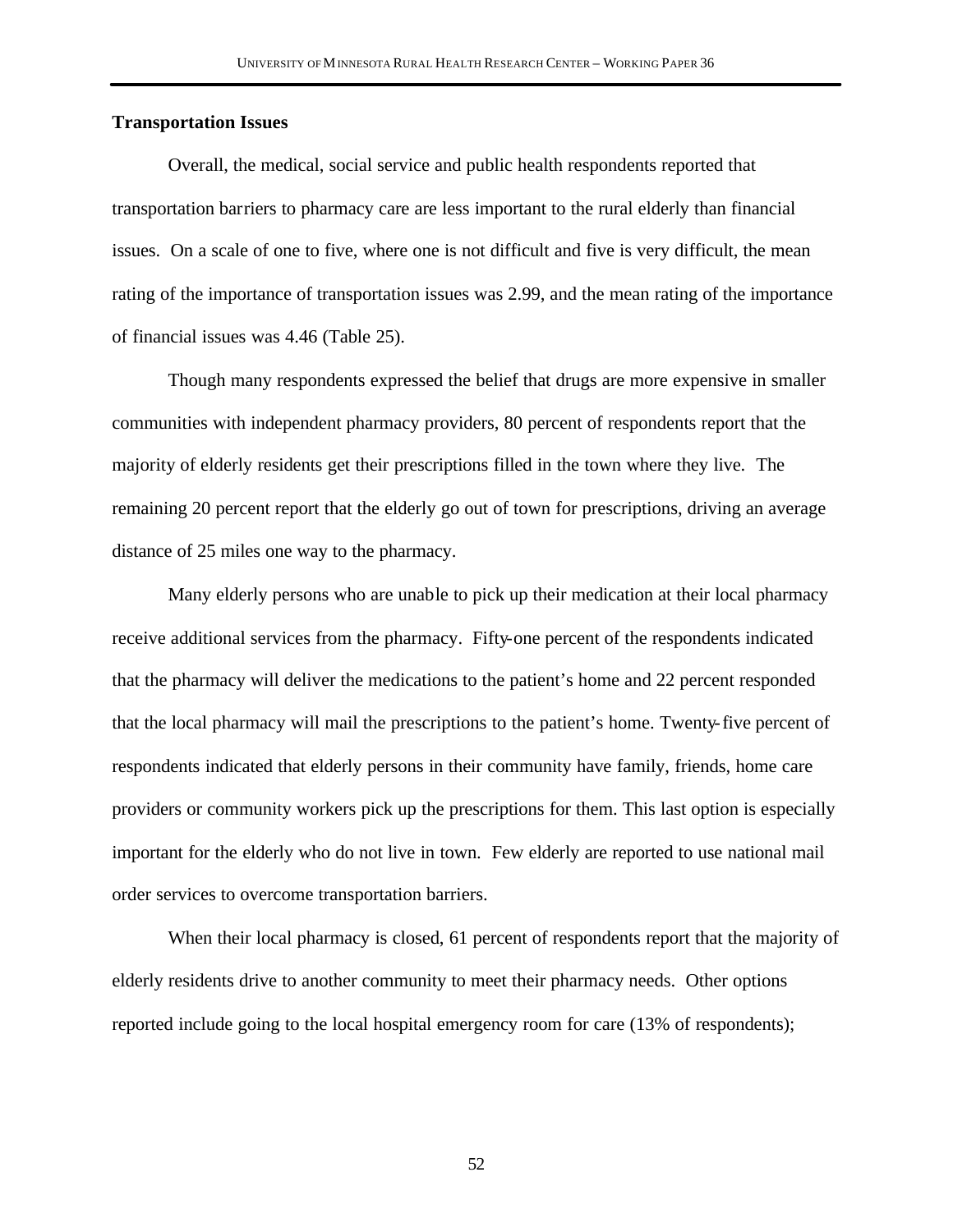# **Financial and Transportation issues for Elderly Identified in Follow-up Interviews in Rural Communities with Potential Pharmacy Access Problems (n=95)**

| <b>Transportation Issues</b>                                                                                                                                                                                                                                                                                                                                                                                                                                                                                                                                                               | <b>Percent</b>                                                       |
|--------------------------------------------------------------------------------------------------------------------------------------------------------------------------------------------------------------------------------------------------------------------------------------------------------------------------------------------------------------------------------------------------------------------------------------------------------------------------------------------------------------------------------------------------------------------------------------------|----------------------------------------------------------------------|
| Importance of transportation issues in elderly getting prescriptions filled<br>Mean = 2.99, based on a scale of 1 to 5, where 1 is not important and 5 is very important                                                                                                                                                                                                                                                                                                                                                                                                                   |                                                                      |
| Where do the majority of elderly persons in this community get their prescriptions filled?<br>Local pharmacy<br>Out of town<br>(Mean distance $= 25.2$ miles)                                                                                                                                                                                                                                                                                                                                                                                                                              | 80%<br>20%                                                           |
| Where do elderly persons get prescriptions filled when local pharmacy is closed?<br>Drive to another community<br>Local hospital emergency room<br>Go without until pharmacy reopens<br>Call pharmacist at home<br>Other (mail order, samples)<br>Don't know<br>Not applicable (pharmacy does not close on weekends)<br>How do elderly who are unable to pick prescriptions up at the pharmacy receive them?<br>Pharmacy delivers to patient's home<br>Family, friends, home care providers, community workers pick up<br>Pharmacy mails to patient's home<br>National mail order pharmacy | 61%<br>13%<br>11%<br>5%<br>6%<br>3%<br>1%<br>51%<br>25%<br>22%<br>2% |
| Financial issues                                                                                                                                                                                                                                                                                                                                                                                                                                                                                                                                                                           |                                                                      |
| Importance of financial issues in elderly getting prescriptions filled<br>Mean = 4.46, based on a scale of 1 to 5, where 1 is not important and 5 is very important                                                                                                                                                                                                                                                                                                                                                                                                                        |                                                                      |
| How do the majority of elderly persons in this community who do not have prescription<br>coverage pay for their medications?<br>Pay out-of-pocket<br>Local providers refer patients to Medicaid and state prescription drug programs<br>Local providers contact pharmaceutical companies for free medications<br>Local providers distribute free samples to patients<br>Rural Health Clinic, Indian Health Service, veterans administration<br>Patients reduce dose to make it last longer or don't fill prescriptions                                                                     | 45%<br>23%<br>14%<br>11%<br>4%<br>3%                                 |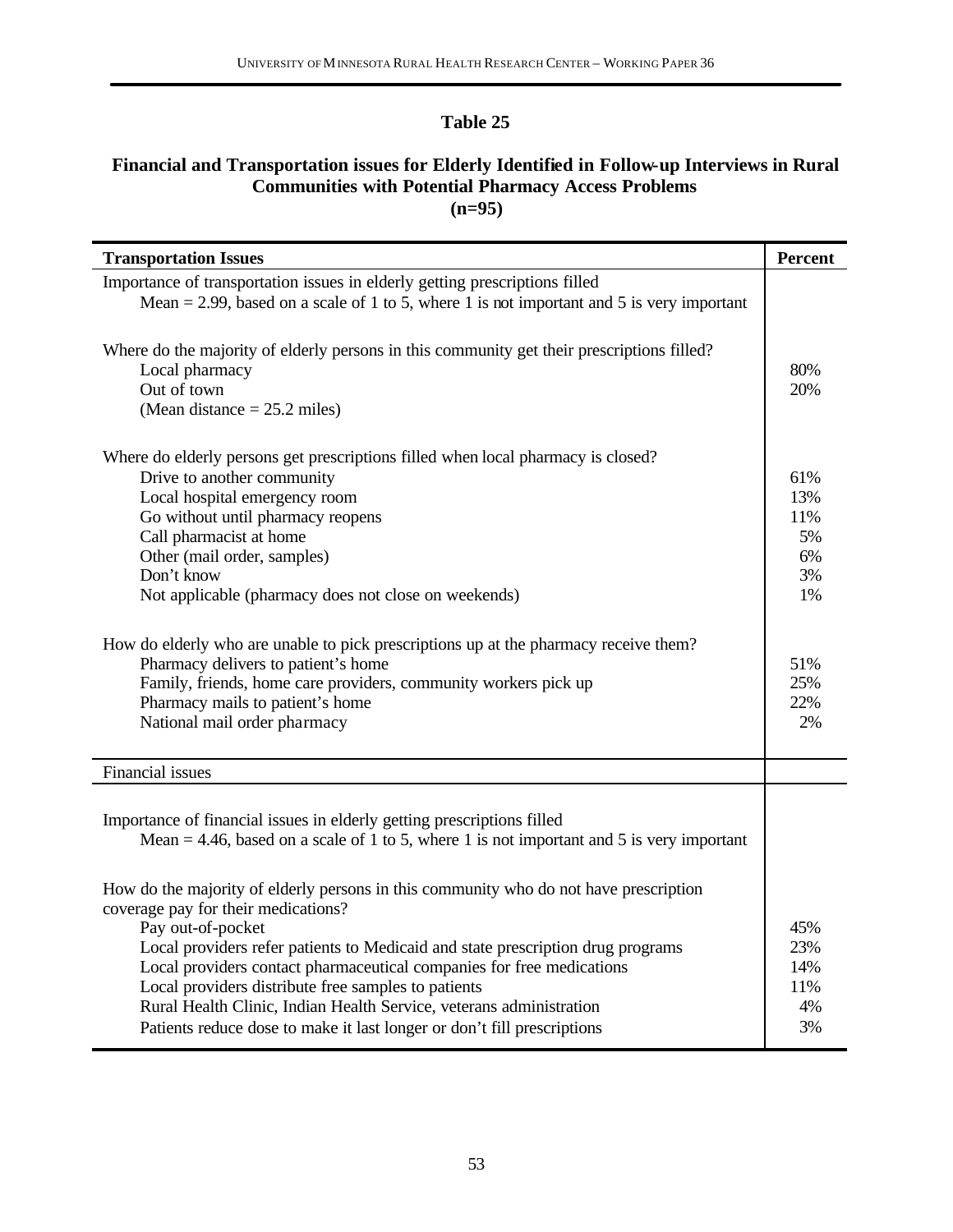going without their medication until the pharmacy reopens (11%) and calling the pharmacist at home (5%).

## **Financial Issues**

 $\overline{a}$ 

A recurring theme in these interviews was that drug costs are a health issue for all elderly persons. Forty-five percent of respondents reported that the majority of elderly persons in their communities without prescription coverage pay out-of- pocket for their medications (Table 25). This is reported to result in "daily choices between food and medicine," "some decreasing their dose to make the medication last longer," and "some just not filling their prescriptions."

Twenty–three percent of respondents report that the majority of elderly patients in their communities who need help paying for prescriptions are referred to Medicaid programs or state sponsored programs. Minnesota and South Dakota have state sponsored programs to assist the low income elderly with obtaining prescription medications. The Minnesota Prescription Drug Program pays for medications for low-income elderly after a \$35 monthly deductible (Minnesota Department of Human Services, 2000). South Dakota's Rx Access program helps low-income elderly persons apply for pharmaceutical companies' free medication programs (South Dakota Department of Social Services, 2000). These programs are limited to elderly persons with low income and limited assets, which respondents indicate results in the exclusion of some farmers who have little disposable income but whose assets exceed the limits.<sup>3</sup>

Several respondents from South Dakota also mentioned the Senior Health Information and Insurance Education (SHIINE) Program as an information resource for elderly persons without prescription drug coverage. SHINE has volunteers throughout South Dakota who help any South Dakota senior citizen with Medicare and supplemental insurance questions. All states

 $3$  Effective October 1, 2000, the liquid asset limits for the Minnesota Prescription Drug Program increased significantly from \$4,000 to \$10,000 for one person, and from \$6,000 to \$18,00 for a married couple.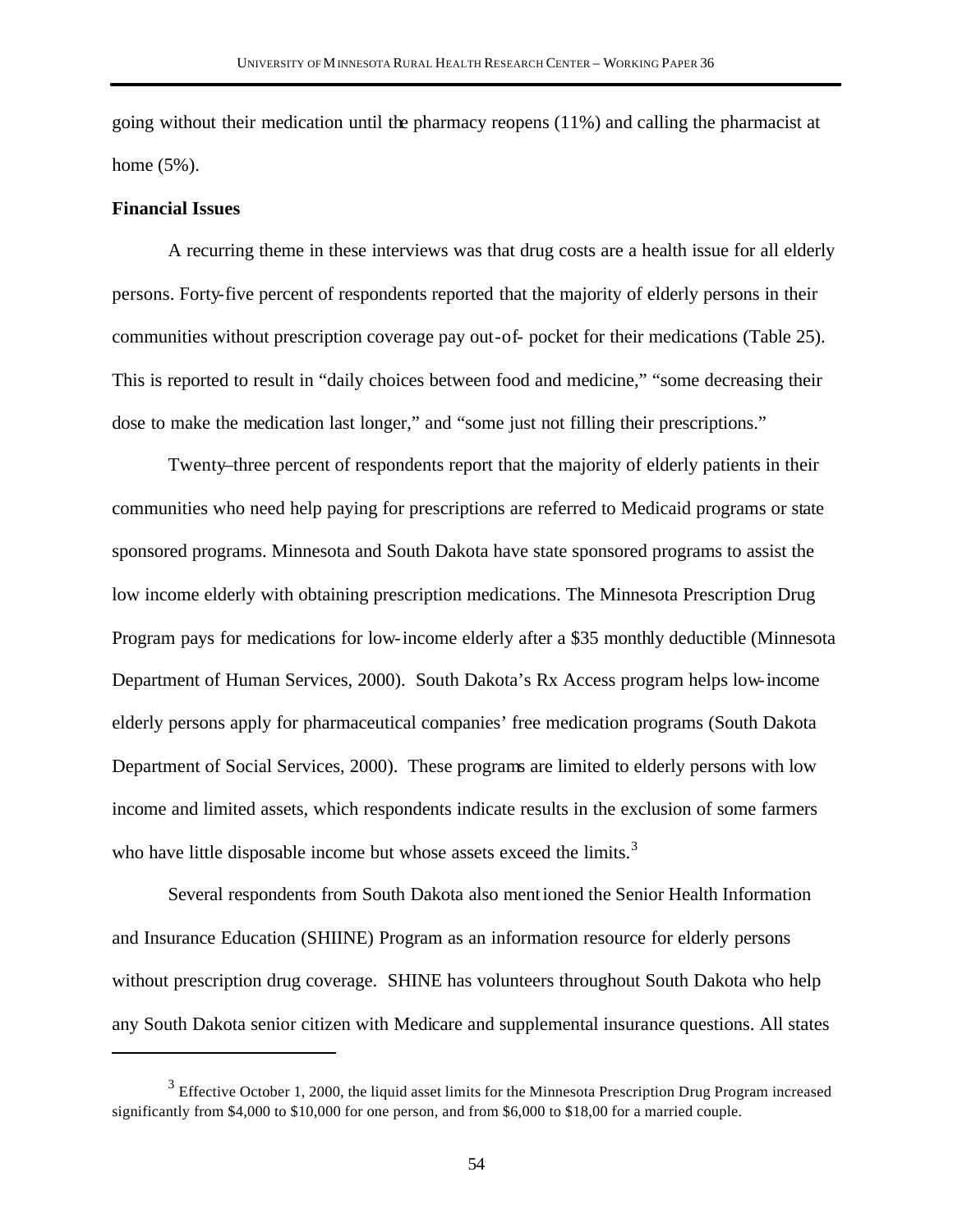have similar information programs. Minnesota's program, the Health Insurance Counseling Program, is run by the Minnesota Board on Aging. North Dakota's information program is located in the North Dakota Division of Insurance.

Thirteen percent of interview respondents said the majority of elderly persons in their community without prescription coverage obtain medication through pharmaceutical companies' free medication programs. An additional ten percent of respondents indicated that local providers distribute free medication samples to elderly patients without prescription coverage. However, respondents expressed concerns about both approaches as long term solutions to the problem of providing medications to the elderly.

The complex application process and the lengthy processing time for pharmaceutical companies' free medication programs often leave individuals without an adequate supply of medication for a period of time. Medications are sent to the prescribing physician's office, which requires additional administrative time for the clinic to contact the patient and dispense the medication, and necessitates an additional patient visit to the clinic. Urgent and acutely needed medications such as antibiotics are not available under these programs. Constant chronic medications without dosage changes are the most adaptable to this distribution system.

Some local communities have systems in place to ease the complexity of applying for these programs. One community health nurse team regularly completes the process for their clients as part of their weekly service. Several clinics have staff with time dedicated specifically for the management of these application processes. The South Dakota Rx Access program will help the elderly to access these programs. An efficient program of application coordination can help work toward the timely delivery of some of the needed medications for eligible patients.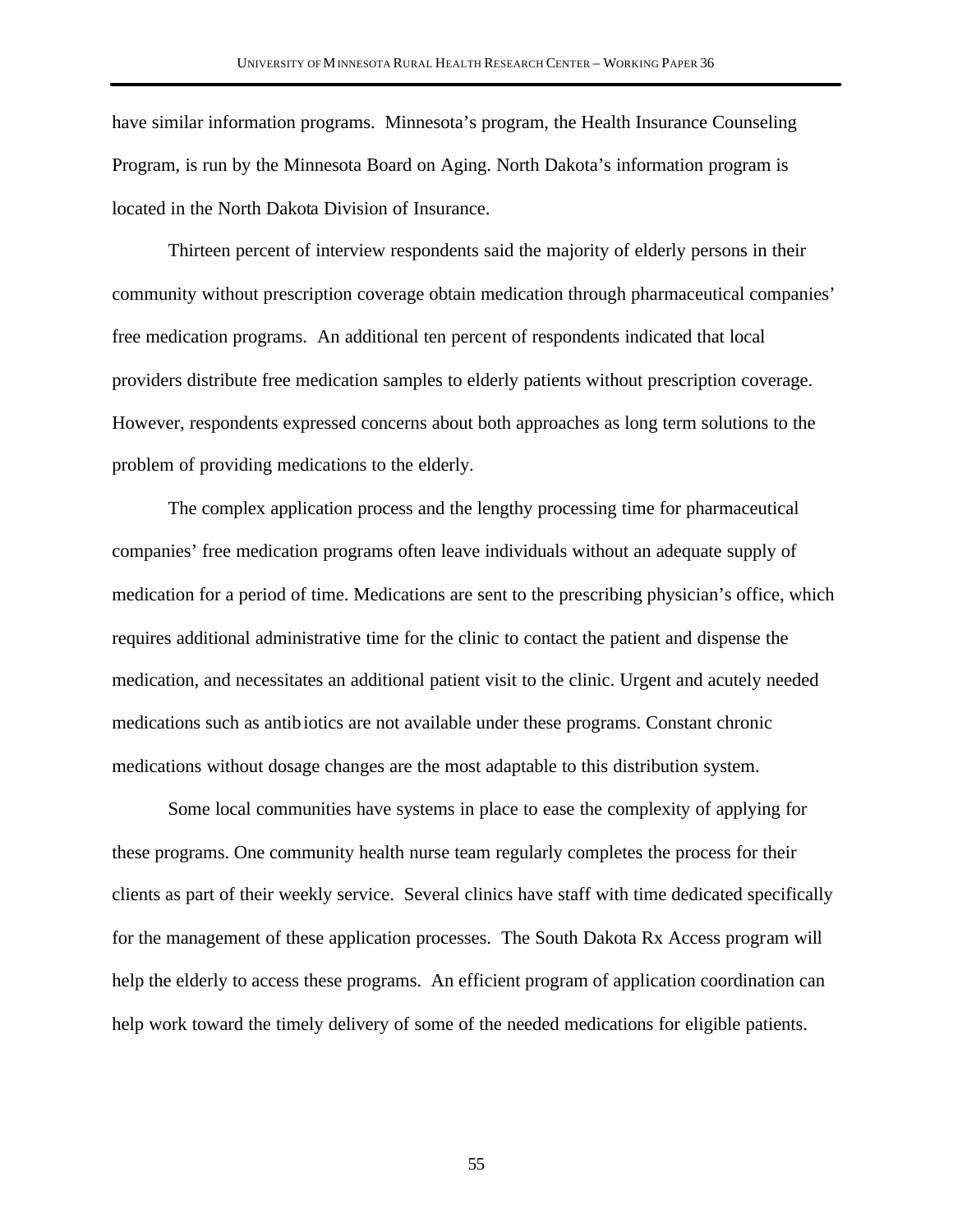Six respondents expressed concerns about the use of free samples. Federal law requires documentation of all the lot numbers of samples that are received and distributed. This safety measure allows notification of patients who received medications that are recalled for quality reasons. However, it places an additional clerical burden on health care providers, and is a potential source of liability for clinics if the documentation is not done correctly. An additional concern regarding samples is the continuity of care for elderly patients. Pharmaceutical companies distribute samples to promote medications that may not have wide use currently, either because they are new or not in general use. Consequently, they may not be on insurance formularies, or may be too expensive for a private pay patient. They also may not yet be stocked at the local rural pharmacy. Because these medications may not be available though normal channels, respondents were concerned that sample medications may not be easily continued by patients.

### **Additional Issues and Concerns Expressed by Interviewees**

In addition to elderly persons, interview respondents also mentioned several other population groups with pharmacy access problems, including the uninsured, the working poor, the middle-aged, middle-income uninsured, veterans, Native Americans, migrant workers, and disabled people, especially those mentally handicapped. The barriers to pharmacy access for these groups are cost and transportation. Native Americans, veterans, and migrant workers face the additional challenge of coordinating their care with several providers, payers and regulators.

Interview respondents repeatedly expressed concern over the cost of medications. They described several methods of addressing this barrier to care including cross-border excursions, community bus service to larger locales to fill prescriptions at cheaper pharmacies, sliding fee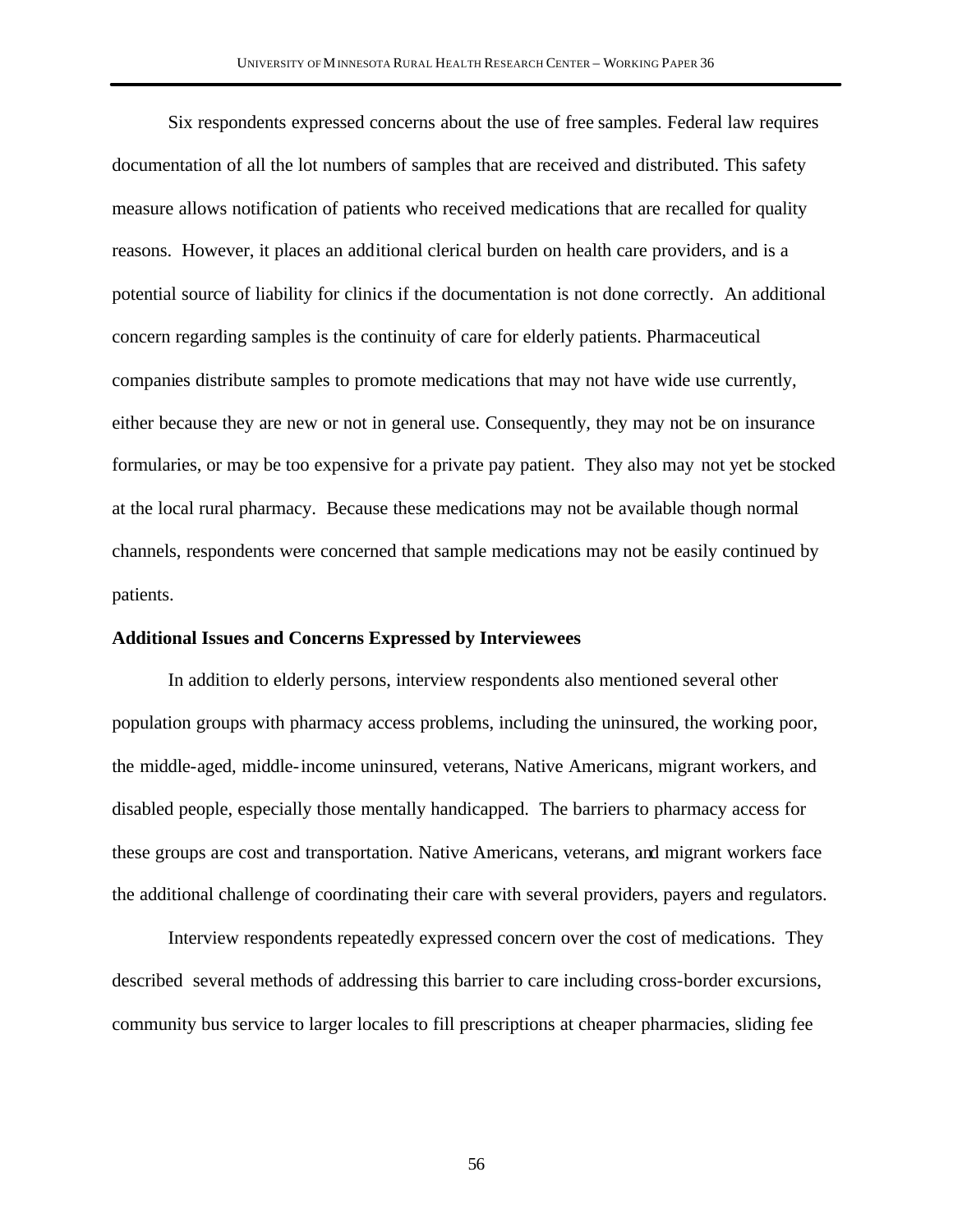scales, voucher sample programs, and prescribing or filling less expensive medications by physicians and pharmacists.

Many North Dakota and Minnesota respondents mentioned trips to Canada to purchase medications. Canada's medications are priced in the reference method by the Canadian government resulting in 1/3 to 2/3 savings on a 3 month supply. One new complication with the Canadian supply methods is the Canadian federal requirement that prescriptions filled in Canada be written by a Canadian licensed physician. However, interview respondents report that their patients have had no trouble getting a Canadian physician to write the prescriptions for them.

A few respondents also mentioned mail order systems through the Veterans Administration and the American Association of Retired Persons (AARP) or similar programs to assist with transportation and cost issues. However, the mail system may not be the best delivery method. Some medications cannot be mailed due to their instability in the very high or very low temperatures that may be experienced in the postal system. Mail service in some areas is described as unpredictable. Mail service may take two to three days or more, requiring additional planning on the part of the consumer. Mail order services often supply medication information to patients, though patients may not read or understand the information provided in a written form.

### **RURAL PHARMACY POLICY AND REGULATORY ISSUES**

Regulatory and policy issues that affect the delivery of pharmacy services in rural areas were identified in several ways. The pharmacy literature was reviewed, including professional and trade journals and newspaper articles. Rural Pharmacy Advisory Committee members identified issues from their perspectives as a rural pharmacist, family physician, or hospital administrator practicing in a rural area. Responses to the pharmacy survey and the follow-up interviews in communities at risk of pharmacy access problems were also analyzed to identify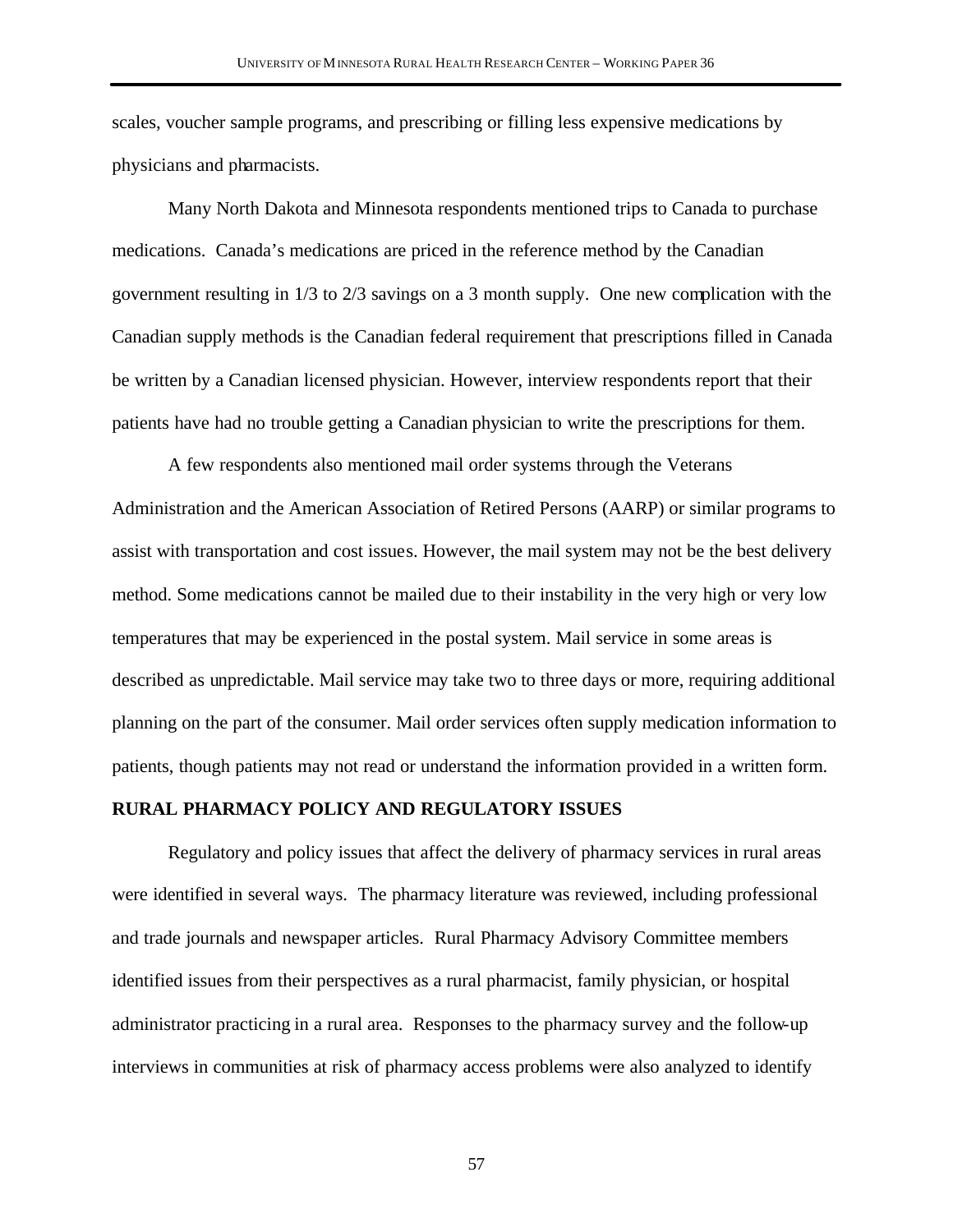regulatory and policy issues. The pharmacy statutes and rules of the three states were reviewed with a focus on access- related issues.

Phone interviews were then conducted with leadership of the three state Boards of Pharmacy, the North Dakota and South Dakota Pharmacy Associations, and faculty from the University of Minnesota School of Pharmacy. The interviewees were asked about current regulatory issues and other issues affecting rural pharmacy, any waivers or exceptions granted by the Boards of Pharmacy to improve rural access, the availability of relief coverage for pharmacists, innovative approaches being used to help meet rural pharmacy access needs, and legislative initiatives to address rural pharmacy issues.

The policy and regulatory issues identified through this process include the financial viability of rural pharmacies, the supply of rural pharmacists, relief coverage, alternative methods of dispensing pharmaceuticals, and the potential impact of a Medicare prescription benefit on rural consumers and pharmacies.

## **Financial Viability of Rural Pharmacies**

Several sources, including the pharmacy literature, the Rural Pharmacy Advisory Committee, the pharmacist survey, and state board and association interviews, identified the financial viability of rural pharmacies as a key policy issue. The negative impact of increased competition from large chain pharmacies and mail-order companies, reductions in third-party reimbursement levels, and discriminatory pricing on the part of drug manufacturers were cited as major causes of the financial difficulties currently being experienced by independent and small chain pharmacies in rural areas (Carroll, Miederhoff, and Waters, 1996; Epstein, 1996). Additional concerns included higher overhead costs resulting from increases in the volume and variety of medications to be stocked by rural pharmacies; Balanced Budget Act mandates for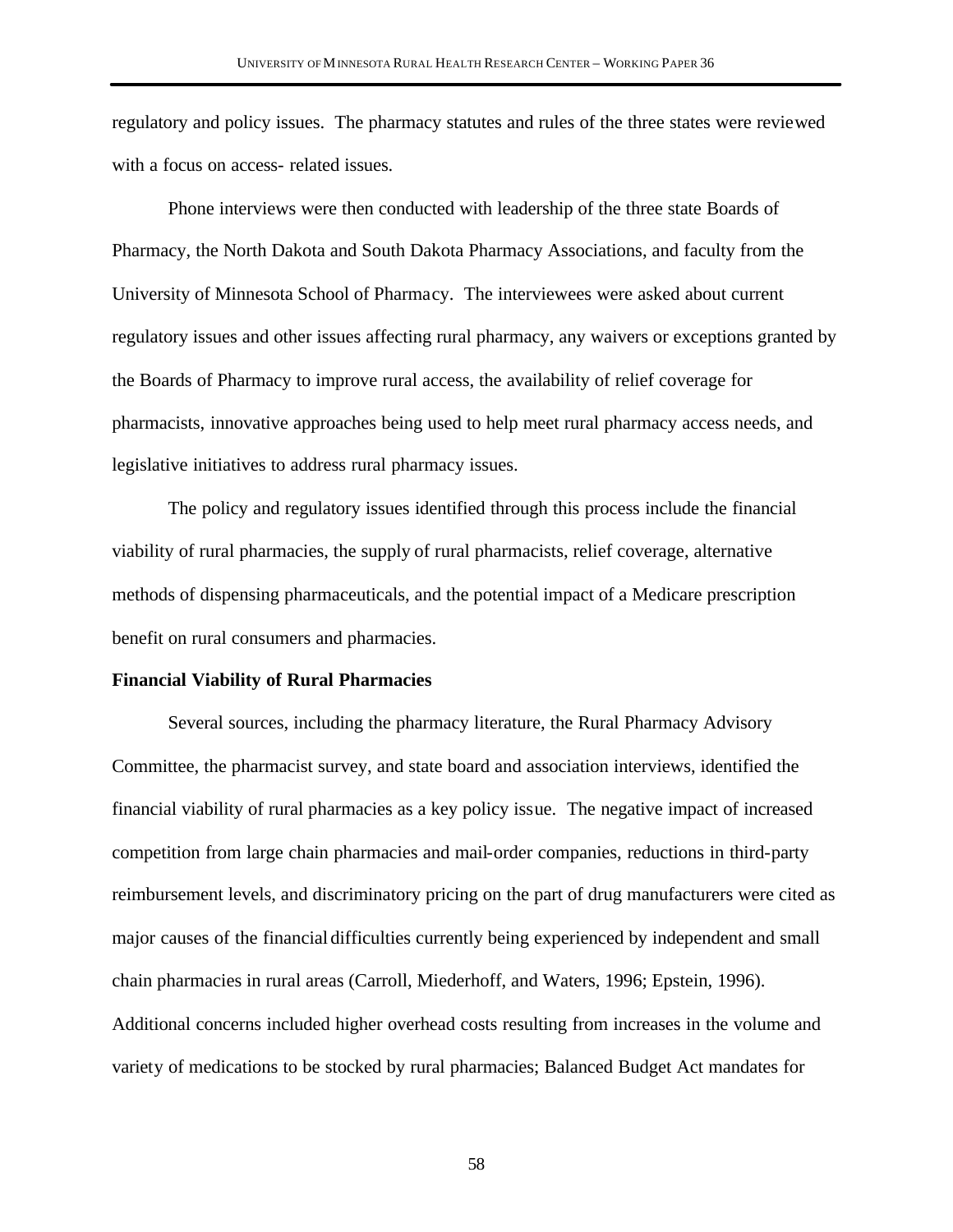counseling services, without provision for reimbursement, which have increased the time and cost of dispensing medications; and the expansion of prescribing rights for mid-level practitioners, which has resulted in an increase in pharmacy consultations about medications, dosages, and interactions.

In the study states, policy initiatives to address the financial viability of rural pharmacies have focused on regulating competition. All three states require state licensure of out-of-state mail order programs that deliver prescriptions to consumers. Two states, South Dakota and North Dakota, have adopted laws limiting ownership of pharmacies by non-pharmacists. To obtain a pharmacy permit in South Dakota, a pharmacist must be the owner or part owner, or the application must be made jointly with a registered pharmacy owner, or the non-pharmacist owner must delegate complete responsibility for the pharmaceutical services to a pharmacist (South Dakota Codified Laws 36-11-34; Administrative Rules 20:51:06:02). In North Dakota, if a pharmacy is owned by a sole proprietor or a partnership, the owner or each active partner must be a pharmacist. If the pharmacy is owned by a corporation, the majority of stock must be owned by "registered pharmacists in good standing, actively and regularly employed in and responsible for the management, supervision, and operation of (the) applicant pharmacy" (North Dakota Rules 1999, 61-02-01-02, amended effective August 1, 1983). Pharmacies in operation prior to passage of these laws were allowed to continue operating, but new pharmacies that do not meet the ownership criteria are prohibited from opening.

The North Dakota and South Dakota laws limiting the development of new pharmacies that are not owned or controlled by pharmacists have clearly affected the patterns of pharmacy ownership in the two states, but their impact on access to pharmacy services is less clear. During 1996-1999, the proportion of rural retail pharmacies that closed was lower in these two states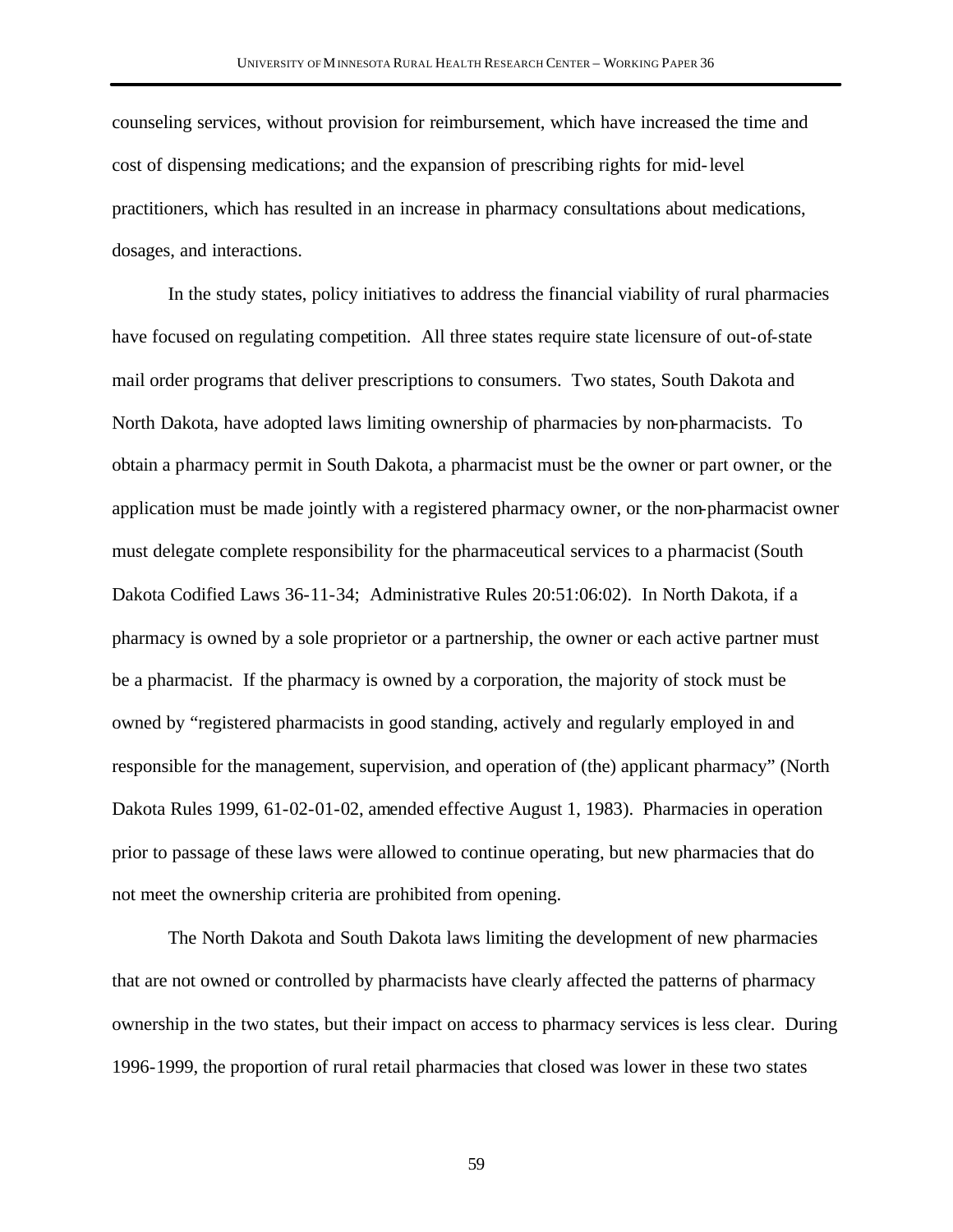than in Minnesota. However, other factors may have contributed to the different rates, and the Minnesota closures included both chain and independent pharmacies. It is also possible that the North Dakota and South Dakota ownership restrictions are resulting in a lack of competition in areas of the state where it might otherwise occur, potentially increasing prescription prices for consumers, since the restrictions are statewide, and not targeted to areas with geographic access problems or a limited number of pharmacies.

Minnesota considered, but did not pass, legislation to establish a financial assistance program for pharmacies that are designated as "sole community pharmacies" by the Commissioner of Health. This legislation, which was introduced in the 1999 and 2000 sessions, was modeled on a state program that provides financial assistance to isolated rural hospitals. However, rural retail pharmacies and rural hospitals differ in fundamental ways that complicate the potential provision of financial subsidies to pharmacies. First, rural hospitals in Minnesota and the Dakotas are not-for- profit or public entities, while rural retail pharmacies are for-profit businesses that usua lly sell non-health-related products in addition to dispensing prescriptions. Second, hospitals report a considerable amount of financial data to the state and federal governments, which makes it possible to assess their current and historical financial status. No comparable financial data exists for rural pharmacies.

The 2000 Minnesota Legislative Session also considered but did not pass legislation that would have increased Medicaid prescription dispensing fees for rural pharmacies that are the sole pharmacy located in a zip code. An increase in Medicaid fees is difficult to justify as a means of assuring geographic access to pharmacy care. All rural pharmacies that are the sole pharmacy located in a zip code are not necessarily essential for access purposes, since distances to the next nearest pharmacy may vary considerably. In addition, rural pharmacies on average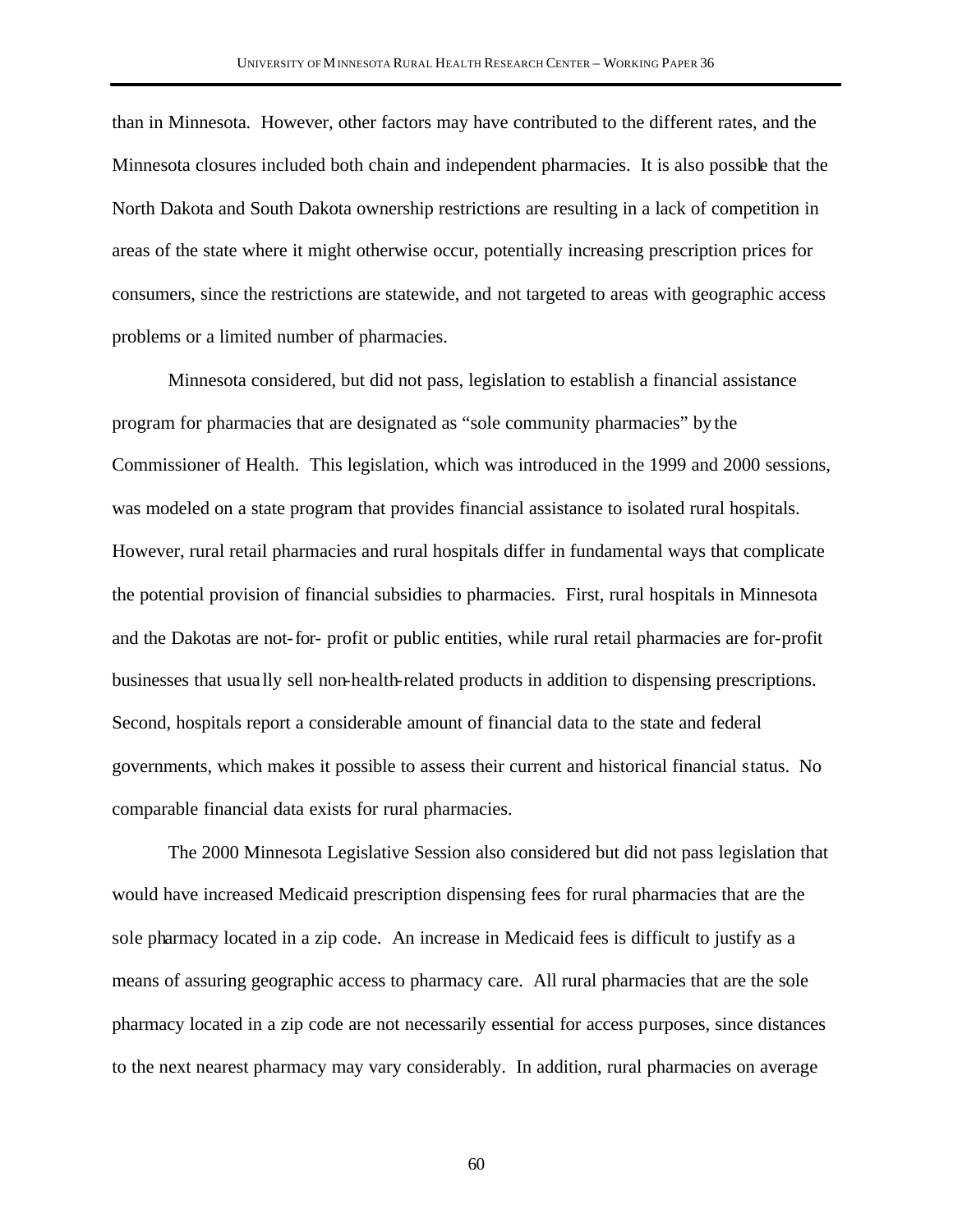have a higher profit margin from Medicaid than from other third party payers. Arkansas recently enacted a two-tier Medicaid drug reimbursement policy that provides higher payments to independents and small chains, but large chain pharmacies in Arkansas have filed suit, asserting that the policy discriminates against them (Frederick, 2000).

## **The Supply of Rural Pharmacists and Relief Coverage**

Rural pharmacies need to be adequately staffed in order to provide adequate access to pharmacy services. Although this study did not specifically address pharmacist supply issues, several sources consulted for this study identified the shortage of rural pharmacists as a key policy issue, including Rural Pharmacy Advisory Committee members, respondents to the pharmacy survey and community follow-up interviews, and state board and association leaders.

National data suggest that demand for pharmacists will increase in the near future, as the number of prescriptions grows; pharmacists' roles expand to include a greater role in pharmaceutical care services such as disease management, counseling, and patient education; and programs to prevent adverse drug events are implemented as part of local, state, and national efforts to address medical errors (Mehl and Santell, 1999; National Governor's Association, 2000; Bero, Mays, Barjesteh, and Bond, 1999; Institute of Medicine, 1999).

Public policy initiatives to address pharmacy staffing issues have been limited in the study states. In Minnesota, legislation passed during the 2000 session increased the number of pharmacist technicians a pharmacist may supervise from two to three, provided that at least one of the pharmacy technicians is nationally certified (Minnesota Session Laws 2000, Chapter 276). During the 1999 and 2000 Minnesota Legislative Sessions, legislation was introduced but did not pass that would have established a loan repayment program for pharmacists who practice in rural and underserved urban areas.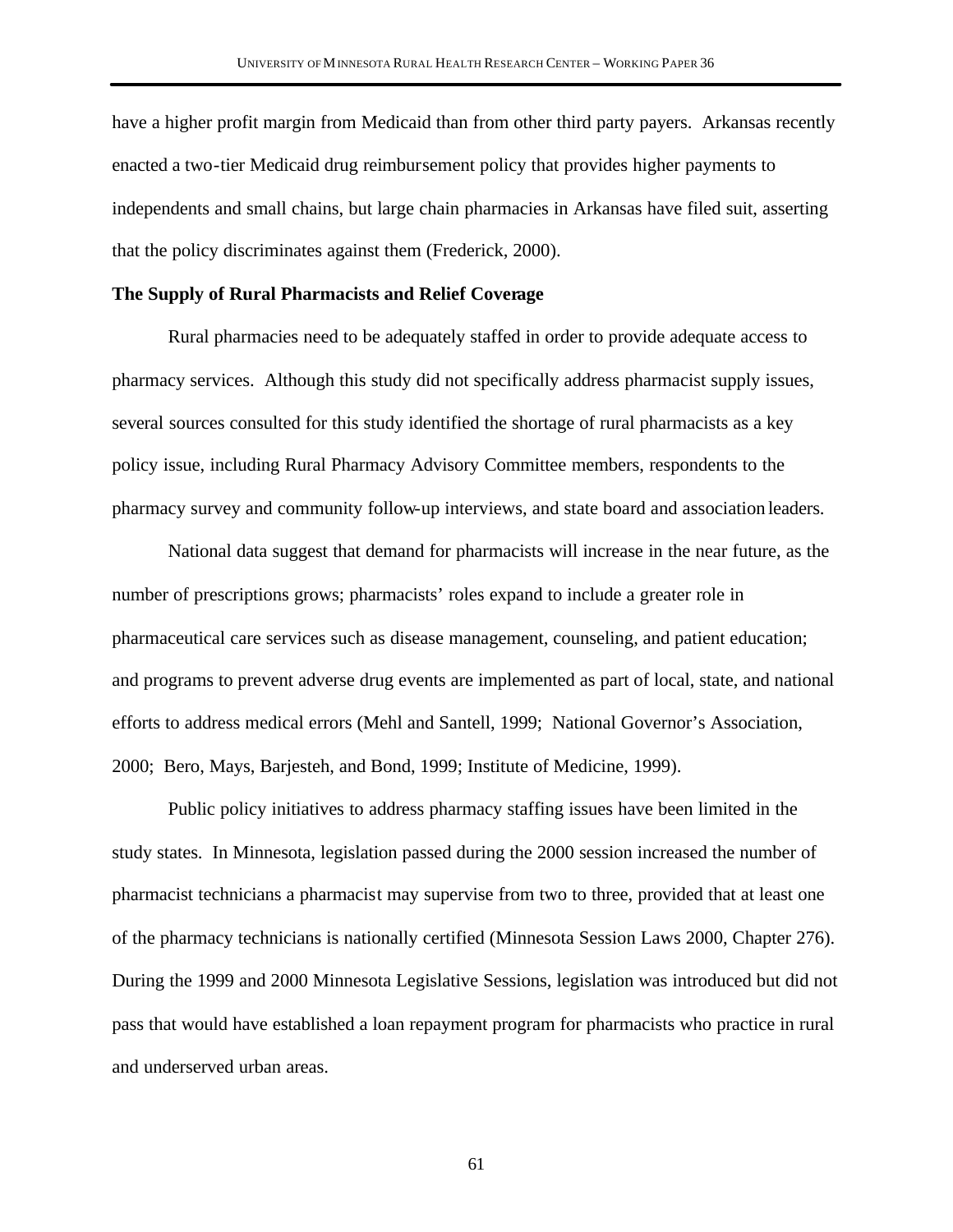A major concern for many rural pharmacists is the lack of relief coverage. State board and association leaders report that problems with relief coverage are not limited to rural areas, and that affordability is the main issue. Although some agencies provide pharmacists who can be hired on a temporary basis, not enough pharmacists specialize in relief work, and advance notice is required. Rural pharmacies are reluctant to pay the costs, which usually include mileage and over-night accommodations, as well as an hourly wage for the relief pharmacist. In addition, emergency services or consultant services to a rural hospital pharmacy can also be an issue. The local pharmacist frequently has responsibilities for providing pharmacy services in hospitals and nursing homes as well as in the retail pharmacy. Hiring a substitute pharmacist who is willing to assume these additional responsibilities is difficult and often prohibitively expensive.

The three states in the study have not implemented any formal initiatives to address the problem of relief coverage. The South Dakota Board of Pharmacy has encouraged pharmacists to work informally with the SDSU College of Pharmacy at Brookings and with members of the state pharmacy association to assist with relief coverage.

## **Alternative Methods of Providing Pharmacy Services**

The National Association of Boards of Pharmacy has defined telepharmacy as "the provision of pharmaceutical care through the use of telecommunications and information technologies to patients at a distance" (Angaran, 2000). Pharmaceutical auto-dispensing machines provide frequently used, chemically stable drugs in common dosages. These alternative methods of dispensing pharmaceuticals have the potential to increase access to pharmacy services in underserved rural areas. However, the use of these methods raises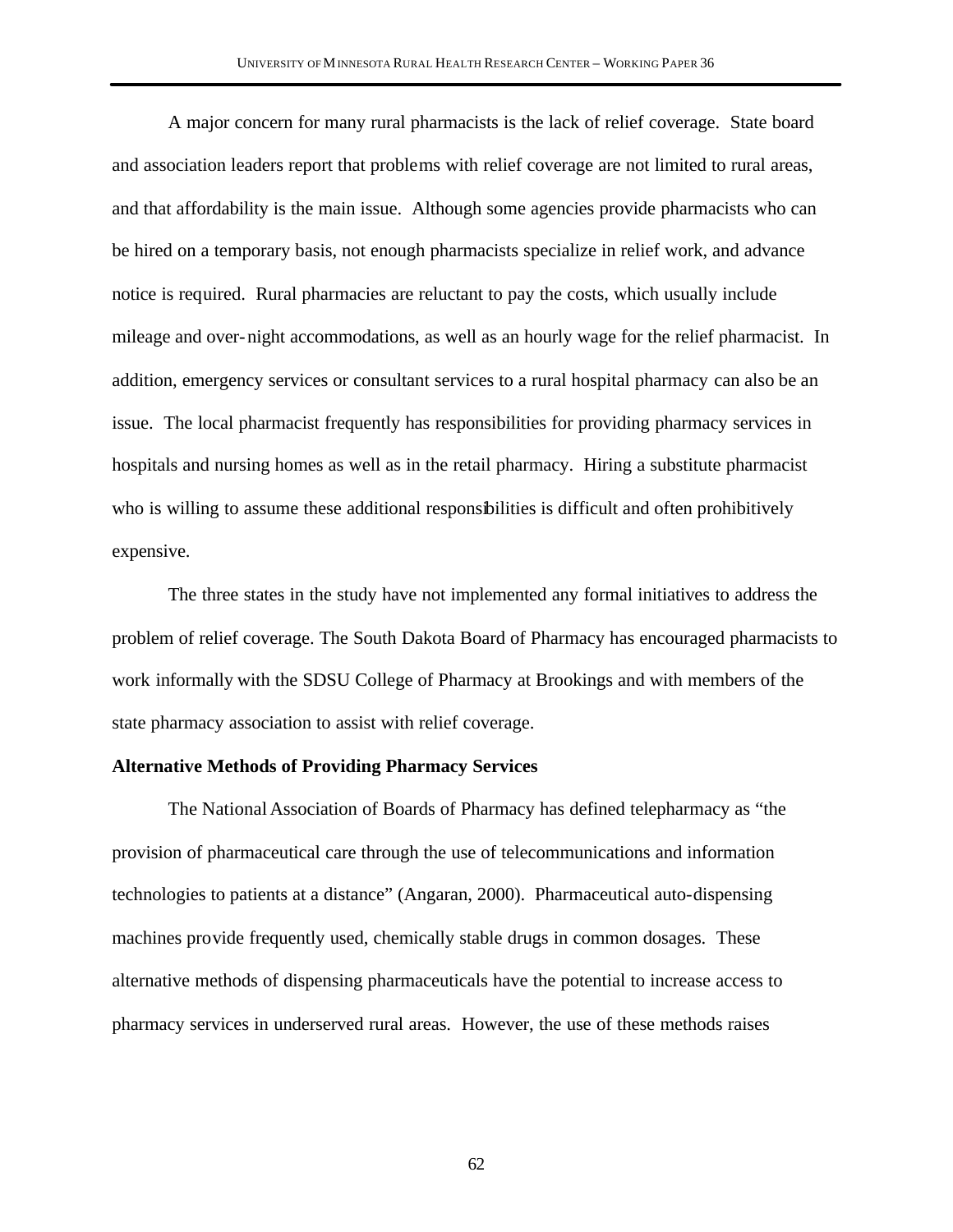regulatory and reimbursement issues. A central question is how to assure delivery of the patient education/counseling component of pharmacy services.

Current state laws and regulations in Minnesota, North Dakota, and South Dakota require that a pharmacist be physically present when prescription drugs are dispensed. Pharmacy technicians may not hand out medications when a pharmacist is not present, and the pharmacy area must be closed when the pharmacist is absent from the pharmacy. However, all three states allow certain exceptions.

To increase access to medications for residents of nursing homes in urgent situations, the three states allow nursing staff to give new medications from an "emergency kit" of routine medications after consultation with a pharma cist about dosage and drug interactions. South Dakota issues "part-time" pharmacy licenses to very small rural hospitals, which allow a pharmacist to come once a day to do ordering and record keeping, and the charge nurse to distribute medication while the pharmacist is not present. Several pharmacies in North Dakota provide pre-packaged medication for dispensing by practitioners on their clinic visits to rural communities. In those cases, the provider pharmacy maintains ownership of the medication in the remote sites. The North Dakota Board of Pharmacy also allows rural pharmacies, on an unofficial basis, to deliver medications to stores they operate or local community sites for pick up by the patient.

In 1999, the Minnesota Board of Pharmacy granted a "telepharmacy" waiver to the Northern Itasca Pharmacy in Bigfork. The pharmacy is linked to a clinic in Northome, 30 miles away, using video cameras and computers, so that pharmacy technicians at the clinic can dispense drugs under the supervision of the pharmacist in Bigfork ("Northern MN Rural Areas Get Telepharmacy," 1999). The Minnesota Board did not approve a second waiver request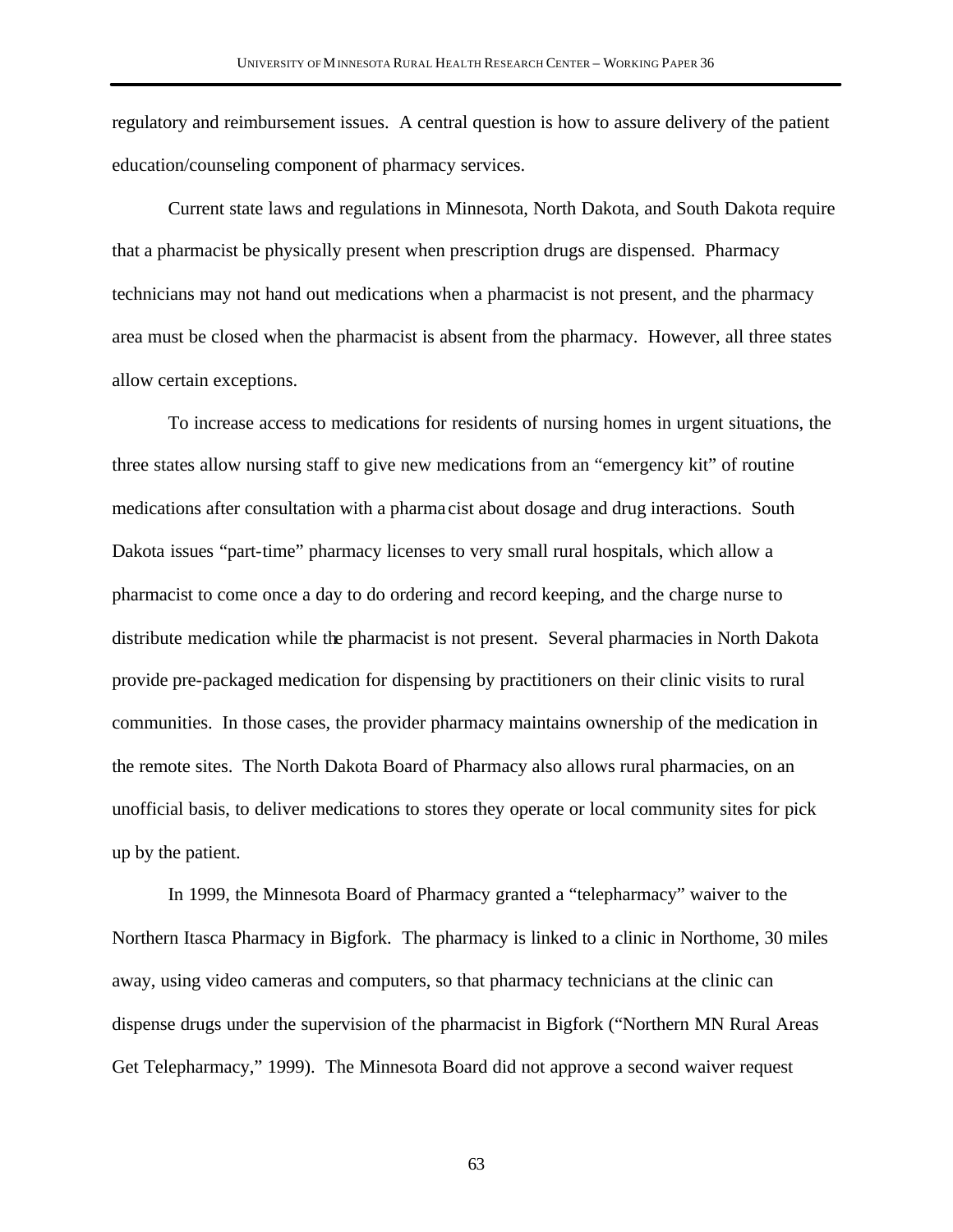involving telepharmacy, because it would have been for competitive purposes in a rural community with an existing pharmacy, rather than for improving access. The North Dakota Board of Pharmacy is currently discussing what rules it might adopt to facilitate the use of telepharmacy at remote sites, and has approved four pilot sites for telepharmacy services. The South Dakota Board of Pharmacy has also expressed interest in telepharmacy.

All three states allow auto-dispensing machines in settings where a health care professional authorized to dispense medication is present to supervise the dispensing, for example, a clinic or hospital setting supervised by a pharmacist, physician, nurse practitioner, or physician assistant.

The Minnesota Board of Pharmacy has had a waiver request to set up a rural pharmacy that would be staffed half time by a pharmacist and half time by an auto-dispensing machine. This request was not approved because the auto-dispensing machine would not have been under the full-time supervision of a pharmacist or other health care professional authorized to dispense medication.

North Dakota allows some prescribing authority to pharmacists. After signing a written collaborative agreement with a physician, pharmacists can initiate drug therapy for institutionalized patients with an existing diagnoses. They can also modify dose, drug and route for the patient's existing diagnoses in a hospital, swing bed and/or a long term care facility. The physician must be notified within 24-72 hours. This unique authority seems to address the shortage of physicians more than the shortage of pharmacists.

#### **Potential Impact of a Medicare Prescription Benefit**

Implementation of a Medicare prescription drug benefit has considerable potential for improving financial access to pharmacy services for rural beneficiaries. Rural Medicare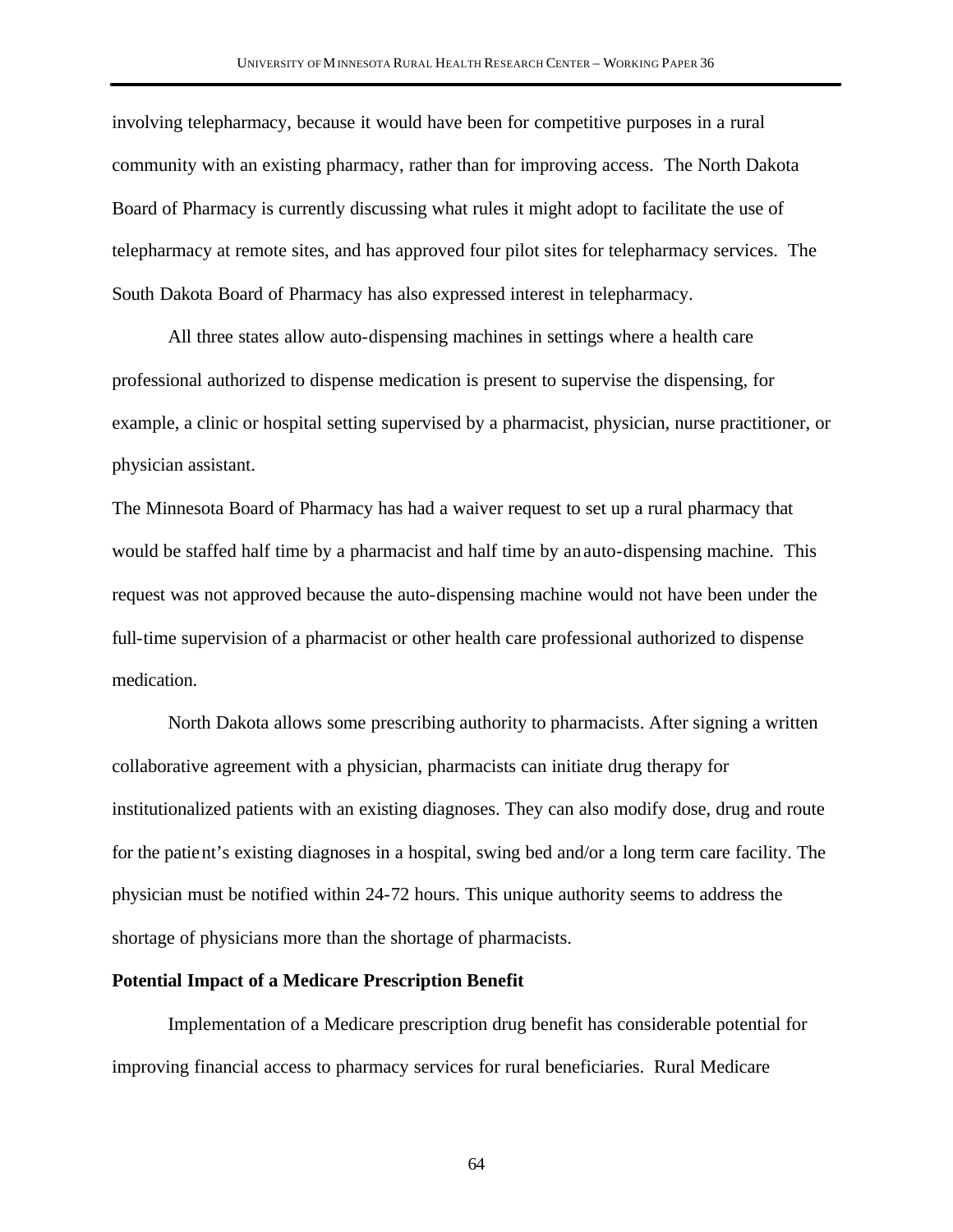beneficiaries purchase more prescriptions than urban seniors, but are less likely to have prescription drug coverage, and experience higher out-of-pocket costs for their medications than urban seniors (Coburn and Ziller, 2000). In 1996, 43 percent of rural Medicare beneficiaries did not have any type of prescription drug coverage, compared to 27 percent of urban beneficiaries (Poisal and Chulis, 2000; DHHS, 2000). One-third of rural Medicare beneficiaries paid more than \$500 in out-of-pocket prescription drug costs, compared to one-fourth of urban beneficiaries (Coburn and Ziller, 2000).

The impact of a Medicare prescription benefit on geographic access to pharmacy services for rural beneficiaries will depend on two key aspects of how the benefit is structured: 1) the extent to which rural pharmacies are allowed to participate in the program, and 2) reimbursement rates for rural pharmacies. Medicare beneficiaries without prescription benefits comprise a large portion of patient pay consumers in rural pharmacies, and the profit margin on prescriptions paid by Medicare is likely to be lower than the margin currently paid by private pay customers. While a prescription benefit will increase demand among low income beneficiaries who have not been able to afford needed prescriptions, the increase in demand may not offset the reduced margin. If Medicare reimbursement rates are significantly lower than the private pay rates pharmacies currently charge to private pay customers, and the benefit is administered by pharmacy benefit management companies that rely on mail-order and large chains to reduce costs, the addition of a Medicare prescription benefit may have a substantial negative impact on the financial status of rural pharmacies.

Of the six major Medicare prescription drug proposals introduced in Congress between April and August 2000, one proposal requires insurers providing or managing the prescription benefit to contract with local providers, and includes possible bonus payments for retail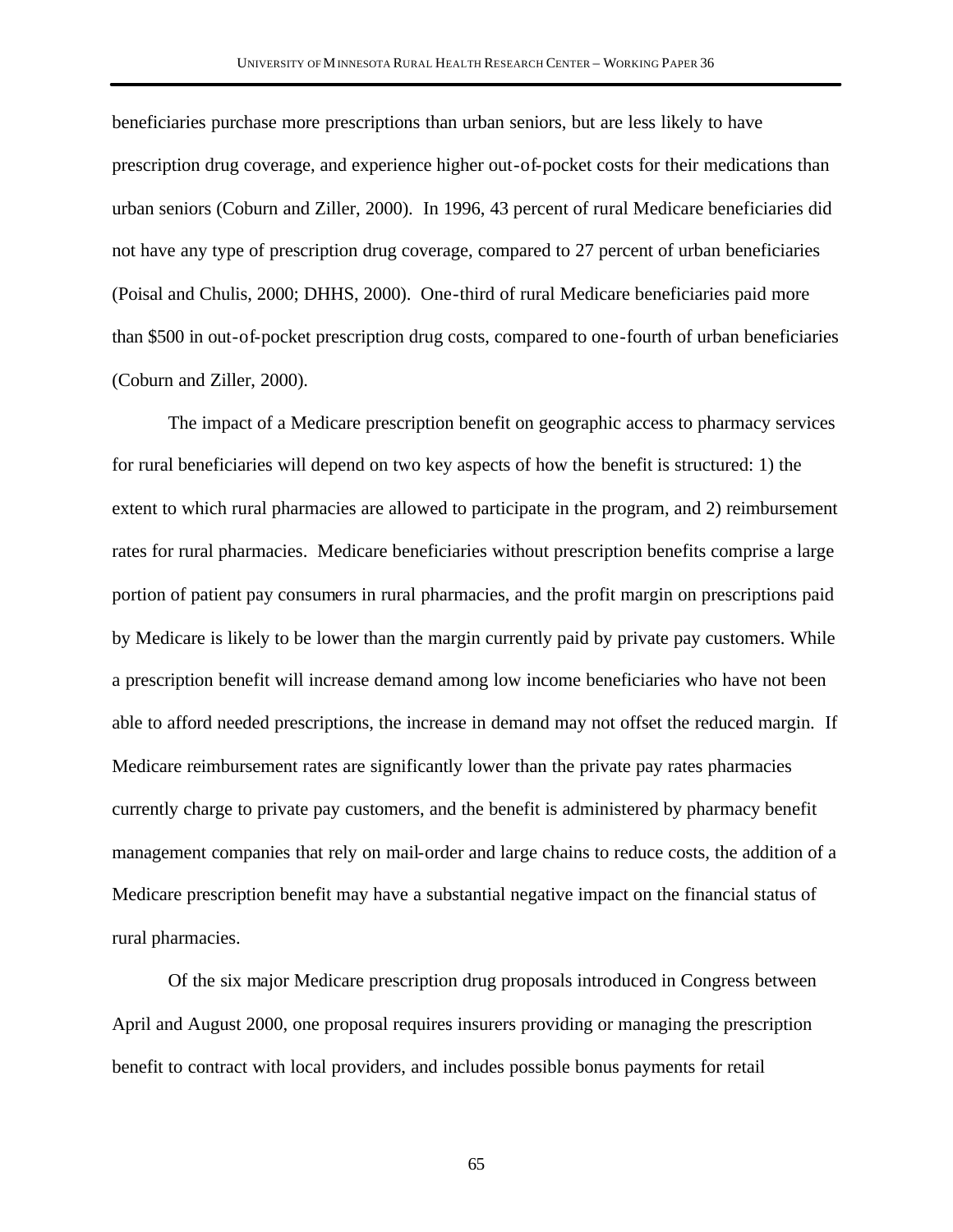pharmacies in rural areas; two proposals require that a sufficient number of pharmacies be included to ensure "convenient access"; one proposal requires that retail pharmacies be used "where feasible"; and two proposals do not have provisions regarding geographic access or use of local pharmacies (Coburn and Ziller, 2000).

To ensure access to pharmacy services for rural seniors, the National Advisory Committee on Rural Health has recommended that a Medicare drug benefit program include "any willing provider" requirements to ensure that independent rural pharmacists will be able to contract with the pharmacy benefit manager (National Advisory Committee on Rural Health, 2000). The RUPRI Rural Health Panel has recommended that a Medicare drug benefit "explicitly encourage the inclusion of local pharmacies as vendors," and further suggested that policymakers may want to consider ways to help small rural pharmacies meet the higher marginal costs inherent in selling smaller volumes of prescriptions (Coburn and Ziller, 2000).

#### **CONCLUSIONS AND POLICY RECOMMENDATIONS**

Based on a survey of all licensed rural pharmacies, analyses of distances between pharmacies and pharmacy closures, and follow-up interviews in rural communities with potential access problems, we conclude that most rural residents of Minnesota, North Dakota, and South Dakota currently have adequate geographic access to pharmacy services. However, financial access to pharmacy services is a major concern in rural areas of these three states, especially for the rural elderly who lack prescription drug coverage.

#### **Geographic Access to Pharmacy Services**

Most rural residents of Minnesota, North Dakota, and South Dakota live within a 20 mile radius of a retail pharmacy, and three-fourths of rural pharmacists do not perceive that geographic barriers make it difficult for residents of their area to access pharmacy services.

66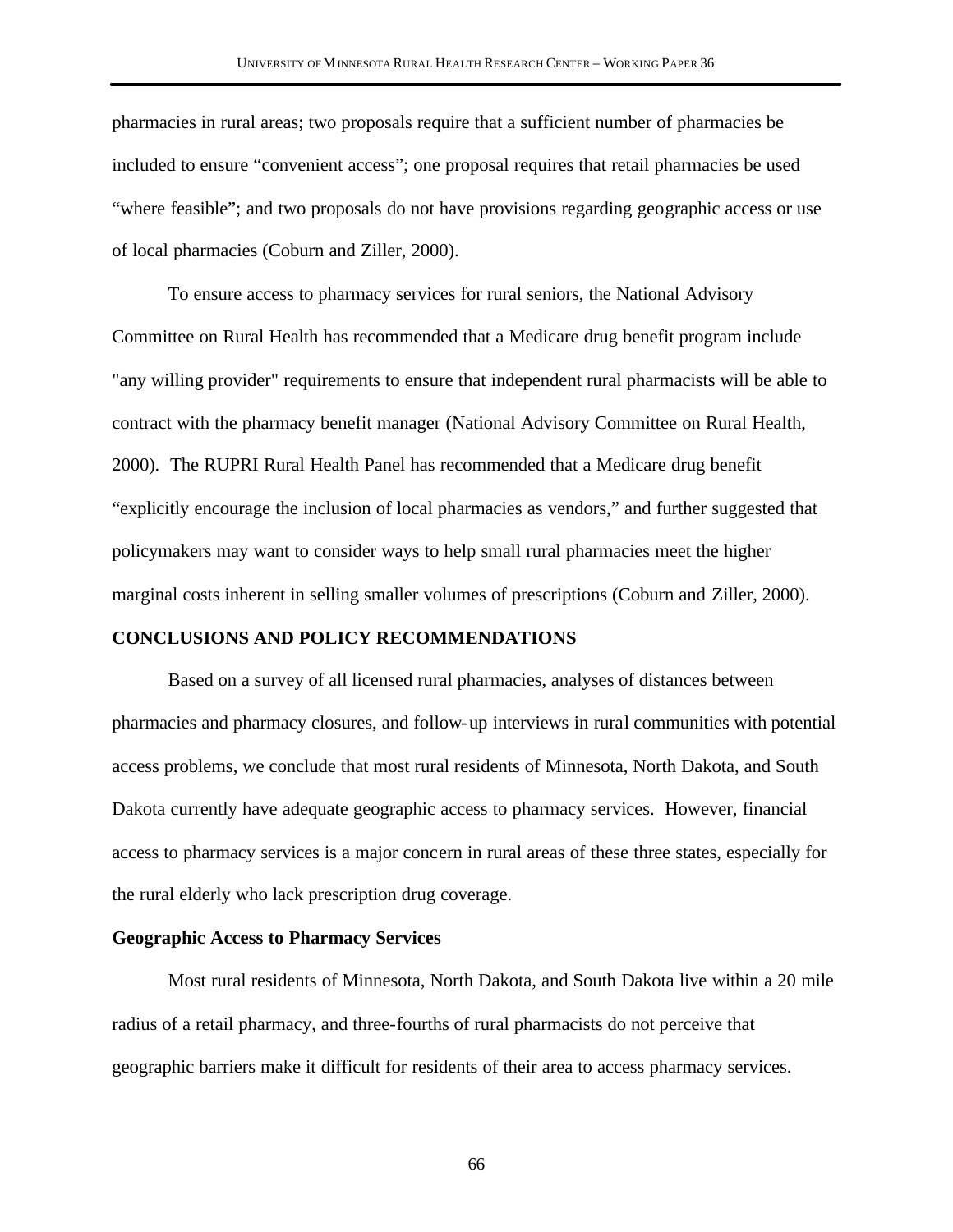However, geographic access to pharmacy services is a problem in some rural areas of northern Minnesota, central and western North Dakota, and western South Dakota, where pharmacies are more than 20 miles apart. We estimate that approximately 98,000 persons, or about 1.6 percent of the population in these three states, live more than 20 miles from a pharmacy. South Dakota has the highest percentage of its population living more than 20 miles from a pharmacy, 7.3 percent, followed by North Dakota with 4.3 percent, and Minnesota with 0.4 percent.

Rural pharmacies in these three states provide access to pharmacy customers in several ways. Pharmacies are open an average of 6.1 days per week, and an average of 57 hours per week Two-thirds of pharmacists report that customers use on-call pharmacists for after-hours access to pharmaceutical services. The majority of rural pharmacies deliver prescriptions to private homes and nursing homes.

The pharmacy access problems that exist in these three states are not primarily due to closure of rural pharmacies in recent years. Of the 39 rural retail pharmacies that closed from 1996-99, 29 were located in rural communities with another pharmacy. Ten rural communities were left without a pharmacy, and three of these communities are more than 20 road miles from the next nearest pharmacy. Twenty-two rural pharmacies expect to close during the next two years;12 of these are located in communities with one or more additional pharmacies. Of the ten potential closures that do not have another pharmacy in the same community, two are located more than 20 road miles from another pharmacy.

### **Recommendation #1**

State policy initiatives to address problems with geographic access to pharmacy services should be targeted to rural pharmacies that are critical for access, using criteria that take into account the distance from each pharmacy to the next nearest pharmacy, and the capacity of the next nearest pharmacy to provide pharmacy services to the population at risk.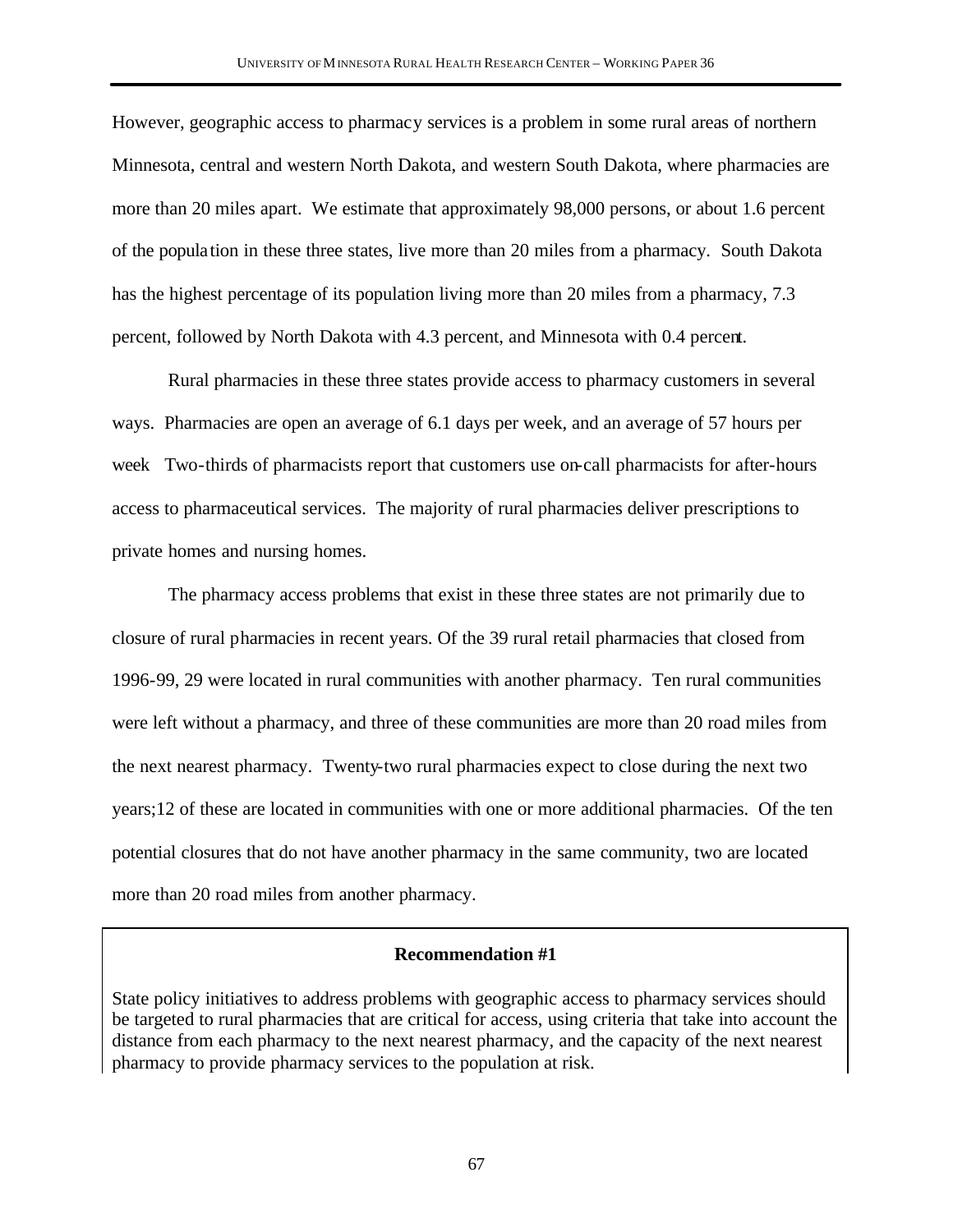To evaluate the need for subsidies or reimbursement enhancement for pharmacies that are critical for access, states will need to obtain financial data from pharmacies. This study requested financial information from pharmacies, but was unable to obtain sufficient data to assess their financial status.

State Boards of Pharmacy should continue exploring ways to allow or encourage alternative methods of providing pharmacy services in underserved rural areas, such as telepharmacy.

### **Pharmacy Staffing and Relief Coverage**

This study did not specifically address pharmacist supply issues, but the results of the pharmacy survey suggest that the three states will experience a significant demand for rural pharmacists and pharmacy technicians in the near future. Sixty pharmacies anticipate the retirement of a pharmacist in the next two years, with about half planning to replace the retiring pharmacist. Twenty-one pharmacies anticipate the retirement of a pharmacy technician, with three-quarters of those planning to replace the retiring technician. One hundred and ten pharmacies plan to add a new pharmacist, and 103 pharmacies plan to add a new pharmacy technician. Over 200 pharmacies plan to expand services, with the largest numbers planning to expand disease management services, screening or testing services, expansion of the pharmacy at the current site or a new site, and expansion of services in other health care settings such as nursing homes and assisted living facilities.

The national movement to the Pharm.D. degree means that Colleges of Pharmacy and rural health communities will need to work together to prepare pharmacists for rural practice, recruit them to rural areas, and enable them to make use of their skills in rural settings.

### **Recommendation #2**

All states should evaluate the capacity of their Colleges of Pharmacy to produce an adequate supply of rural pharmacists over the next decade, taking into account demographic trends and the impact of recent initiatives to promote rural practice.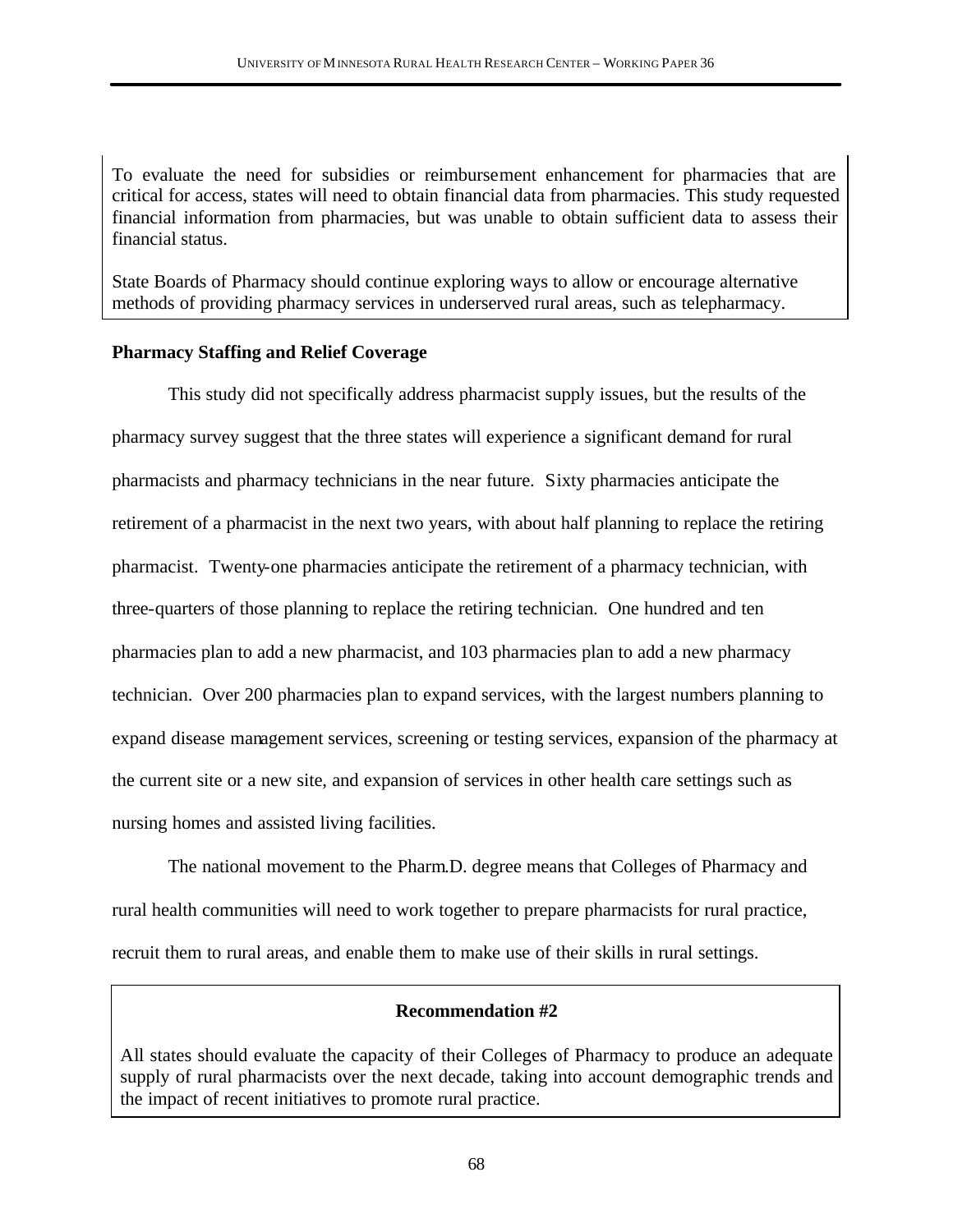Relief coverage also emerged as a major concern for many rural pharmacies. Rural pharmacists work long hours to provide access to pharmacy services; 56 percent of first or only pharmacists work more than 40 hours per week. Thirty percent of rural pharmacies are staffed by a single pharmacist, who does not have another pharmacist on staff to rely on for relief coverage. Two-thirds of rural pharmacists provide services in local nursing homes and one-fifth provide hospital pharmacy services; these multiple responsibilities further complicate the process of obtaining relief coverage. More than half of all rural pharmacies report it is difficult or very difficult to obtain relief coverage for pharmacists for scheduled time off, and two-thirds report that it is difficult or very difficult to obtain relief coverage on short notice, for example if the pharmacist is ill. Forty-one pharmacies had to close at least one day during the past year because of lack of coverage.

#### **Recommendation #3**

State Pharmacy Associations, Colleges of Pharmacy, and Boards of Pharmacy should explore additional options to provide affordable relief coverage for rural pharmacists, for example, regional or state level locum tenens programs. These organizations should evaluate the need for state funding to develop programs that would encourage cooperative coverage relationships within geographic areas, both among retail pharmacies in neighboring communities, and among hospital and retail pharmacies.

### **Financial Access to Pharmacy Services**

Financial access to pharmacy services is a major concern in rural areas of Minnesota,

North Dakota, and South Dakota, especially for the rural elderly who lack prescription drug coverage. Three-fourths of rural pharmacist respondents agree or strongly agree that financial barriers such as lack of insurance make it difficult for some residents of their area to access pharmacy services. Clinic, public health, and social services staff in rural communities at risk

for pharmacy access problems also rate financial access to pharmacy services for the elderly as a

major problem. Existing programs to assist the elderly in obtaining medication only meet a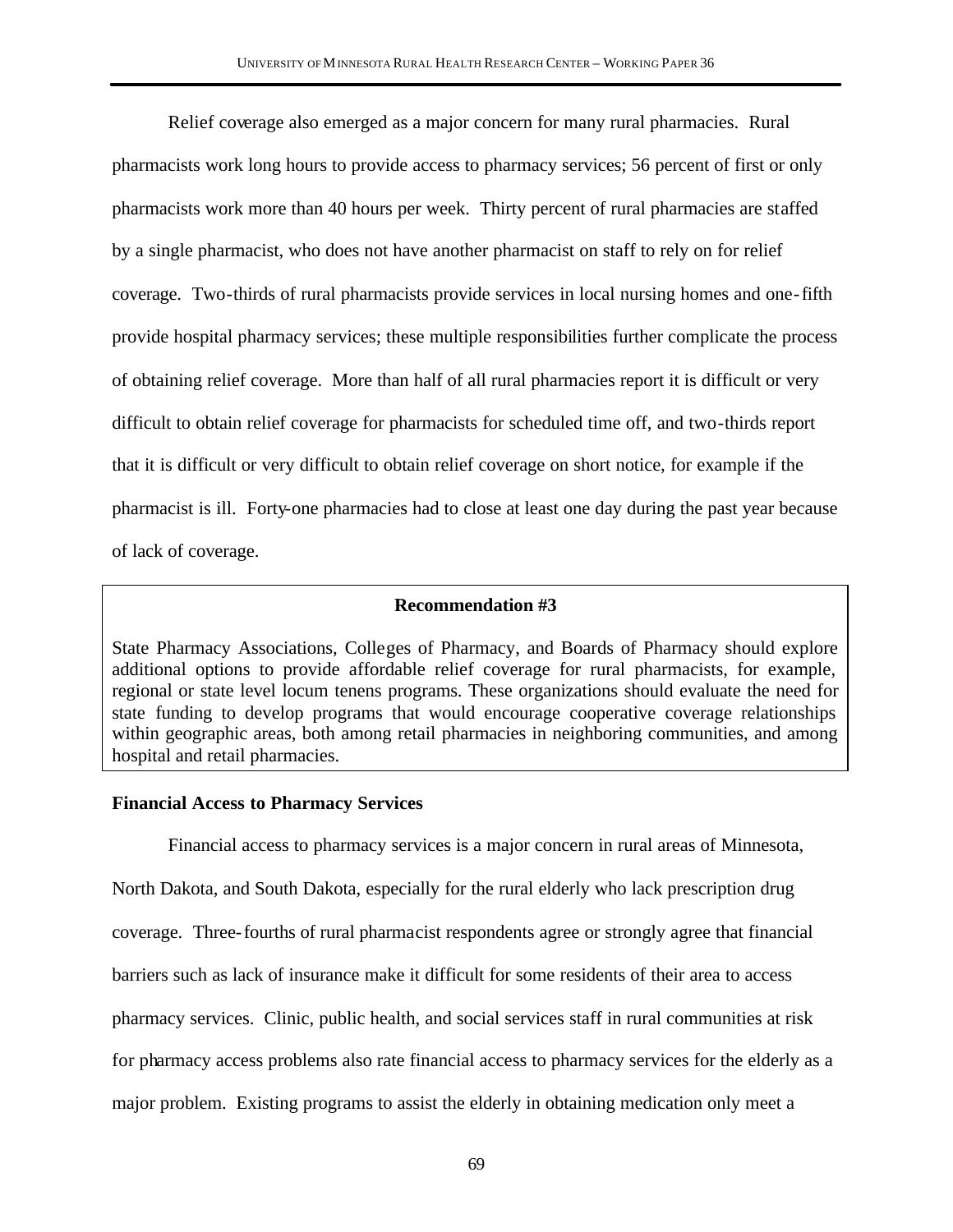portion of the need, and are not a good long term solution to the problem of financial access to prescription drugs for the elderly and uninsured.

### **Recommendation #4**

 More comprehensive approaches should be implemented to ensure financial access to prescription drug coverage for the elderly and other vulnerable populations, including the addition of a prescription drug benefit to the Medicare program.

However, implementation of Medicare prescription benefit may negatively impact geographic access to pharmacy services for rural beneficiaries, depending on two key aspects of how the benefit is structured: 1) the extent to which rural pharmacies are allowed to participate in the program, and 2) reimbursement rates for rural pharmacies. Limiting the pharmacy network for a Medicare prescription benefit to large pharmacies, requiring the use of mail order pharmacies for prescriptions for chronic health conditions, and setting low Medicare reimbursement rates for prescription drugs could have a serious negative impact on rural pharmacies, thereby reducing geographic access to pha rmacy services for rural Medicare beneficiaries and other rural residents.

# **Recommendation #5**

In designing a Medicare prescription benefit, Congress should consider the potential financial impact on rural pharmacies.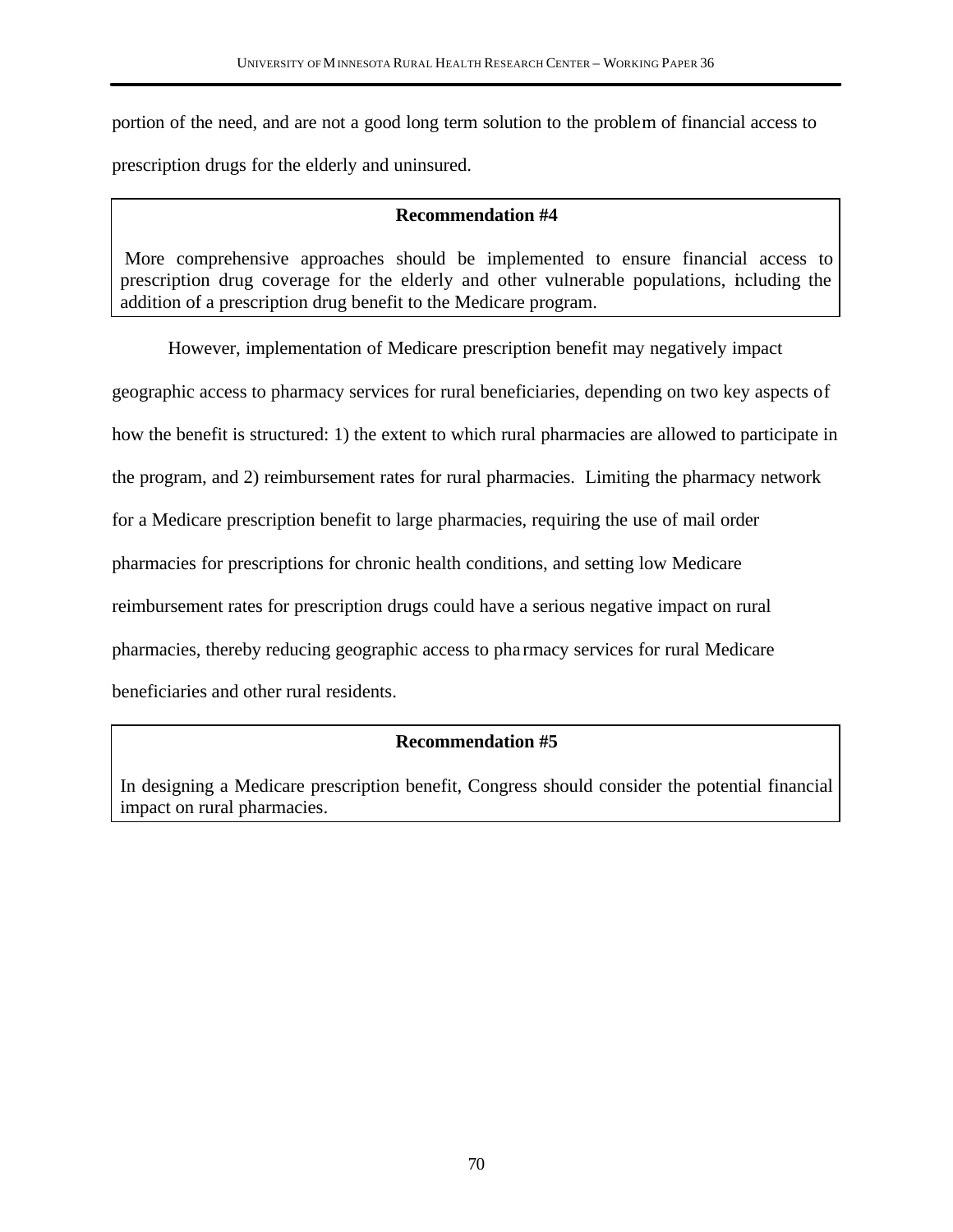## **REFERENCES**

Bero, L., Mays, N., Barjesteh, K. and Bond, C. "Expanding the Roles of Outpatient Pharmacists: Effects on Health Services Utilisation, Costs and Patient Outcomes." *The Cochrane Database of Systematic Reviews*, Volume 2, 1999.

Coburn, A. and Ziller, E. "Designing a Prescription Drug Benefit for Rural Medicare Beneficiaries: Principles, Criteria, and Assessment." A Joint Policy Paper of the Maine Rural Health Research Center and the RUPRI Rural Health Panel. August 31, 2000. From the World Wide Web: http://www.rupri.org/pubs/archive/reports/P2000-14/index.html.

Davis, M., Poisal, J., Chulis, G., Zarabozo, C., and Cooper, B. "Prescription Drug Coverage, Utilization, and Spending Among Medicare Beneficiaries." *Health Affairs* 18:231-243, 1999.

Doucette, W., Brooks, J., Sorofman, B., and Wong, H. "Market Factors and the Availability of Community Pharmacies." *Clinical Therapeutics* 21:1267-1279, 1999

Frederick, J. "Wal-Mart, Walgreens Sue to Block Arkansas Rx Plan." *Drug Store News* p. 10, 2000.

Gibson, M., Brangan, N., Gross, D., and Caplan, C. "How Much Are Medicare Beneficiaries Paying Out-of-Pocket for Prescription Drugs?" Washington, DC: AARP, 1999.

Huffman, D. (Ed.). *1999 National Community Pharmacists Association-Searle Digest*. Alexandria, VA: National Community Pharmacists Association, 1999.

Institute of Medicine. *To Err is Human: Building a Safer Health System*. Washington, D.C.: National Academy Press, 1999.

Knapp, K., Paavola, F., Maine, L., Sorofman, B., and Politzer, R. "Availability of Primary Care Providers and Pharmacists in the United States." *Journal of the American Pharmaceutical Association* 39:127-135, 1999.

Larson, T., Uden, D., Hadsall, R., and Holmstrom, D. "Demographics of Minnesota Pharmacy: Trends in Rural Minnesota." *Minnesota Pharmacist* 53:9-14, 24, 1999.

Mehl, B. and Santell, J. "Projecting future drug expenditures:2000." *American Journal of Health-System Pharmacy* 57:129-138, 2000.

Midwest Pharmacy Workforce Research Consortium. "Final Report of the National Pharmacist Workforce Survey:2000." August 1, 2000. From World Wide Web: http://www.aacp.org/ Resources/resources.html.

Minnesota Center for Rural Health. "Minnesota Physician, Advanced Practice Nursing, Physician Assistant and Pharmacy Demand Assessment Summary1998." Duluth, MN: Minnesota Center for Rural Health, 1999.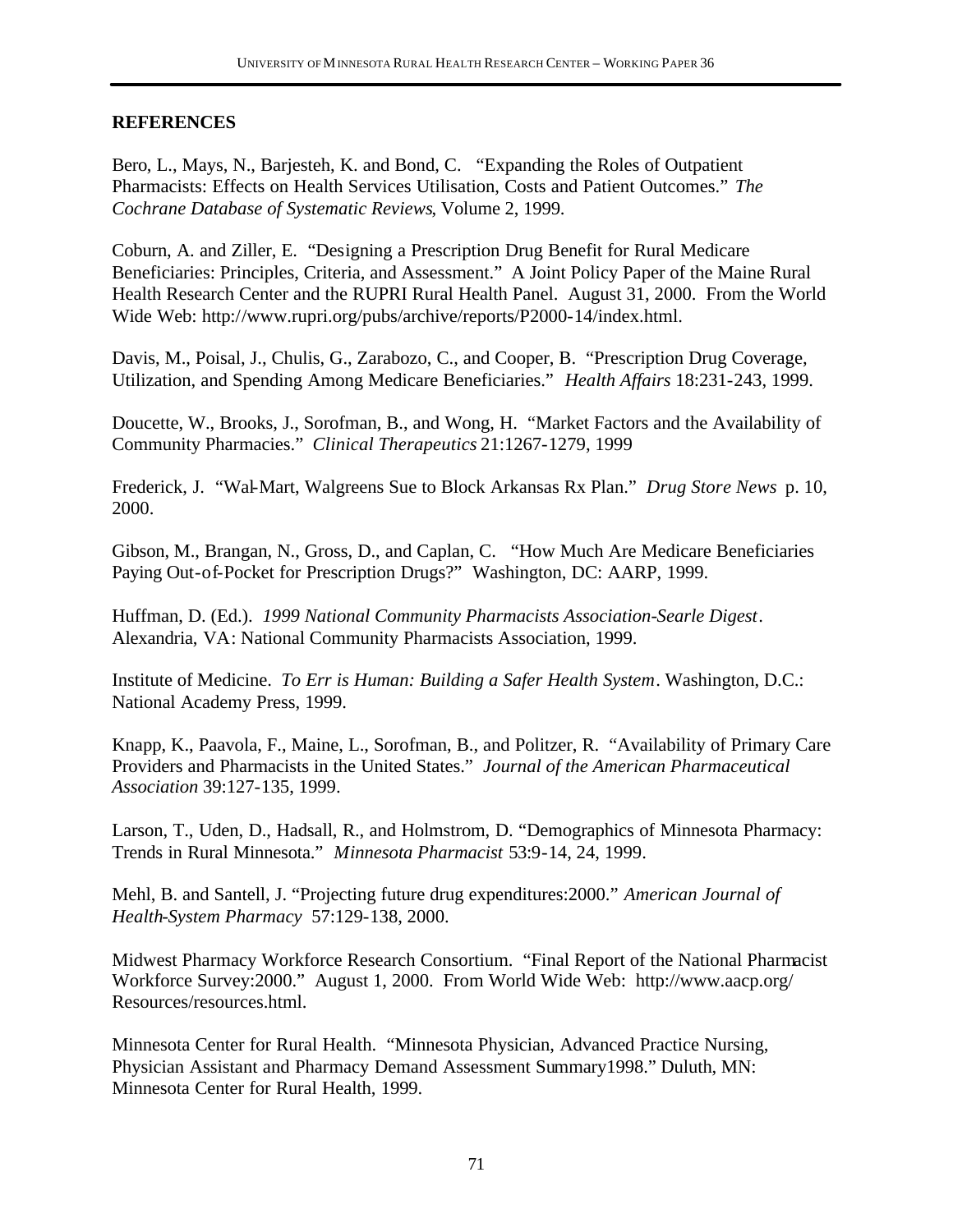Minnesota Department of Human Services. "The Prescription Drug Program." 2000. From World Wide Web: http://www.dhs.state.mn.us/hlthcare/asstprog/DHS2087K.htm.

National Advisory Committee on Rural Health. "Any Willing Provider Protection for Independent Rural Pharmacists." Fiscal Year 2000 Recommendation. From World Wide Web: http://www. ruralhealth.hrsa.gov/fy2000rec.htm.

National Governor's Association, Center for Best Practices. "States Face Increased Expenditures for Pharmaceuticals." 2000. From World Wide Web: www.nga.org/Pubs/IssueBriefs/2000/ 000203Pharm.asp.

"Northern MN Rural Areas Get Telepharmacy." *Twin Cities Business Daily*, August 3, 1999. From World Wide Web: www.wcco.com/business/business-news-990805-090031.html.

Poisal, J. and Chulis, G. "Medicare Beneficiaries and Drug Coverage." *Health Affairs* 19:248- 256, 2000.

ProMiles Software Development Corporation *ProMiles 99 Software and User Manual.* Bridge City. TX, 1999.

Ranelli, P. and Coward, R. "Residential Differences in the Use of Pharmacies by Older Adults and Their Communication Experiences with Pharmacists." *Journal of Rural Health* 12:19-32, 1996.

Scott, D., Neary, T., Thilliander, T., and Ueda, C. "Factors Affecting Pharmacists' Selection of Rural or Urban Practice Sites in Nebraska." *American Journal of Hospital Pharmacy* 49:1941- 1945, 1992.

South Dakota Department of Social Services, Adult Services and Aging. "Rx Access." 2000. From World Wide Web: http://www.state.sd.us/social/asa/Medications/RxAccess.htm.

Straub, L. and Straub, S. "Consumer and Provider Evaluation of Rural Pharmacy Services." *Journal of Rural Health* 15:403-412, 1999.

Stuart, B., Shea, D., and Briesacher, B. "Prescription Drug Costs for Medicare Beneficiaries: Coverage and Health Status Matter." The Future of Medicare Issue Brief. The Commonwealth Fund. 2000. From World Wide Web: http://www.cmwf.org/programs/medfutur/stuart\_drug\_ib365.asp.

U.S. Department of Health and Human Services, Health Resources and Services Administration. "Study Regarding Shortages of Licensed Pharmacists." *Federal Register* 65:14288. 2000

U.S. Department of Health and Human Services, Bureau of Primary Health Care. "Relevant Excerpts from 42 Code of Federal Regulations (CFR), Chapter 1, Part 5, pp. 34-48 – Designation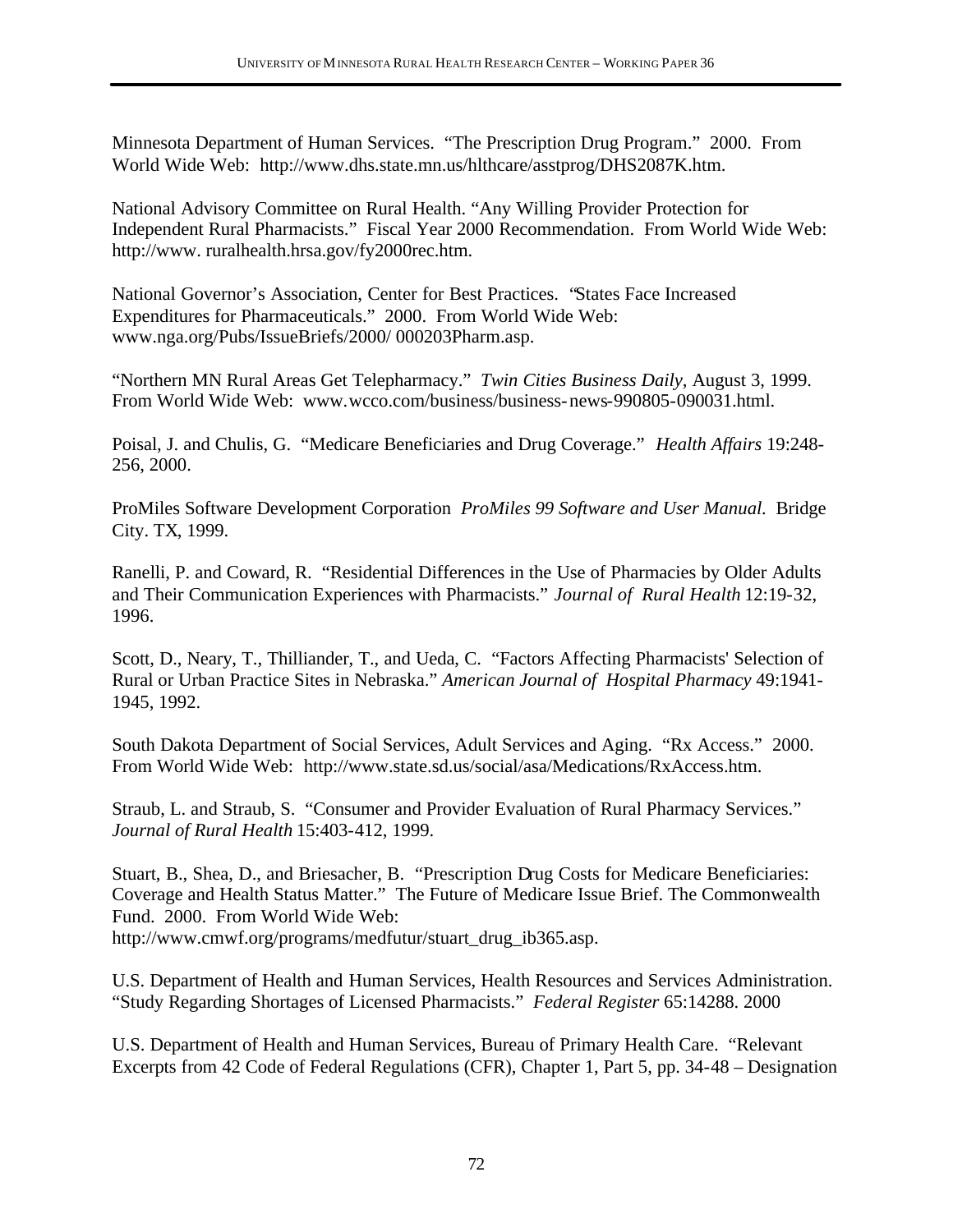of Health Professional(s) Shortage Areas." October 1, 1993. From World Wide Web: http:// bphc.hrsa.gov/dsd/hpsa\_fr.htm.

U.S. Department of Health and Human Services. "Report to the President: Prescription Drug Coverage, Spending, Utilization, and Prices." April 2000. From Word Wide Web: http://aspe. hhs.gov/health/reports/drugstudy.

Watts, P., Dinger, M., Baldwin, K., Sisk, R., Brockschmidt, B., and McCubbin, J. "Accessibility and Perceived Value of Health Services in Five Western Illinois Rural Communities." *Journal of Community Health* 24:147-157, 1999.

Xiao, H., et al. "The Association Between Pharmacy Closures and Prescription Drug Use: A Retrospective Analysis of Medicaid Prescription Claims in Iowa." *American Journal of Managed Care* 6: 366-372, 2000.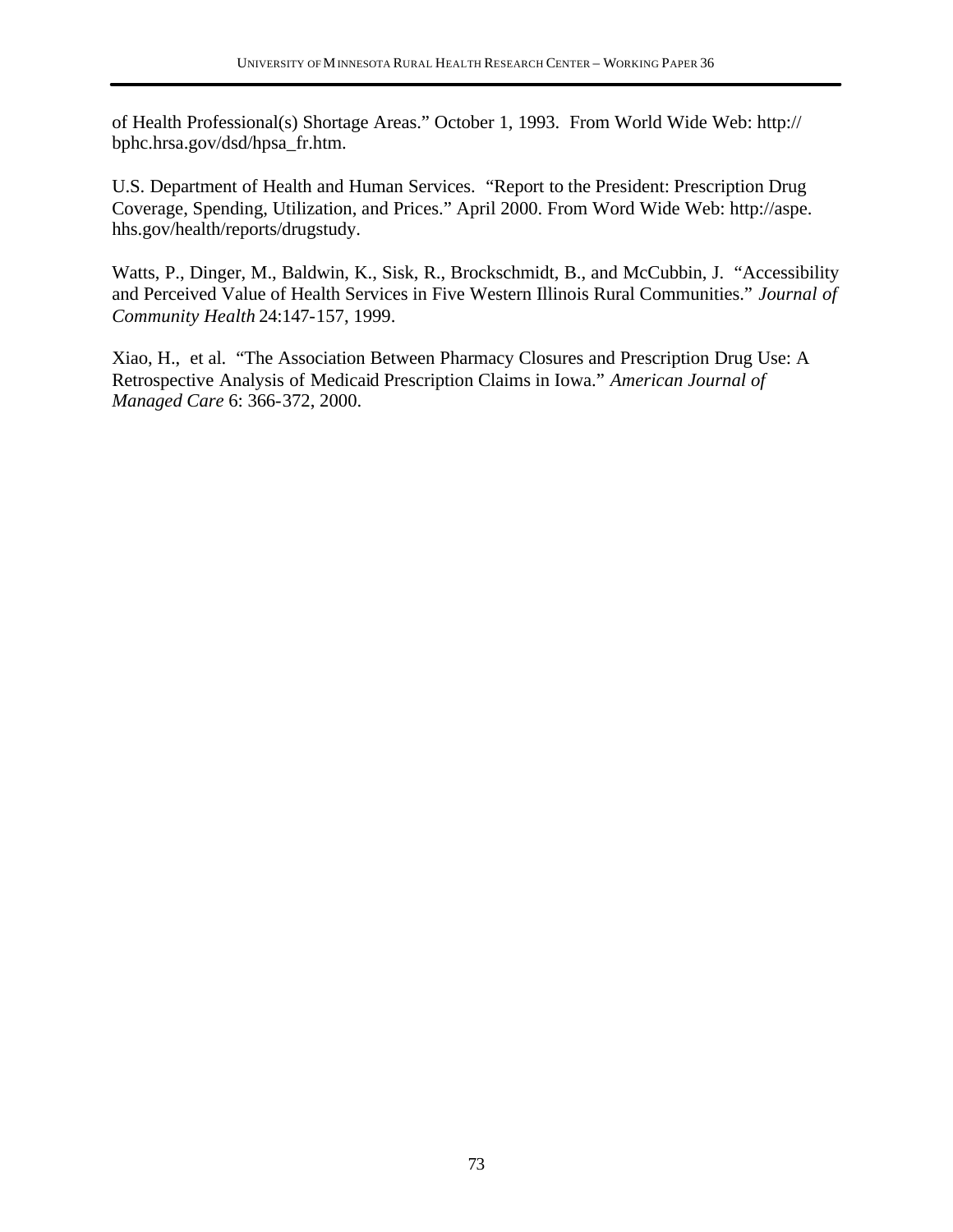# **University of Minnesota Rural Health Research Center Previous Working Papers**

- 1. Moscovice, I., Wellever, A., Sales, A., Chen, M., and Christianson, J., *Service Limitation Options for Limited Service Rural Hospitals*, March 1993.
- 2. Christianson, J., Moscovice, I., Hartley, D., Chen, M., and Nelson, D., *The Structure of Rural Hospital Medical Staffs*, March 1993.
- 3. Christianson, J. and Moscovice, I., *Health Care Reform: Issues for Rural Areas*, May 1993.
- 4. Wellever, A., Moscovice, I., Chen, M., *A DRG-based Service Limitation System for Rural Primary Care Hospitals*, December 1993.
- 5. Hartley, D. and Moscovice, I., *The Mobile Hospital Technology Industry: Focus on the CT Scanner*, March 1994.
- 6. Moscovice, I., Christianson, J., Wellever, A., *Measuring and Evaluating the Performance of Vertically Integrated Rural Health Networks*, May 1994.
- 7. Wellever, A., *Hospital Labor Market Area Definitions Under PPS*, October 1994.
- 8. Casey, M., Wellever, A., Moscovice, I., *Public Policy Issues and Rural Health Network Development,* December 1994.
- 9. Yawn, B., Krein, S., Christianson, J., Hartley, D., Moscovice, I., *Rural Radiology: Who is Producing Images and Who is Reading Them?*, February 1995.
- 10. Casey, M., *Integrated Networks and Health Care Provider Cooperatives: New Models for Rural Health Care Delivery and Financing*, November 1995.
- 11. Krein, S., *The Employment and Use of Nurse Practitioners and Physician Assistants by Rural Hospitals,* December 1995.
- 12. Christianson, J. and Hart, J. *Employer-Based Managed Care Initiatives in Rural Areas: The Experience of the South Dakota State Employees Group*, February 1996.
- 13. Manning, W., Christianson, J., and Chen, M. *The Effect of Change in PPS Payment Status on Rural Hospital Performance*, March 1996.
- 14. Yawn, B. and Krein, S. *Rural Enrollment in State Health Insurance Programs: The Minnesota Experience*, March 1996.
- 15. Wellever, A., Hill, G., Casey, M., Kauley, M., and Hart, P. *State Health Care and Medicaid Reform Issues Affecting the Indian Health Care System*, April 1996.
- 16. Krein, S., and Christianson, J. *The Composition of Rural Hospital Medical Staffs: The Influence of Hospital Neighbors*, June 1996.
- 17. Wellever, A., Casey, M., Krein, S., Yawn, B., and Moscovice, I. *Rural Physicians and HMOs: An Uneasy Partnership*, December 1996.
- 18. Motenko, N., Moscovice, I., and Wellever, A. *Rural Health Network Evolution in the New Antitrust Environment*, May 1997.
- 19. Casey, M. *Serving Rural Medicare Risk Enrollees: HMOs' Decisions, Experiences, and Future Plans,* November 1997.
- 20. Yawn, B., Casey, M., and Hebert, P. *Will Guideline Implementation Increase Rural Health Care Work Force Demand? The Case of Diabetes Mellitus*, December 1997.
- 21. Wellever, A., Radcliff, T., and Moscovice, I*. Local Control of Rural Health Services: Evaluating Community Options*, February 1998.
- 22. Hebert, P., Yawn, B., and McBean, A. *Identifying Rural Elderly Individuals with Diabetes Mellitus Using Medicare Claims Data*, March 1998
- 23. Call, K*. Rural Beneficiaries with Chronic Conditions: Assessing the Risk to Medicare Managed Care*, May 1998.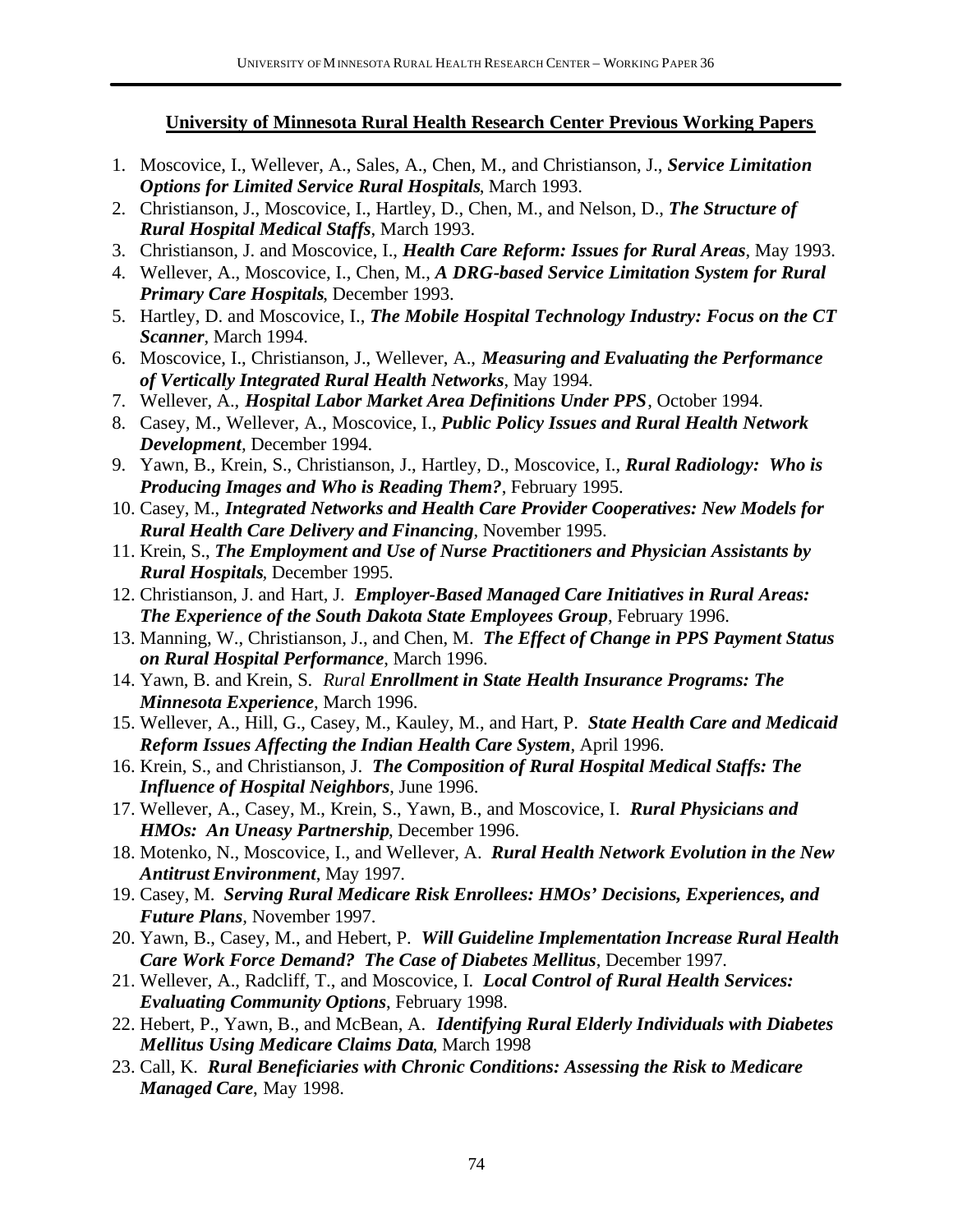- 24. Christianson, J., Wellever, A., Radcliff, T., and Knutson, D. *Implications for Rural Health Care of Linkages with Urban Health Service Delivery Systems*, June 1998.
- 25. Wellever, A. and Radcliff, T. *The Contribution of Local Government Financing to Rural Hospitals and Health Systems: Marginal Benefit or Safety Net?* November 1998.
- 26. Casey, M. and Brasure, M. *The NCQA Accreditation Process: Do HMOs Serving Rural Areas Apply for and Obtain Acreditation?* December 1998.
- 27. Casey, M. *State HMO Accreditation and External Quality Review Requirements: Implications for HMOs Serving Rural Areas,* January 1999.
- 28. Brasure, M., Moscovice, I., and Yawn, B. *Rural Primary Care Practices and Managed Care Organizations: Relationships and Risk Sharing*, February 1999.
- 29. Casey, M. and Klingner, J. *HMOs Serving Rural Areas: Experiences with HMO Accreditation and HEDIS Reporting*, May 1999.
- 30. Brasure, M., Stensland, J., and Wellever, A. *Quality Oversight: Why Are Rural Hospitals Less Likely To Be JCAHO Accredited?* September 1999.
- 31. Wellever, A., Wholey, D., and Radcliff, T. *Strategic Choices of Rural Health Networks: Implications for Goals and Performance Measurement*, January 2000.
- 32. Stensland, J., Brasure, M., and Moscovice, I. *Why Do Rural Primary-Care Physicians Sell Their Practices?* June 2000.
- 33. Stensland, J., Moscovice, I., Christianson, J. *The Financial Viability of Rural Hospitals in a Post-BBA Environment*, October 2000.
- 34. Casey, M., Call, K., Klingner, J. *The Influence of Rural Residence on the Use of Preventive Health Care Services*, November 2000.
- 35. Knott, A. and Christianson, J. *A Rural Government Role in Medicaid Managed Care: The Development of County-based Purchasing in Minnesota*, January 2001.
- 36. Casey, M., Klingner, J., and Moscovice, I. *Access to Rural Pharmacy Services in Minnesota, North Dakota, and South Dakota*, July 2001.

# **Other University of Minnesota Rural Health Research Center Monographs**

- 1. Wellever, A., Moscovice, I., Hill, T., and Casey, M., *Reimbursement and the Use of Mid-Level Practitioners in Rural Minnesota*, January 1993.
- 2. Yawn, B., Wellever, A., Hartley, D., Moscovice, I., and Casey, M., *Access to Obstetrical Services in Rural Minnesota*, February 1993.
- 3. Hartley, D., Wellever, A., and Yawn, B., *Health Care Reform in Minnesota: Initial Impacts on a Rural Community*, December 1993.
- 4. Yawn, B., Hartley, D., Krein, S., Wellever, A., and Moscovice, I., *Obstetrical Services in Rural Minnesota, 1993*, January 1994.
- 5. Hartley, D., *American Indian Health Services and State Health Reform*, October 1994.
- 6. Moscovice, I., Wellever, A., Christianson, J., Casey, M., Yawn, B., and Hartley, D. *Rural Health Networks: Concepts, Cases and Public Policy*, April 1996.
- 7. Moscovice, I., Casey, M., and Krein, S. *Rural Managed Care: Patterns and Prospects*, April 1997.
- 8. Moscovice, I., Wellever, A., and Krein, S. *Rural Health Networks: Forms and Functions*, September 1997.